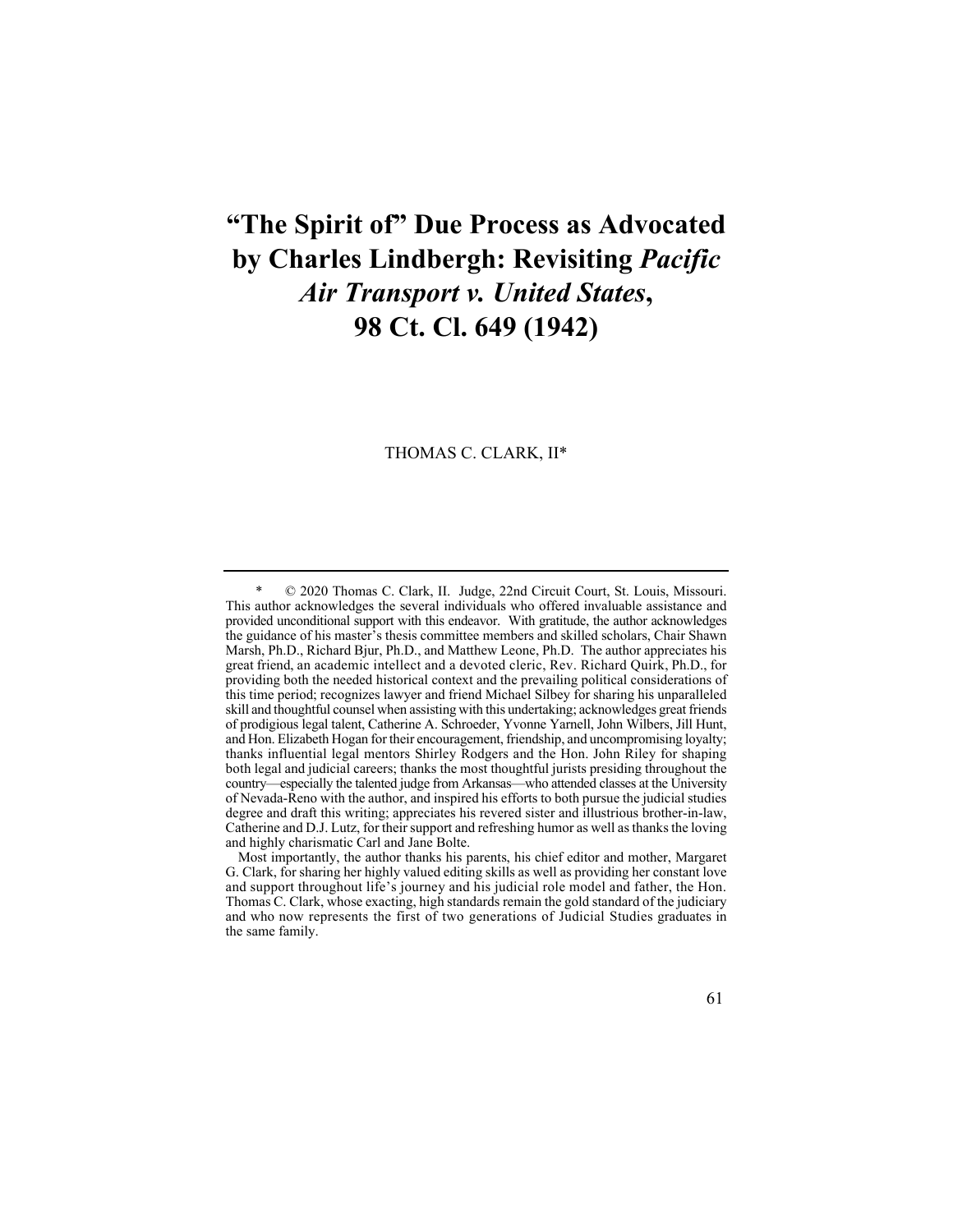## TABLE OF CONTENTS

| L     |                                                                          |  |
|-------|--------------------------------------------------------------------------|--|
| H.    |                                                                          |  |
| III.  |                                                                          |  |
| IV.   |                                                                          |  |
| V.    |                                                                          |  |
|       | President Roosevelt Moved to Annul Airmail Agreements<br>$\mathcal{A}$ . |  |
|       | Under § 3950, Alleging Competitive Bidding Violations90                  |  |
|       | Brown Aimed to Develop Air Travel System Following<br>$B_{\cdot}$        |  |
|       |                                                                          |  |
|       |                                                                          |  |
|       | $2^{\circ}$                                                              |  |
|       | Airmail Contract Converted into Route Certificate 98<br>$\mathcal{E}$    |  |
|       | 4.                                                                       |  |
| VI.   |                                                                          |  |
| VII.  |                                                                          |  |
|       | Contractual Language Included a Grievance Procedure 113<br>A.            |  |
|       | Due Process Rights Exist Under the Fifth Amendment116<br>B.              |  |
| VIII. |                                                                          |  |
| IX.   |                                                                          |  |
| Х.    |                                                                          |  |

## I. INTRODUCTION

 Spirit of St. Louis single-engine airplane in Paris on May 21, 1927, Charles Following his historic transatlantic journey and successfully landing his Lindbergh became an instant celebrity, the recipient of intense media focus, the subject of overwhelming public attention, and even an American icon.<sup>1</sup> The harrowing flight, the plane named after the jewel of the Louisiana Purchase but constructed on the wharfs of San Diego, $2$  and—most especially —the pilot captured the world's attention and inspired the country. American and European newspapers reported extensively on Lindbergh

Further, the author appreciates the assistance, efforts and generosity of Editors Jessica Howard, Melanie Ryan, Kelly Reis, their fellow Editors and the staff members of the distinguished *San Diego Law Review*. The author also acknowledges the personally complex and most inspiring Charles Lindbergh who still remains a fascinating story, even ninety-two years after his historic, transatlantic flight. Thank you.

 Finally, this work is dedicated to the memory of my grandfathers, Felix C. Cathcart, who worked diligently as a U.S. naval contractor focusing on the safety of airplane construction, and Charles G. Clark, who faithfully delivered the U.S. mail by rail to all corners of the country, when these historical events culminating in the Air Mail Affair simultaneously unfolded from the halls of Congress to the skies above. *Ad astra per aspera*.

<sup>1.</sup> *The Flight*, CHARLES LINDBERGH, <http://www.charleslindbergh.com/history/paris.asp> [\[https://perma.cc/7B6X-3M64](https://perma.cc/7B6X-3M64)].

<sup>2.</sup> *The Spirit of St. Louis*, CHARLES LINDBERGH, [http://www.charleslindbergh.](http://www.charleslindbergh) com/plane/index.asp [<https://perma.cc/2QAH-FDGX>].

<sup>62</sup>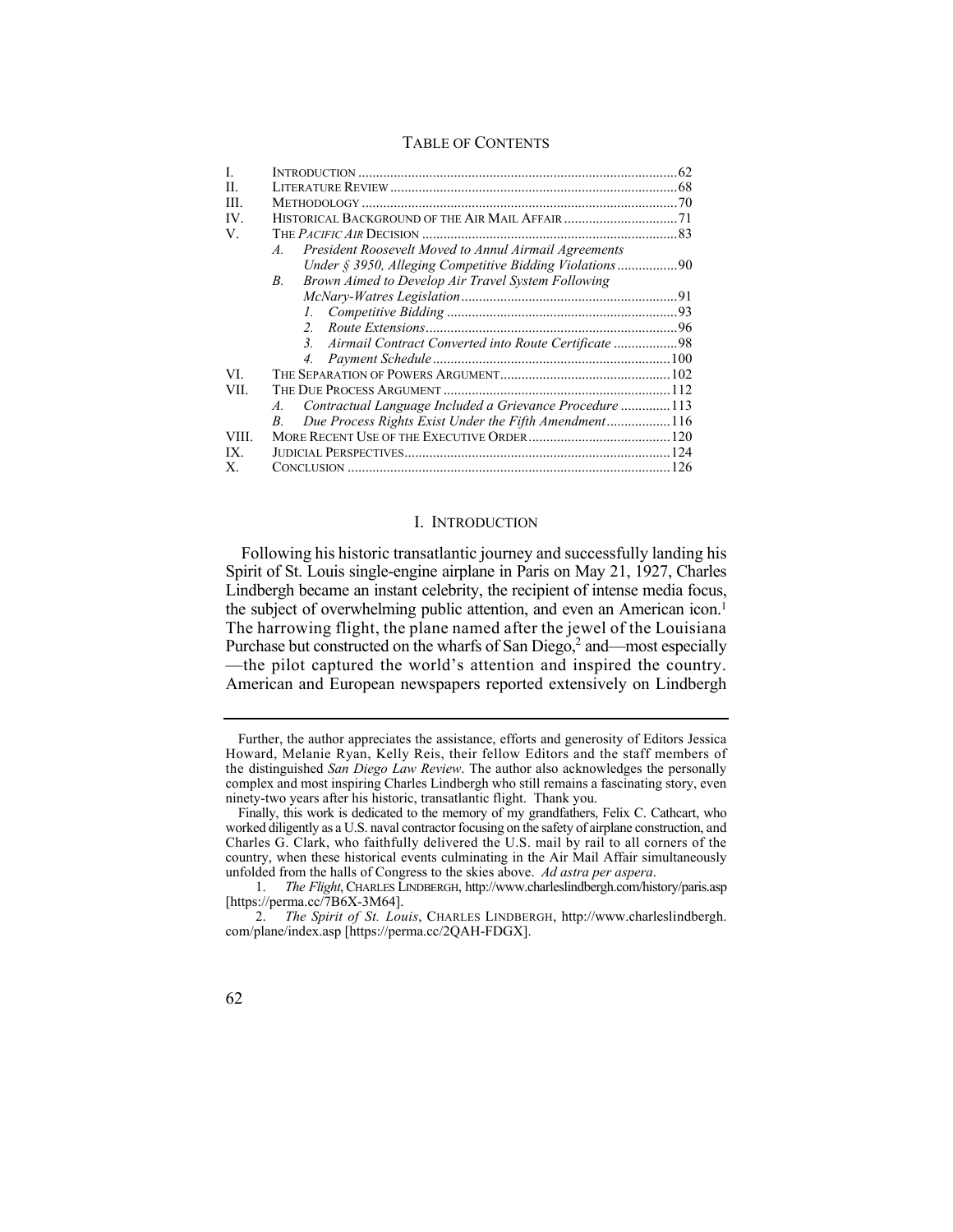and his activities for decades, filling their pages with everything from laudable triumph to personal tragedy. And, among his subsequent, multiple pursuits, Charles Lindbergh even defied a U.S. President.<sup>3</sup>

responsibility for transporting the airmail effective February 19, 1934.<sup>4</sup> A. Farley canceled all airmail contracts with the private airlines.<sup>5</sup> The result On February 9, 1934, President Franklin D. Roosevelt signed Executive Order 6591, directing the U.S. Army Air Corps (Air Corps) to assume On the same day Roosevelt entered his order, Postmaster General James was disastrous.<sup>6</sup> Among other challenges, the Air Corps suffered from under-equipped aircrafts, and pilots who were unfamiliar with flying at night and unaccustomed to flying in inclement weather.<sup>7</sup> While transporting the mail in just the first few short months, the Air Corps suffered twelve pilot fatalities and sixty-six crashes.<sup>8</sup>

airline industry, working at then Transcontinental & Western Air, Inc. $9$  and he further warned that the ill-advised action gravely threatened the Seven years after his historic flight, Lindbergh remained involved in the He was, perhaps, the most vocal, high-profile, and persuasive critic of Roosevelt's executive action to remove the commercial airlines from mail delivery.<sup>10</sup> Among other criticisms, Lindbergh argued Roosevelt unjustly denied "due process" to the air carriers by unilaterally canceling the contracts,<sup>11</sup> viability of the nascent airline industry.<sup>12</sup>

Roosevelt contended his action was necessary, alleging that the previous Postmaster General of the Hoover administration, Walter F. Brown, "abuse[d] his power" and steered the airmail contracts to some of the major airlines following a series of public meetings or conferences occurring between

10. Kenneth P. Werrell, "*Fiasco" Revisited: The Air Corps & the 1934 Air Mail Episode*, AIR POWER HIST., Spring 2010, at 12, 17.

<sup>3.</sup> A. SCOTT BERG, LINDBERGH 292 (1998).<br>4. Exec. Order No. 6591: The Army Temr

Exec. Order No. 6591: The Army Temporarily Flies the Mail, 3 PUB. PAPERS 93 (Feb. 9, 1934).

<sup>5.</sup> William E. Berchtold, *The Air Mail Affair: A Critical Appraisal of the Administration's Recent Blunder, with Suggestions for the Formulation of a Sound and Permanent Air Policy*, 237 N. AM. REV. 438, 438 (1934).

<sup>6.</sup> *See generally* Edward Rubin, *The Regulatizing Process and the Boundaries of New Public Governance*, 2010 WIS. L. REV. 535, 571.

 7. JOHN L. FRISBEE, MAKERS OF THE UNITED STATES AIR FORCE 50 (1987).

<sup>8.</sup> *Id.*; Rubin, *supra* note 6, at 571.

BERG, *supra* note 3, at 292.

<sup>11.</sup> CONRAD BLACK, FRANKLIN DELANO ROOSEVELT: CHAMPION OF FREEDOM 321 (1st ed. 2003).

<sup>12.</sup> *See* BERG, *supra* note 3, at 292.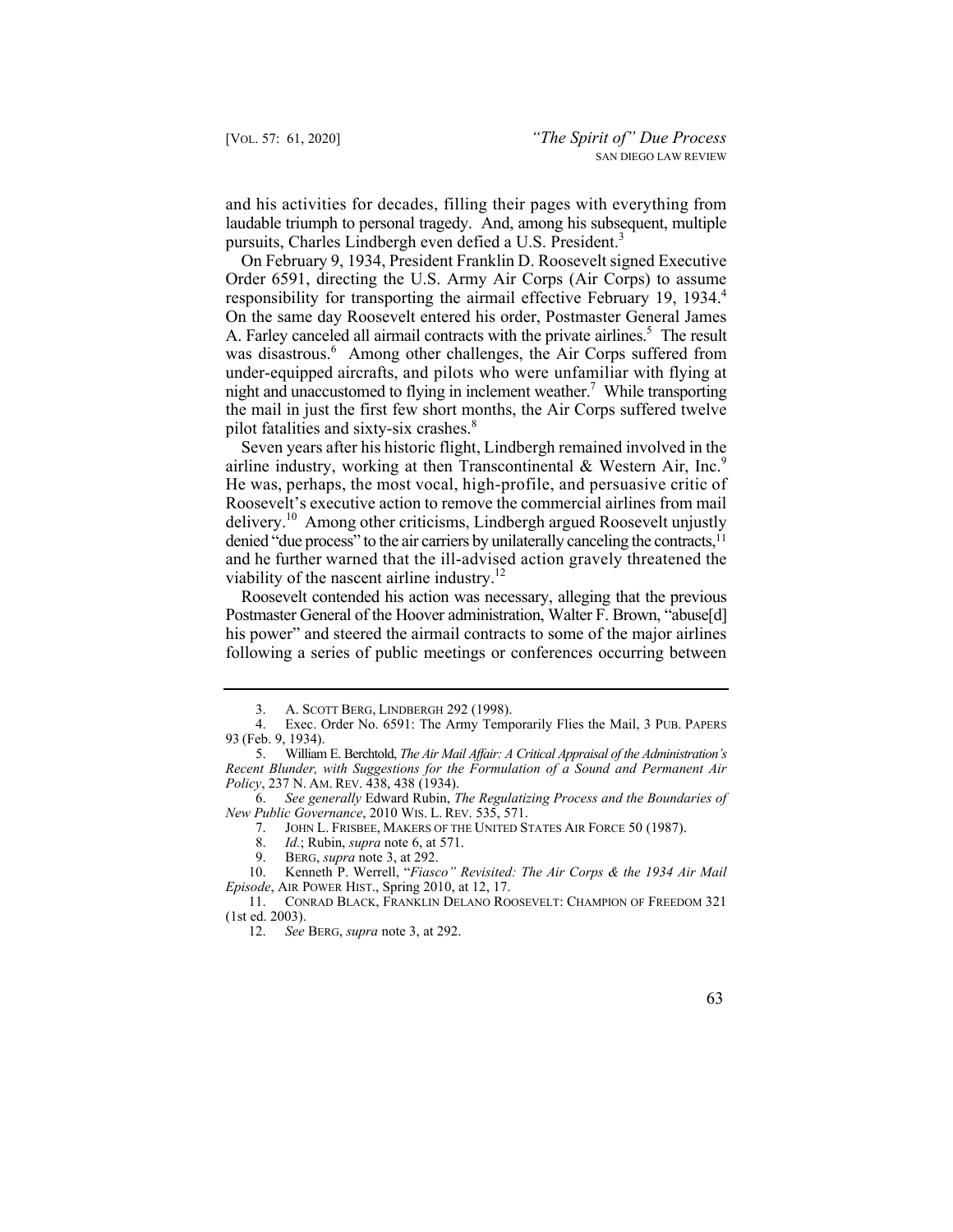May and June 1930.<sup>13</sup> Critics later labeled these Brown meetings with the airline representatives as the "spoils conferences."14 Following the change in political power to a Democratic controlled legislature in 1932, Senator Hugo Black (D-Ala.) and Congress launched an investigation into how Brown awarded the contracts to the various airlines,<sup>15</sup> which became known as the "Air Mail Scandal."<sup>16</sup>

This issue dominated the news headlines during 1934 with newspapers reporting every development, including congressional hearings, the Air Corps pilot fatalities, and the very public feud between Roosevelt and Lindbergh.<sup>17</sup> By March 10, 1934, Roosevelt backed down, ended the Air Corps operation, and allowed the commercial airlines to resume airmail service under new contracts.<sup>18</sup> Subsequently, Roosevelt also pushed the new Congress to enact different legislation, $19$  which heavily regulated the airline industry and changed the fee [structure.](https://structure.20)<sup>20</sup> President Roosevelt signed the Air Mail Act of 1934, or the Black-McKellar Act, into law on June 12, 1934.<sup>21</sup>

Although Roosevelt and his Postmaster General, James Farley, reinstituted commercial airmail service within a few short months, several of the airlines affected by the Executive order filed suit.<sup>22</sup> The outcome unfolded several years later on December 7, 1942, when the United States Court of Claims held in *Pacific Air Transport v. United States* that Postmaster General Farley justifiably annulled the airmail contracts negotiated by former

<sup>22.</sup> *Government Maps Defense as TWA Sues on Air Mail*, N.Y. TIMES, Feb. 14, 1934, at A1, <https://timesmachine.nytimes.com/timesmachine/1934/02/14/issue.html>[https:// perma.cc/928G-6EXF].



<sup>13.</sup> Justin T. Barkowski, Comment, *Managing Air Traffic Congestion Through the Next Generation Air Transportation System: Satellite-Based Technology, Trajectories, and— Privatization?*, 37 PEPP. L. REV. 247, 255 (2010); Grant Cates, Airmail and the Evolution of the U.S. Aviation Industry in the 1920s and 1930s: A Potential Model for the Space Industry in the Next Millennium, Paper Session at the 37th Space Means Business in the 21st Century Conference, *in* SPACE CONGRESS PROC. (May 2, 2000), [https://commons.erau.edu/](https://commons.erau.edu) cgi/viewcontent.cgi?article=1207&context=space-congress-proceedings [\[https://perma.cc/](https://perma.cc) YC3Y-EOD5].

<sup>14.</sup> Barkowski, *supra* note 13, at 255.

<sup>15.</sup> Paul M. Godehn & Frank E. Quindry, *Air Mail Contract Cancellations of 1934 and Resulting Litigation*, 21 J. AIR L. & COM. 253, 254 (1954); *Black, Hugo Lafayette, (1886– 1971)*, BIOGRAPHICAL DIRECTORY U.S. CONGRESS, [http://bioguide.congress.gov/scripts/](http://bioguide.congress.gov/scripts) biodisplay.pl?index=B000499 [\[https://perma.cc/LN5W-M5BQ](https://perma.cc/LN5W-M5BQ)].<br>16. Barkowski, *sunra* note 13, at 255.

<sup>16.</sup> Barkowski, *supra* note 13, at 255.

<sup>17.</sup> Werrell, *supra* note 10, at 14.

<sup>18.</sup> Justin H. Libby, *Comments on the Air Mail Episode of 1934*, AIR POWER HIST., Summer 2010, at 44, 46.

 19. Berchtold, *supra* note 5, at 438; Rubin, *supra* note 6, at 571–72.

<sup>20.</sup> *See* Timothy M. Ravich, *National Airline Policy*, 23 U. MIAMI BUS. L. REV. 1, 7 (2014).

<sup>21.</sup> BLACK, *supra* note 11, at 322; *The Air Mail Act of 1934*, [AVSTOP.COM,](https://AVSTOP.COM) <http://avstop>. com/history/needregulations/act1934.htm [\[https://perma.cc/MBV6-SNYB](https://perma.cc/MBV6-SNYB)].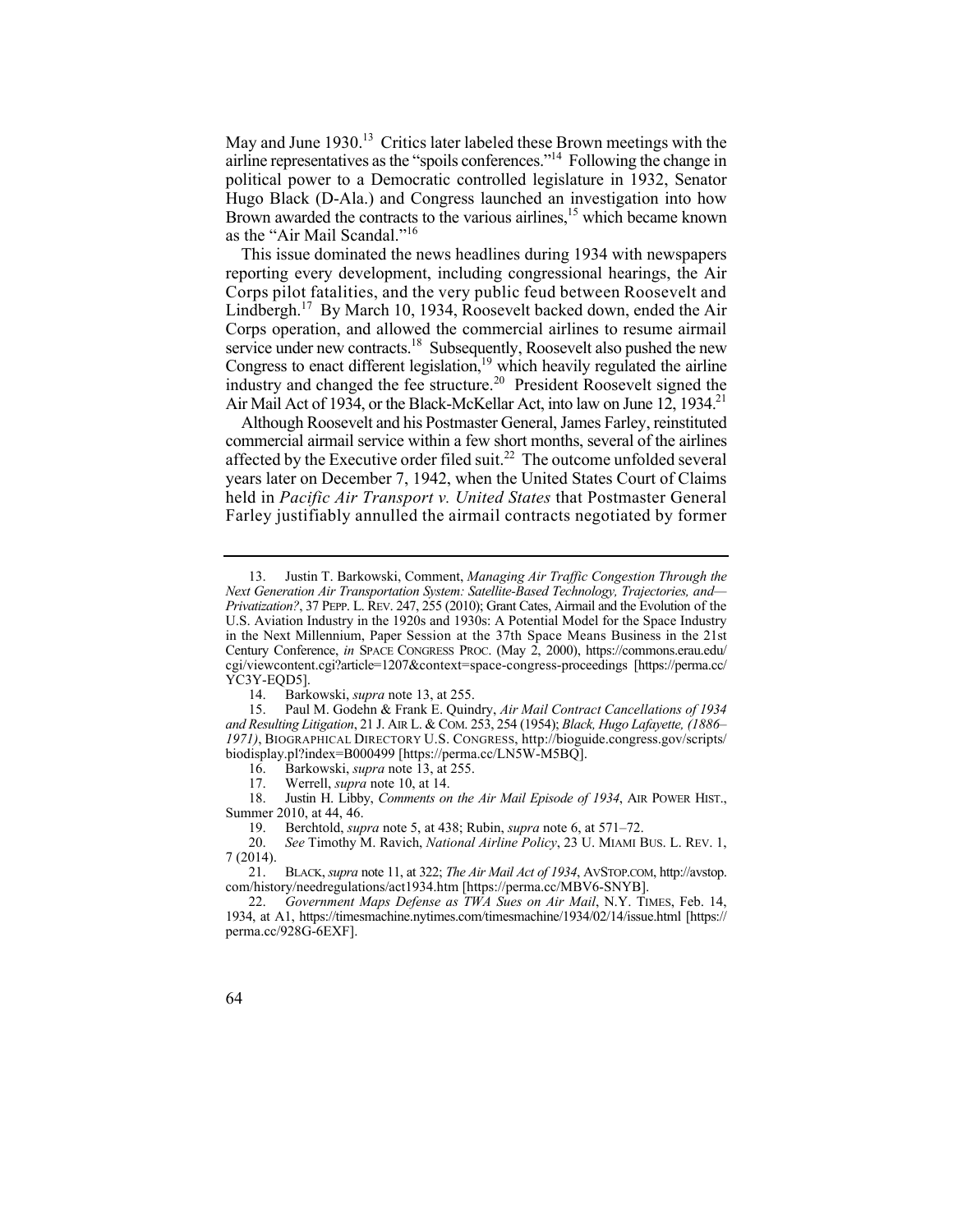Postmaster General Brown, but the commercial airlines were entitled to payment withheld by Roosevelt and Farley for the airmail services provided in January and February  $1934.<sup>23</sup>$ 

After consulting available case law from this time period, this Article analyzes the *Pacific Air* decision and specifically considers whether the President violated the separation of powers and offended due process as guaranteed by the U.S. Constitution when he abruptly canceled the airmail contracts. In short, is President Roosevelt's Executive Order 6591 an example of impermissible executive overreach?

 then investigates alternative arguments available to the commercial airlines that could have shaped the judicial opinion but the court failed to address. airmail contracts on February 9, 1934. The U.S. Constitution delegates mail Initially, this analysis considers the facts and circumstances occurring before and during 1934, while tracing the historical narrative that unfolds into the controversial Air Mail Affair and ultimately influences the *Pacific Air* holding. While recognizing the Court of Claims's decision, this Article Specifically, this analysis considers whether President Roosevelt undermined the constitutionally guaranteed separation of powers when he invalidated the delivery as a congressional responsibility.<sup>24</sup> Additionally, Congress did not authorize the Secretary of War and the Air Corps to provide assistance with mail transportation when Roosevelt entered his Executive order. Later, Congress enacted legislation authorizing this action but not until March 27, 1934.25

of a hearing" by canceling the contracts, as Charles Lindbergh contended.<sup>26</sup> Next, this analysis considers whether Roosevelt and the government violated due process of law, specifically "condemn[ed] the largest portion of our commercial aviation without just trial. . . . [and without] the opportunity When canceling an airmail contract or a route certificate, the government was required to provide the airlines with written notice and a forty-fiveday period to respond.<sup>27</sup> However, Roosevelt and Farley failed to comply with the notice and hearing provisions<sup>28</sup> and abruptly transferred the

<sup>23.</sup> Pac. Air Transp. v. United States, 98 Ct. Cl. 649, 649, 789–90 (1942).

<sup>24.</sup> U.S. CONST. art. I, § 8, cl. 7.

<sup>25.</sup> *See generally* Act of Mar. 27, 1934, ch. 100, § 1, 48 Stat. 508, 508.

<sup>26.</sup> Libby, *supra* note 18, at 45.

*Pac. Air Transp.*, 98 Ct. Cl. at 660.

<sup>28.</sup> *See id.* at 655–60.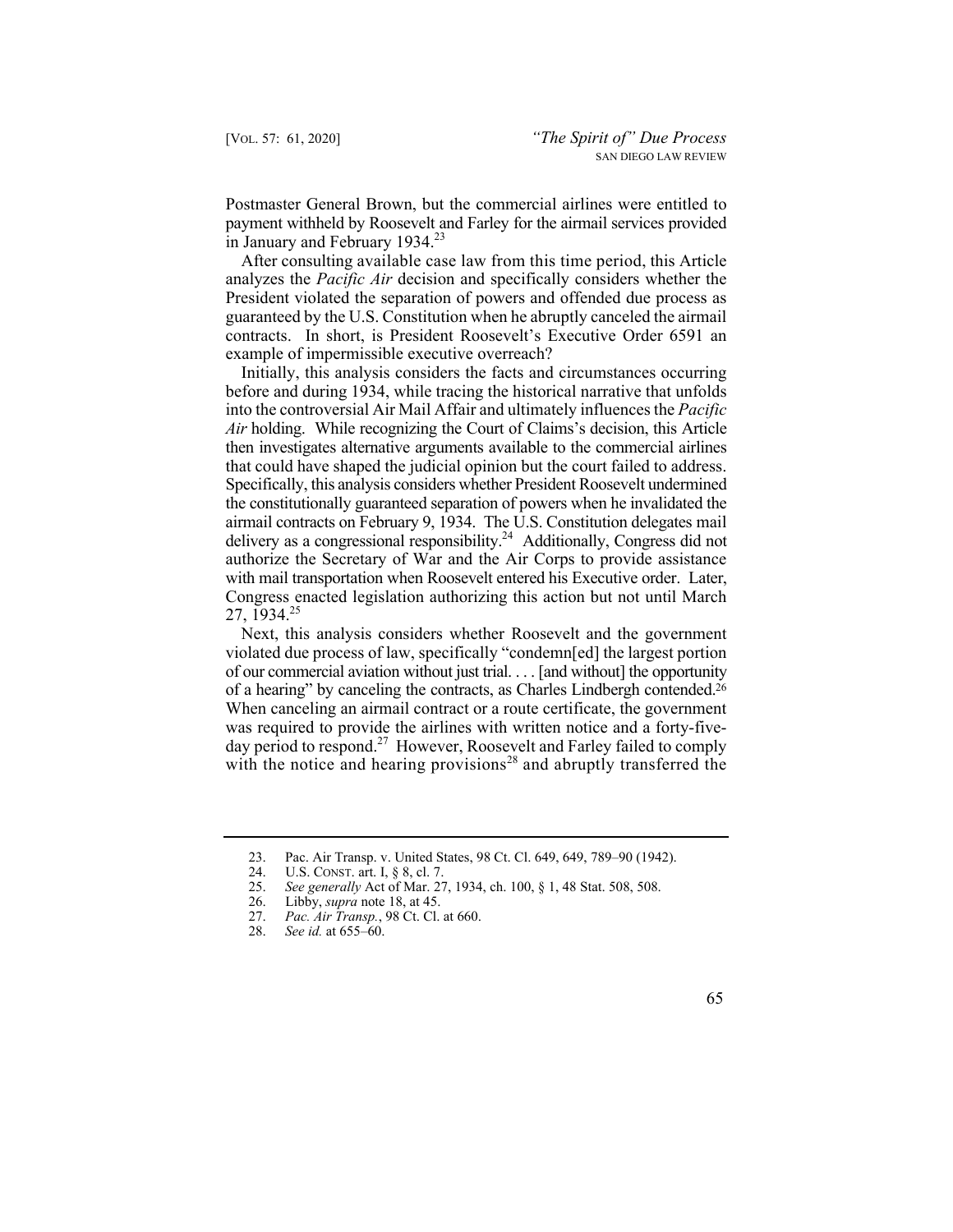airmail responsibility to the Air Corps [instead.](https://instead.29)<sup>29</sup> When justifying this, Roosevelt and Farley contended that the airlines participating in Brown's spoils conferences successfully conspired to prevent other airlines from bidding on airmail route contracts, which violated § 3950 of the Revised Statutes of the United States, or R.S. 3950.<sup>30</sup> Under this statute, any violation permitted the Postmaster General to "annul" the airmail contract without notice and hearing, and the carrier was banned from participating in any future governmental contract for a period of five years following the first [offense.](https://offense.31) $31$ 

The *Pacific Air* court decision did not consider these [issues.](https://issues.32)<sup>32</sup> General canceling its airmail contract without notice and hearing.<sup>34</sup> The Significantly, another court addressed the airline's due process argument in another case<sup>33</sup> preceding the 1942 *Pacific Air* decision. In *Boeing Air Transport, Inc. v. Farley*, another aggrieved airline from the Air Mail Affair filed suit, similarly complaining about the President and the Postmaster U.S. Court of Appeals granted defendant Farley's motion to dismiss after finding that proper jurisdiction rested with the U.S. Court of Claims, but not before opining the airline deserved notice and a hearing prior to the defendant canceling the contracts.<sup>35</sup>

 Also gleaned from this time period, additional case law illustrates the potential for Executive orders to undermine constitutionally guaranteed separation of powers.<sup>36</sup> Although decided a decade earlier, *United States v. Pan-American Petroleum Co.* shares very similar factual circumstances with the Air Mail [Affair.](https://Affair.37)<sup>37</sup> In *Pan-American Petroleum*, a federal district court invalidated a governmental contract with an oil company due to the fraudulent conduct of the Secretary of the Interior and because President Harding's Executive order usurps congressional powers by wrongfully transferring managerial authority over the naval petroleum reserves.<sup>38</sup>

After applying the relevant case law, consulting journal and law review articles, and identifying the relevant statutes, this Article's objective

<sup>29.</sup> Exec. Order No. 6591: The Army Temporarily Flies the Mail, 3 PUB. PAPERS 93, 93 (Feb. 9, 1934).

<sup>30.</sup> *Pac. Air Transp.*, 98 Ct. Cl. at 767 (citing Rev. Stat. § 3950 (1872) (codified as amended at 39 U.S.C. § 6421 (repealed 1970))).

<sup>31.</sup> *Id.* at 745 (citing Rev. Stat. § 3950).

<sup>32.</sup> *See id.* 654.

<sup>33.</sup> Boeing Air Transp., Inc. v. Farley, 75 F.2d 765, 765–67 (D.C. Cir. 1935).

<sup>34.</sup> *Id.* at 767.

<sup>35.</sup> *Id.* at 768.

<sup>36.</sup> *See, e.g.*, United States v. Pan-Am. Petrol. Co., 6 F.2d 43, 87–88 (S.D. Cal. 1925), *aff'd in part and rev'd in part*, 9 F.2d 761 (9th Cir. 1926), *aff'd*, 273 U.S. 456  $(1927).$ 

<sup>37.</sup> *See id.* at 53.

<sup>38.</sup> *Id.* at 87.

<sup>66</sup>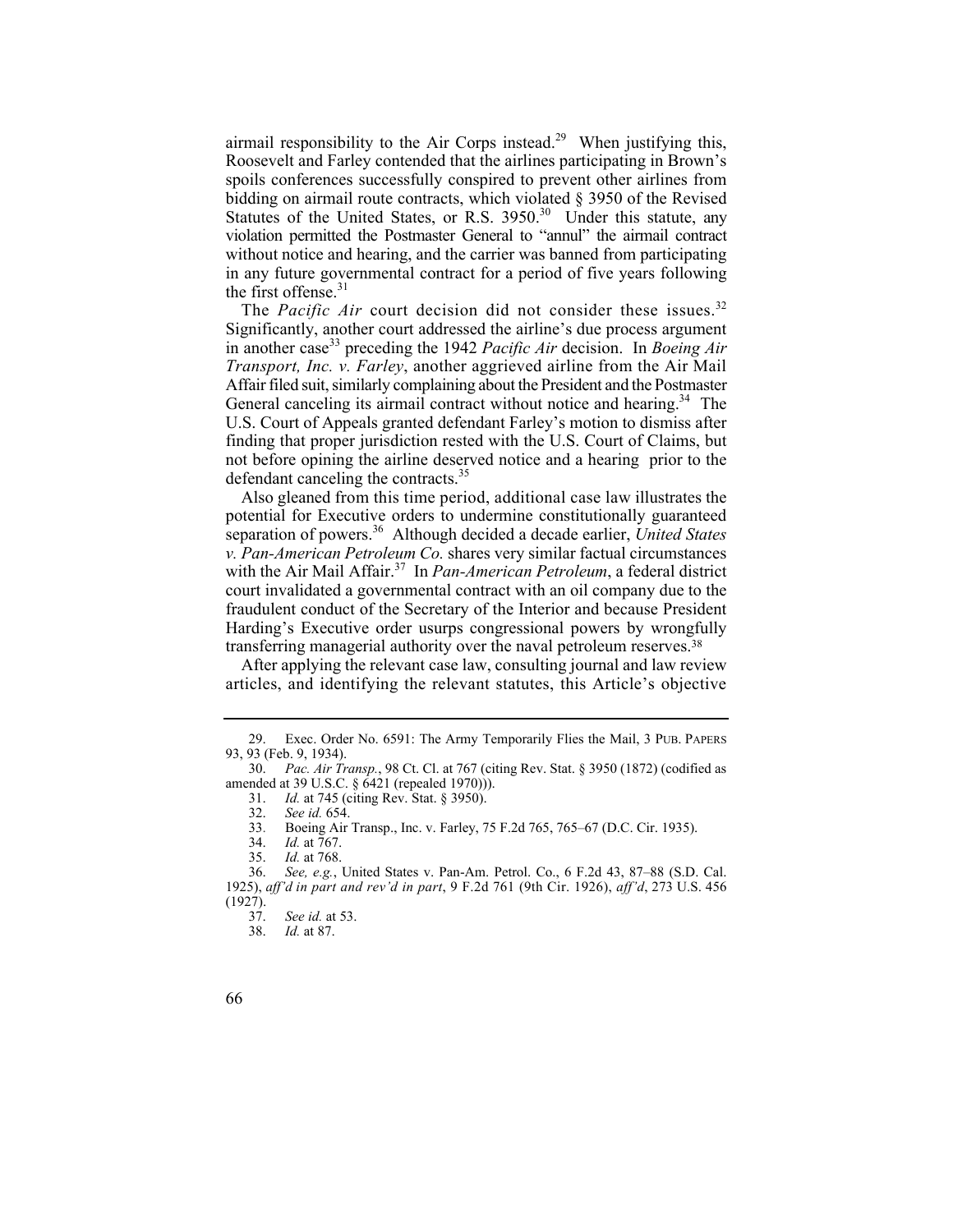duty as a congressional responsibility under Article One, Section Eight.<sup>39</sup> analysis concludes that President Roosevelt's Executive Order 6591 wrongfully extended into the responsibility of another branch of government and violated separation of powers. The U.S. Constitution assigns the postal Over time, Congress delegated some postal functions to the Postmaster General.<sup>40</sup> Although the President appoints the Postmaster General, Roosevelt wrongfully substituted his authority for the Postmaster General's authority when he entered the Executive order, assigning mail delivery to the Air Corps and effectively canceling the airmail contracts. In doing so, he essentially interfered in the postal responsibility that Congress delegated to the Postmaster General.

prohibits interference in the bidding [process.](https://process.41)<sup>41</sup> Significantly, the written this, the *Boeing Air* court held that a due process right is "read" into § 3950.45 Coming close to addressing the due process argument, but without doing so, the *Pacific Air* court implied that the contractual language requiring written notice and a forty-five-day hearing opportunity is inapplicable because the court found a violation of federal statute  $\S$  3950, which notice and forty-five-day hearing requirements are both specified in the airline contracts, or route certificates, as well as in the congressionally enacted McNary-Watres Act.42 The court's reasoning conflicts with the *Boeing Air* decision, where that court held that a notice and hearing requirement is implied in the applicable federal statute,  $\S$  3950.<sup>43</sup> Unrelated to the McNary-Watres legislation requiring written notice and a forty-five-day hearing opportunity, § 3950 prohibits bid interference and addresses the penalties but lacks specific notice and hearing language.<sup>44</sup> Despite Finally, additional case law from this time period reinforces the *Boeing* 

<sup>39.</sup> U.S. CONST. art. I, § 8, cl. 7.

<sup>40.</sup> *See* Ware v. United States, 71 U.S. (4 Wall.) 617, 632 (1867) (citing Act of Mar. 3, 1825, ch. 64, 4 Stat. 102).

<sup>41.</sup> Pac. Air Transp. v. United States, 98 Ct. Cl. 649, 789–90 (1942).<br>42. Id. at 656 (citing McNary-Watres Act. ch. 223, sec. 2, § 6, 46 ;

*Id.* at 656 (citing McNary-Watres Act, ch. 223, sec. 2, § 6, 46 Stat. 259, 260 (1930)).

<sup>43.</sup> Rev. Stat. § 3950 (1872) (codified as amended at 39 U.S.C. § 6421 (repealed 1970)); Boeing Air Transp., Inc. v. Farley, 75 F.2d 765, 767 (D.C. Cir. 1935).

<sup>44.</sup> Rev. Stat. § 3950.

<sup>45.</sup> *Boeing Air Transp.*, 75 F.2d at 767.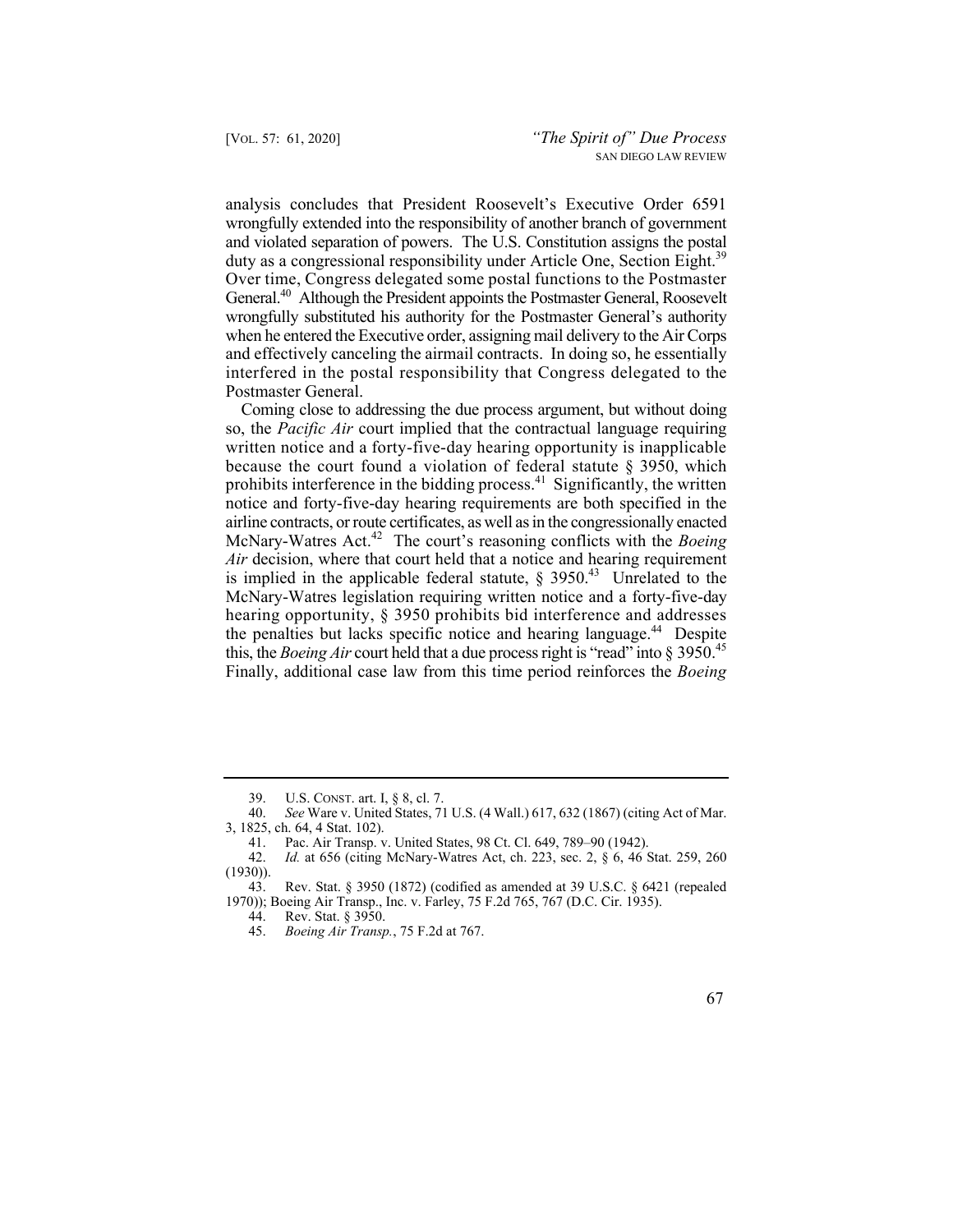*Air* court reasoning about the unconstitutionality of denying the airlines notice and hearing opportunities.<sup>46</sup>

 relevant today as courts continue to grapple with allegations of government and the scope of constitutional protections. Years later, Lindbergh's warning Admittedly, the facts and circumstances culminating in the *Pacific Air*  decision occurred decades ago, but the issues involving this decision remain overreach, using the Executive order as a method to usurp legislative authority, about government's intrusion echoes as distinctly as the steady hum emanating from his single-engine monoplane as it conquered the Atlantic and advanced toward the European horizon on May 21, 1927.

## II. LITERATURE REVIEW

A reasonable amount of literature addresses the Air Mail Affair and its aftermath as it unfolded in front of the nation in 1934. In public hearings, a Senate committee investigated former Postmaster General Brown after he awarded various airmail contracts, certificates, and route extensions following a series of meetings with airline [executives.](https://executives.47)<sup>47</sup> The Senate investigation, Roosevelt's very public dispute with Lindbergh, and the death of Air Corps pilots fueled the public's interest, prompting intense media attention.<sup>48</sup> The newspapers wrote extensively about the issue as it developed from airfields to the halls of [Congress.49](https://Congress.49) In fact, most major newspapers printed "a story on the subject half of the days in February and March" and dedicated  $30\%$  of this coverage to the front page.<sup>50</sup> In addition to the newspaper attention, additional writers also pursued this topic, making it the subject matter of various commercial magazines, textbooks, and even academic journals.

and the airline industry, which was in its infancy. $53^{\circ}$  Over the years, various On May 15, 1918, Congress approved funding for the first experimental airmail route between New York and Washington, D.C.<sup>51</sup> Multiple pieces of legislation influenced and shaped the issue over the years, continuing with the Kelly Act of 1925 through the Air Mail Act of 1934.<sup>52</sup> Much of this legislation is broad and far-reaching, addressing both the Postal Service

<sup>46.</sup> *See, e.g.*, Louisville Joint Stock Land Bank v. Radford, 295 U.S. 555, 589–90 (1935); Ochoa v. Hernandez y Morales, 230 U.S. 139, 161 (1913); Marchant v. Pa. R.R. Co., 153 U.S. 380, 386–87 (1894).

<sup>47.</sup> *See* S. Res. 349, 72d Cong. (1933) (enacted).

<sup>48.</sup> Werrell, *supra* note 10, at 20.

<sup>49.</sup> *Id.*

 <sup>50.</sup> *Id.* 

<sup>51.</sup> Pac. Air Transp. v. United States, 98 Ct. Cl. 649, 677 (1942).<br>52. Act of Mar. 27. 1934. ch. 100. 48 Stat. 508: Kelly Act. ch.

<sup>52.</sup> Act of Mar. 27, 1934, ch. 100, 48 Stat. 508; Kelly Act, ch. 128, 43 Stat. 805 (1925).

<sup>53.</sup> *See, e.g.*, Act of Mar. 27, 1934, 48 Stat. 508; Kelly Act, 43 Stat. 805.

<sup>68</sup>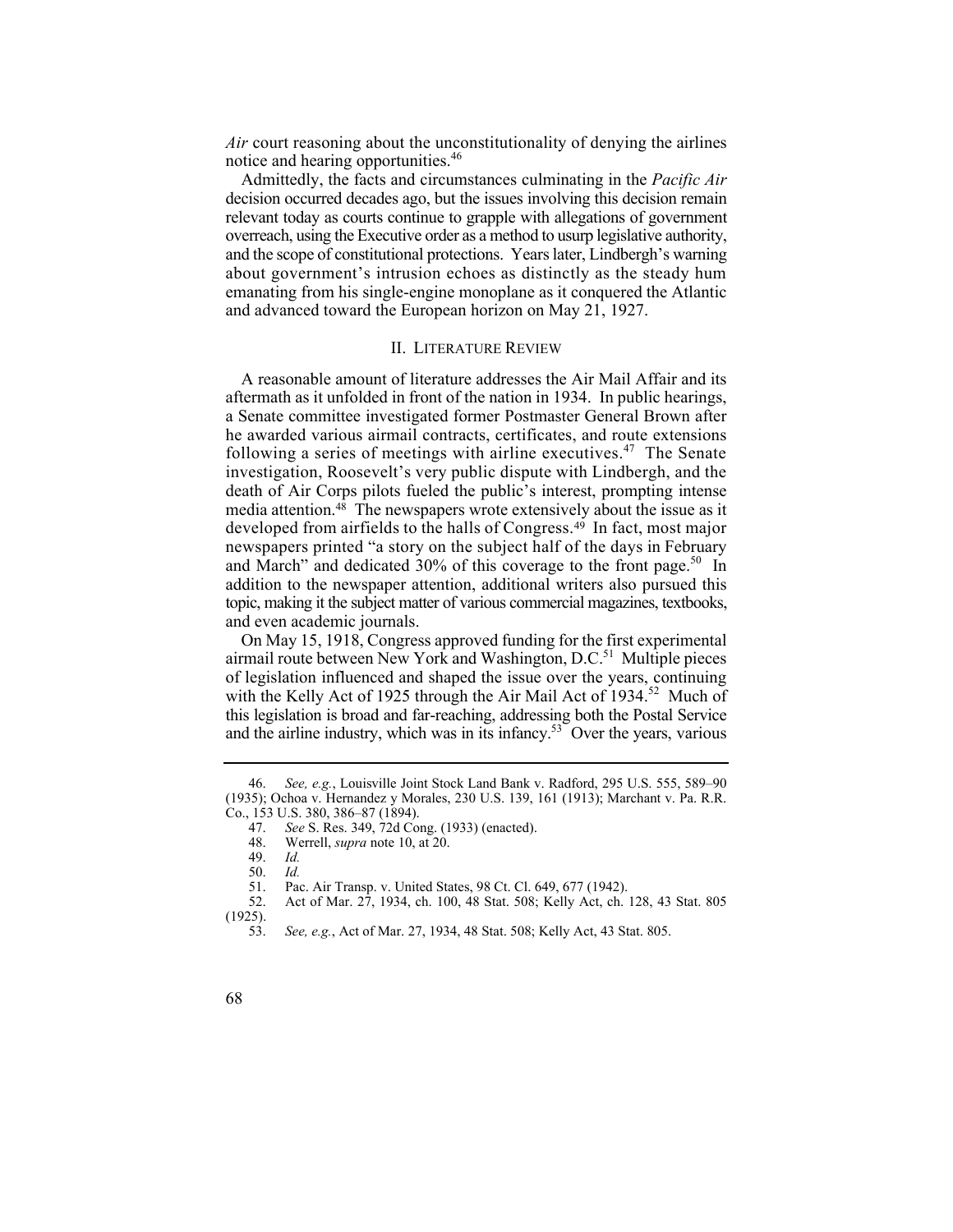Article attempts to identify, collect, and analyze these factors to gain a authorities evaluated this legislation and considered its impact on various public priorities, especially postal delivery and airline regulation. This broad perspective and more acute understanding of the issues and history affecting the Air Mail Affair.

that the plaintiff airlines received these contracts through fraud or collusion.<sup>56</sup> Conversely, only a limited amount of material discusses the critical judicial opinion, *Pacific Air*. 54 Interestingly enough, the holding conflicted with other judicial opinions involving the Air Mail Affair—further clouding the outcome. Initially, a commissioner heard *Pacific Air* and found contrary to the U.S. Court of Claims on some [issues.](https://issues.55)<sup>55</sup> Commissioner Richard H. Akers agreed that Farley justifiably nullified the airmail contracts; he found that the airlines secured the route certificates through an open bidding procedure, and the evidence failed to corroborate the government's assertion Commissioner Akers made his decision and entered his findings on July 14, 1941,<sup>57</sup> and the U.S. Court of Claims ultimately decided the case on December 7, 1942, several years after the Air Mail Affair concluded.<sup>58</sup>

Significantly, another noteworthy decision preceded *Pacific Air*, where a different court agreed with the airline's due process claim before granting the government's motion to dismiss for jurisdictional reasons.<sup>59</sup> However, the *Pacific Air* decision received anemic attention in the literature, commentary, and legal analysis,  $60$  especially when comparing the court

59. Boeing Air Transp., Inc. v. Farley, 75 F.2d 765, 767–68 (D.C. Cir. 1935).

60. Research identified few articles addressing *Pacific Air* or the litigation involving the Air Mail Affair. Paul Godehn and Frank Quindry reported the U.S. Court of Claims finding that the plaintiff airlines violated the federal statute, which contradicts the findings of the commissioner who initially heard the case. Godehn & Quindry, *supra* note 15, at 261, 271–72. Likewise, Kenneth Werrell agreed the court concluded that the airlines colluded to avoid an open bidding process. Werrell, *supra* note 10, at 22. Finally, Benjamin Lipsner solely reported on Commissioner Akers' findings that the airlines did not obstruct the bidding process; however, he does not report that the U.S. Court of Claims

<sup>54. 98</sup> Ct. Cl. 649.<br>55. Godehn & Ouir

<sup>55.</sup> Godehn & Quindry, *supra* note 15, at 272. Commissioner Richard Akers heard and ruled on the case before the U.S. Court of Claims. *Id.* at 259. The evidence spanned a cumulative sixty-three days between April 26, 1938 and June 11, 1940, when he heard testimony from a significant number of witnesses in three different locations: Washington, D.C., Sanford, North Carolina, and Los Angeles, California. *Id.* Ultimately, he received more than 769 exhibits into evidence. *Id.* 56. *Id.* at 271.

 <sup>56.</sup> *Id.* at 271.

<sup>57.</sup> *Id.* at 261.

<sup>58.</sup> *Pac. Air Transp.*, 98 Ct. Cl. at 649.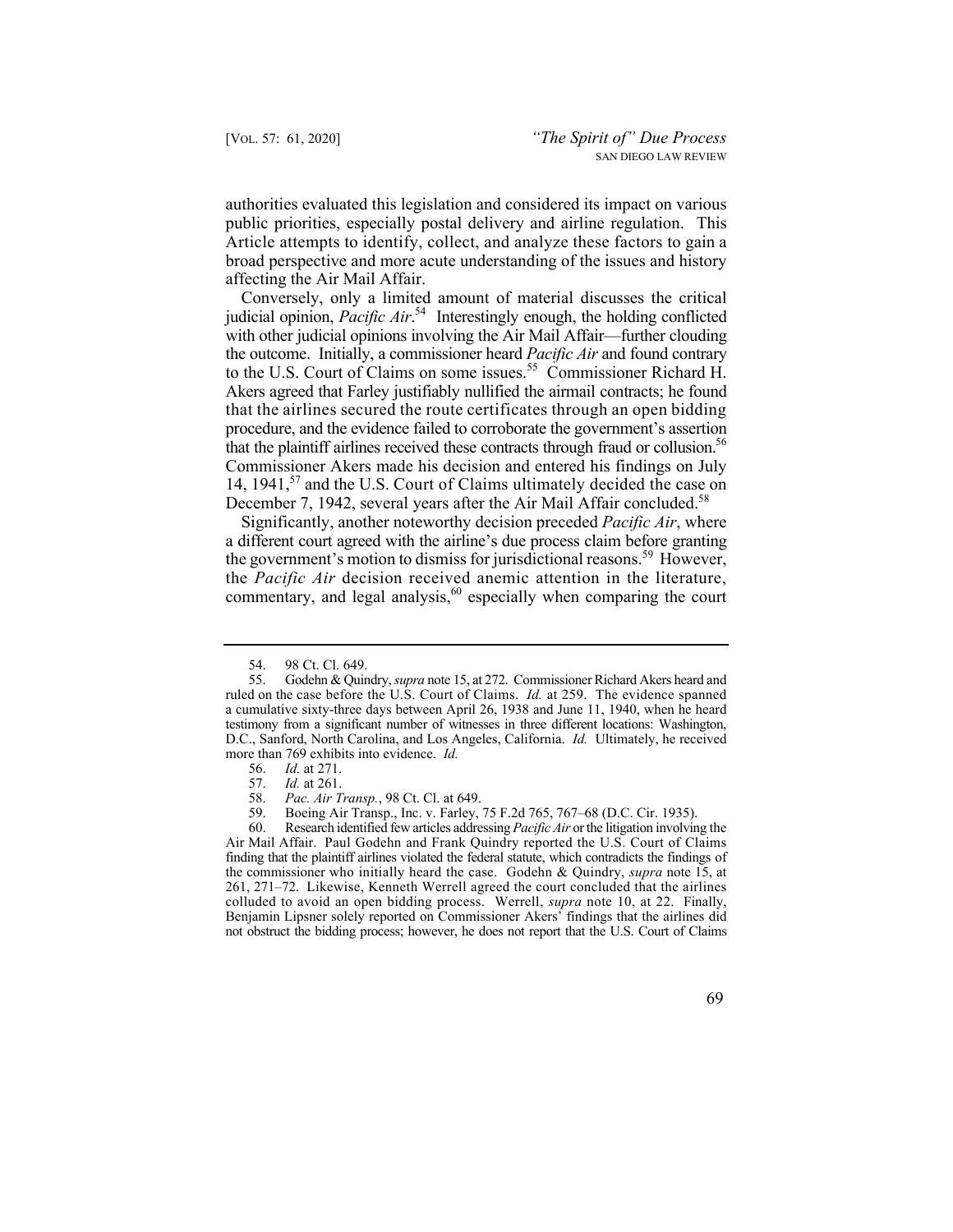addresses separation of powers as well as due process issues. This case decision to the more voluminous amount of literature discussing the Air Mail Affair. As an additional resource, case law from this time period law assists with understanding how these arguments apply to the *Pacific Air* holding.

The *Pacific Air* holding was the last word on a controversial issue. However, the court failed to evaluate the separation of powers or the due process arguments in this lengthy 148-page decision.<sup>61</sup> While it acknowledged the government did not comply with the notice provisions when annulling the airmail contracts, the court remained silent about a Fifth Amendment due process [violation.](https://violation.62)<sup>62</sup> Likewise, the decision failed to address the executive action and whether this branch exceeded its authority.<sup>63</sup> This analysis evaluates these twin arguments and how they apply to the holding affecting such a historic issue.

## III. METHODOLOGY

 This is not an empirical study. This Article utilizes the multiple available resources to consider alternative arguments available to the plaintiff airlines in *Pacific Air* when pursuing their cause of action against the federal government. This analysis initially discusses the history affecting the Air Mail Affair and how these circumstances shape the *Pacific Air* holding. In deference to the U.S. Court of Claims's decision, this Article next investigates alternative arguments available to the plaintiffs that the *Pacific Air* court failed to consider.

 case law, this analysis compares and contrasts these materials to the *Pacific Air* holding. *Boeing Air Transport, Inc. v. Farley* is especially relevant, argument for whatever reason does not filter into the later court's evaluation.<sup>66</sup> After consulting different journal articles, law review articles, and relevant illustrating the significance of the due process [issue.](https://issue.64)<sup>64</sup> Recognizing that plaintiff National Air Transport Company is a similarly aggrieved party whose airmail contract is set aside, the court comments on the due process argument before granting relief in favor of the [government.](https://government.65)<sup>65</sup> Although this decision occurred years before *Pacific Air* was finalized, the due process Although the *Boeing Air* court dismissed the airline's petition solely for

reversed the commissioner's decision. BENJAMIN B. LIPSNER, THE AIRMAIL JENNIES TO JETS 253 (Jeannette Elder & Linton J. Keith eds., 1951).<br>61. See generally Pac. Air Transp., 98 Ct. Cl. 649

<sup>61.</sup> *See generally Pac. Air Transp.*, 98 Ct. Cl. 649.

<sup>62.</sup> *See id.* at 746.

<sup>63.</sup> *See generally Pac. Air Transp.*, 98 Ct. Cl. 649.

<sup>75</sup> F.2d at 765–67.

<sup>65.</sup> *See id.* at 767–68.

<sup>66.</sup> *See generally Boeing Air Transp.*, 75 F.2d 649.

<sup>70</sup>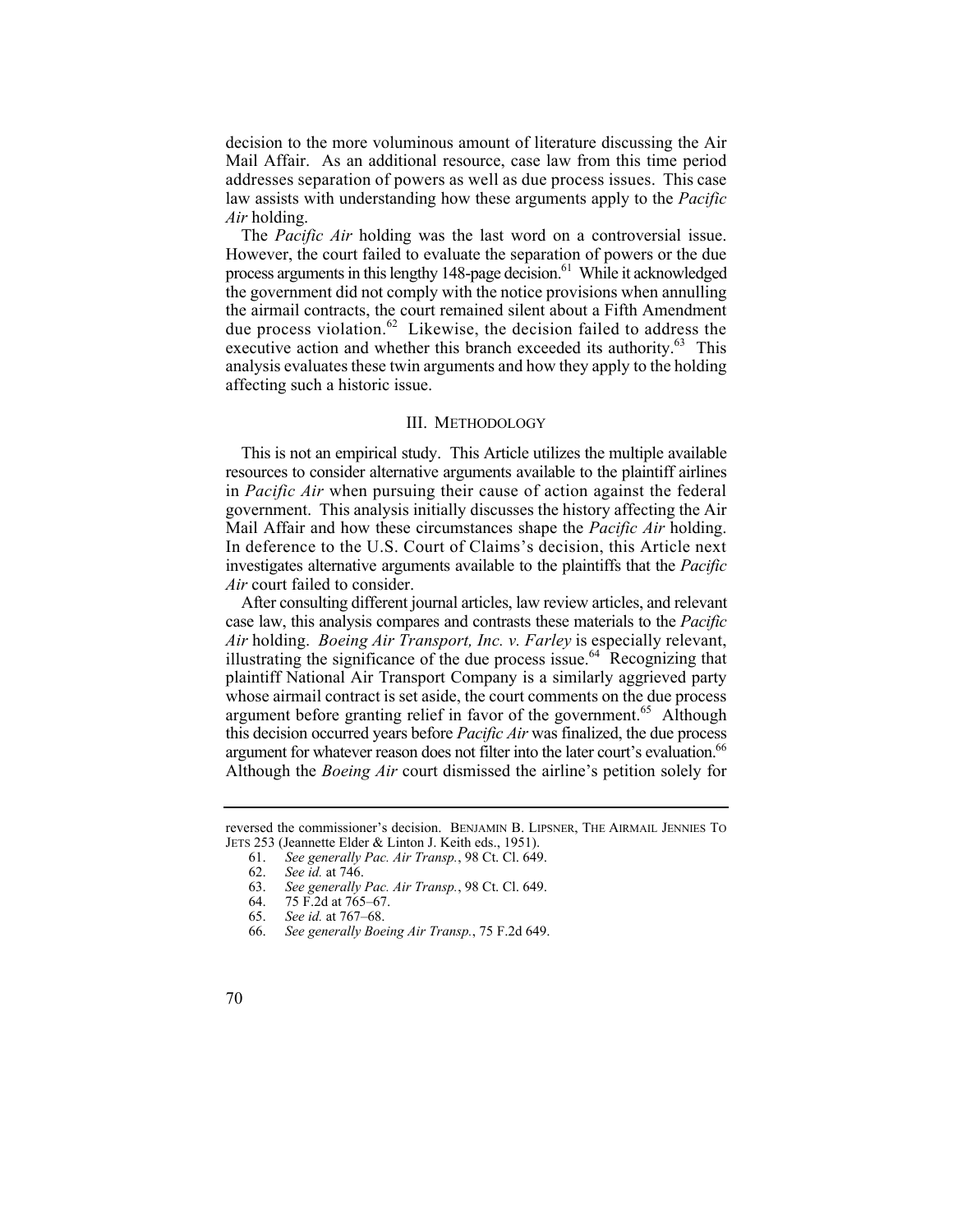jurisdictional reasons, it identified the due process concerns initially raised by Lindbergh and serves as a valuable resource for this evaluation.  $67$ 

 Similarly, case law from this time period assists with analyzing the a decade before the Air Mail Affair [unfolded.](https://unfolded.68)<sup>68</sup> This holding offers a Executive order to intrude into the purview of another branch of government.<sup>69</sup> an opportunity to be heard when canceling their contracts. Further findings separation of powers issue. *United States v. Pan-American Petroleum Co.*  is analogous to the Air Mail Affair, although the court decided this matter thoughtful analysis and thorough discussion about the potential for the Based on this collective evaluation, this analysis found President Roosevelt violated separation of powers by intruding into the legislative domain as well as violated the airlines' due process rights by denying them notice and justify the government acting within the constitutional framework, granting citizens and businesses alike the opportunity to be heard and allowing an early developing industry the opportunity to grow without governmental interference and, assuming adequate regulatory provisions exist, only reluctantly interfering in its progress. Recognizing that economic success fuels a country, $\frac{70}{10}$  the government that interferes least governs best.

## IV. HISTORICAL BACKGROUND OF THE AIR MAIL AFFAIR

A dynamic history affected the unfolding events of 1934. For several years following the First World War, mail delivery was the primary source of income for commercial [aviation.71](https://aviation.71) During these early years of aviation, passenger travel was less lucrative, so the airlines relied heavily on the federal airmail subsidies for their fiscal livelihood.<sup>72</sup> It was not until 1936 that passenger travel income exceeded the income from airmail subsidies.<sup>73</sup>

<sup>67.</sup> *Id.* at 767–68.

<sup>68.</sup> United States v. Pan-Am. Petrol. Co., 6 F.2d 43 (S.D. Cal. 1925), *aff'd in part and rev'd in part*, 9 F.2d 761 (9th Cir. 1926), *aff'd*, 273 U.S. 456 (1927).

<sup>69.</sup> *See id.* at 87.

<sup>70.</sup> Many authorities recognize the economic importance of a country's standing, including those identified in Thomas C. Clark, *Impact of Nineteenth Century Missouri Courts upon Emerging Industry: Chambers of Commerce or Chambers of Justice?*, authored by a different Hon. Thomas C. Clark. Thomas C. Clark, *Impact of Nineteenth Century Missouri Courts upon Emerging Industry: Chambers of Commerce or Chambers of Justice?*, 63 Mo. L. REV. 51, 51–52 (1998).<br>71. Rubin. *supra* note 6, at 568.

Rubin, *supra* note 6, at 568.

<sup>72.</sup> *See* Werrell, *supra* note 10, at 15.

<sup>73.</sup> Ravich, *supra* note 20, at 7–8.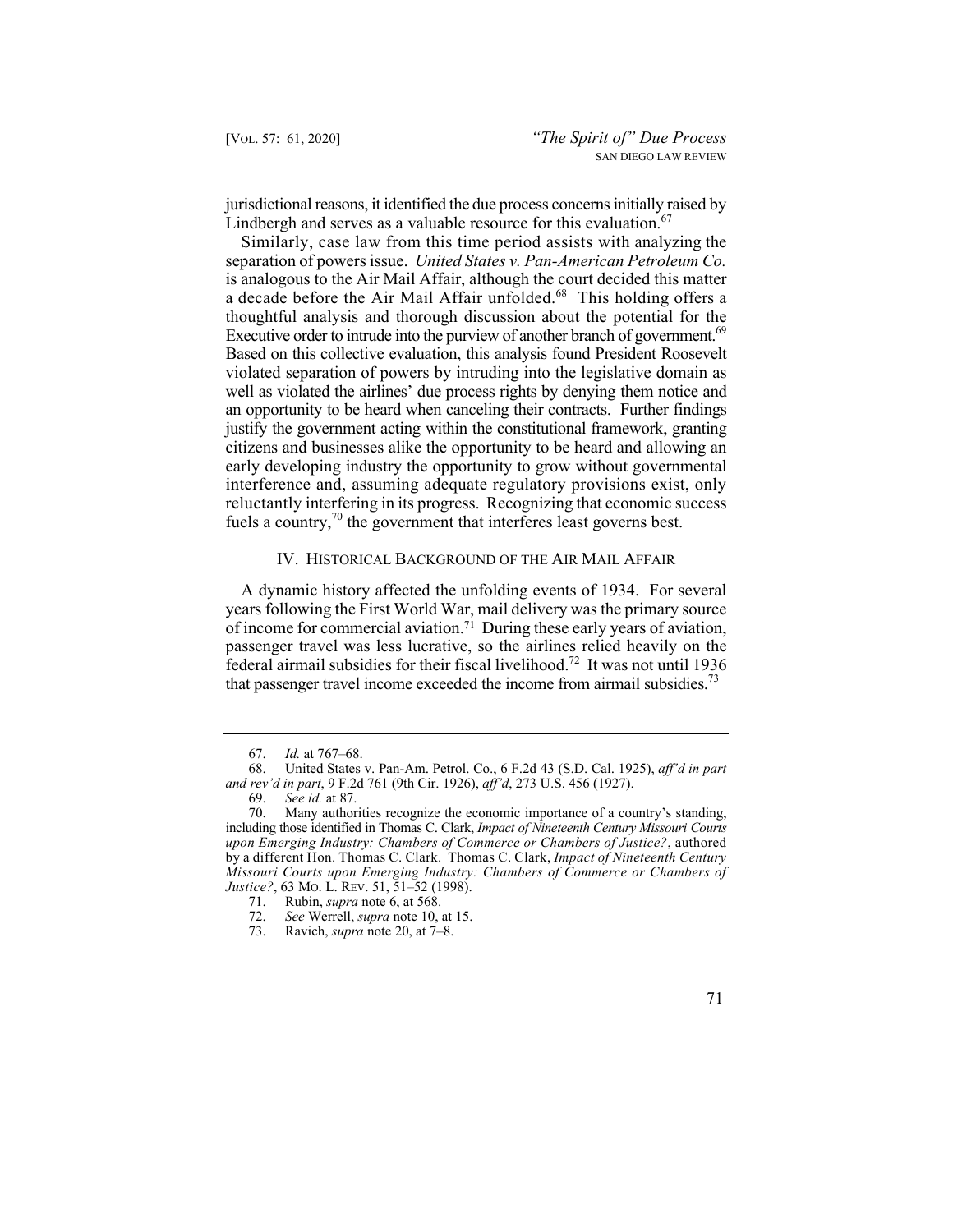During the years preceding the Air Mail Affair, Congress passed multiple pieces of legislation and different Presidential administrations attempted to influence airline development. In 1925, Congress enacted the Contract Air Mail Act, or the Kelly Act,<sup>74</sup> authorizing the Postmaster General<sup>75</sup> to privatize the airmail service, create the different airmail routes, and award those contracts to the lowest [bidder.](https://bidder.76)<sup>76</sup> After the carrier demonstrated dependability, the Postmaster General could exchange the carrier's airmail contract for a route certificate for a longer period but not to exceed ten vears.<sup>77</sup>

economic potential of the nascent airline industry.<sup>79</sup> Then, during the Hoover Recognizing the value of the aviation industry and its economic potential, Congress next enacted the Air Commerce Act in 1926.<sup>78</sup> This subsequent legislation authorized the Secretary of Commerce to further develop the administration, Congress passed the Air Mail Act of 1930.<sup>80</sup> Also known as the McNary-Watres Act, this legislation empowered then-Postmaster General Walter Brown to award airmail routes to the lowest bidder transporting the mail based on a space-mileage basis, not the mail weight.<sup>81</sup> This new compensation method provided the airlines with a stimulus to transport passengers as well as the mail.<sup>82</sup> Congress intended McNary-Watres to stabilize the industry and steer the more experienced airlines toward financial independence and away from the traditional, steady diet of federal [subsidies.](https://subsidies.83)<sup>83</sup>

<sup>74.</sup> Kelly Act, ch. 128, 43 Stat. 805 (1925); Cates, *supra* note 13, at 1. As the namesake of the legislation, Representative Clyde Kelly (R-Pa.) is recognized as the father of the airmail system. Berchtold, *supra* note 5, at 442.

<sup>75.</sup> The Postmaster General selection process evolved through history. Originally, the President nominated an individual who was subject to Senate approval for this cabinetlevel appointment. Ware v. United States, 71 U.S. (4 Wall.) 617, 633 (1867). In 1971, Congress removed the Postmaster General as a cabinet-level position and reformed the selection process. *U.S. Postmasters General*, SMITHSONIAN NAT'L POSTAL MUSEUM, https:// [postalmuseum.si.edu/research/topical-reference-pages/postmasters-general.html](https://postalmuseum.si.edu/research/topical-reference-pages/postmasters-general.html) [https:// perma.cc/BC7A-CNCS]. Instead of Presidential appointment, the Postmaster General is elected by the Board of Governors of the United States Postal Service*. Id*.

<sup>76.</sup> Barkowski, *supra* note 13, at 253.

<sup>77.</sup> Pac. Air Transp. v. United States, 98 Ct. Cl. 649, 656 (1942) (citing McNary-Watres Act, ch. 223, § 6, 46 Stat. 259, 259–60 (1930)).

<sup>78.</sup> Barkowski, *supra* note 13, at 254 (citing Air Commerce Act of 1926, ch. 344, 44 Stat. 568)).

<sup>79.</sup> *See id.* at 254–55.

Ravich, *supra* note 20, at 7 (citing McNary-Watres Act § 4, 46 Stat. 259).

<sup>81.</sup> H.R. Res. 107, 85th Cong. (1957) (enacted). With this payment change, airlines were no longer subsidized based on the collective weight of the mail transported. *Id.*; Ravich, *supra* note 20, at 7.

<sup>82.</sup> H.R. Res. 107.

<sup>83.</sup> *See* Berchtold, *supra* note 5, at 441, 445.

<sup>72</sup>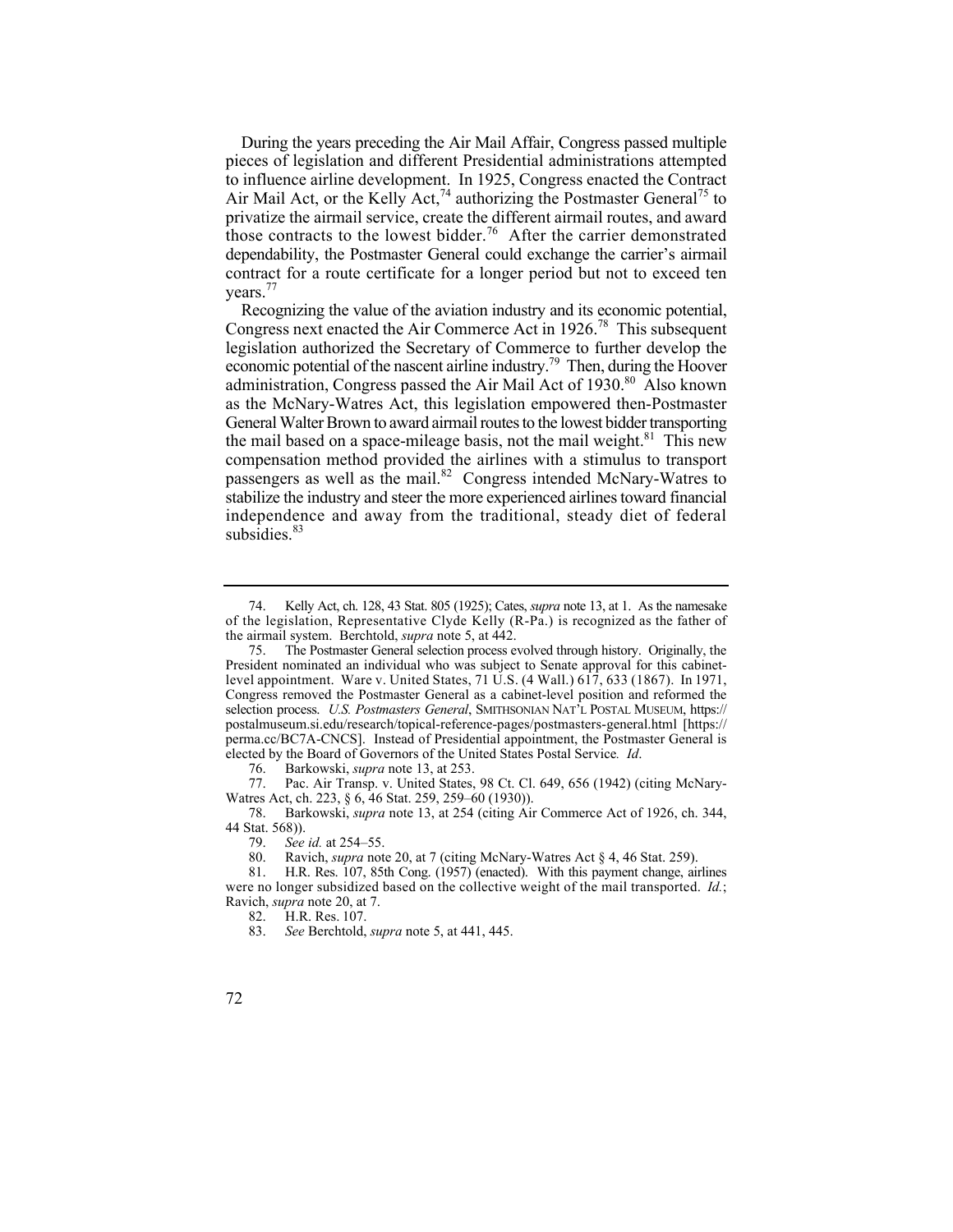the mail decreased from \$1.09 per mile in 1929 to \$0.38 per mile in 1933.<sup>84</sup> stemming from only one transcontinental route.<sup>86</sup> Pursuant to his authority The McNary-Watres Act empowered Brown. He used his influence to improve the efficiency of the airmail service as the overall cost to transport Under this legislation, he extended several airmail routes, hoping to inspire the airlines to expand passenger service while consolidating the airline industry into a more manageable entity.<sup>85</sup> Prior to McNary-Watres, the existing airmail routes reflected a haphazard system—a patchwork of "illogical lines" under McNary-Watres, Brown bolstered both the airmail and passenger service by redesigning the airmail map, reconfiguring the north to south routes, and, perhaps most importantly, adding two east to west transcontinental routes.<sup>87</sup>

 On May 19, 1930, Brown met with some of the airline executives to discuss the recently enacted McNary-Watres legislation, his proposed route extensions, as well as an additional two "independent and competing" transcontinental routes that the Postmaster General especially favored.<sup>88</sup> The post office disclosed this event to the public and distributed a press release, announcing the meeting and specifically identifying, by name, the participating passenger and airmail [carriers.](https://carriers.89)<sup>89</sup>

 At the meeting, Brown encouraged the airline executives to meet, discuss, newly proposed airmail routes.<sup>90</sup> When entering its decision years after these and decide among themselves which airlines could effectively service the events, the Court of Claims found that Brown told the airlines that he was not obligated to implement their proposals but "he desired suggestions and recommendations as to whether [the airlines] could agree on the operator who should perform the service in a given area and that he would give most careful consideration to their suggestions and recommendations."<sup>91</sup>

Brown, as the spoils conferences.<sup>92</sup> Under Brown's approach, he hoped to Later, critics labeled the airline executive meetings, both with and without extend the carrier routes under the existing contracts but without advertising

<sup>84.</sup> *Id.* at 445.

<sup>85.</sup> Rubin, *supra* note 6, at 569–71.

<sup>86.</sup> Pac. Air Transp. v. United States, 98 Ct. Cl. 649, 700 (1942).

<sup>87.</sup> *Id.* 88. Godehn & Quindry, *supra* note 15, at 262–63; *see Pac. Air Transp*., 98 Ct. Cl. at 700.

<sup>89.</sup> *Pac. Air Transp.*, 98 Ct. Cl. at 698–99.

<sup>90.</sup> *See id.* at 701.

<sup>91.</sup> *Id.* at 702.

<sup>92.</sup> Barkowski, *supra* note 13, at 255; Rubin, *supra* note 6, at 571.

 <sup>73</sup>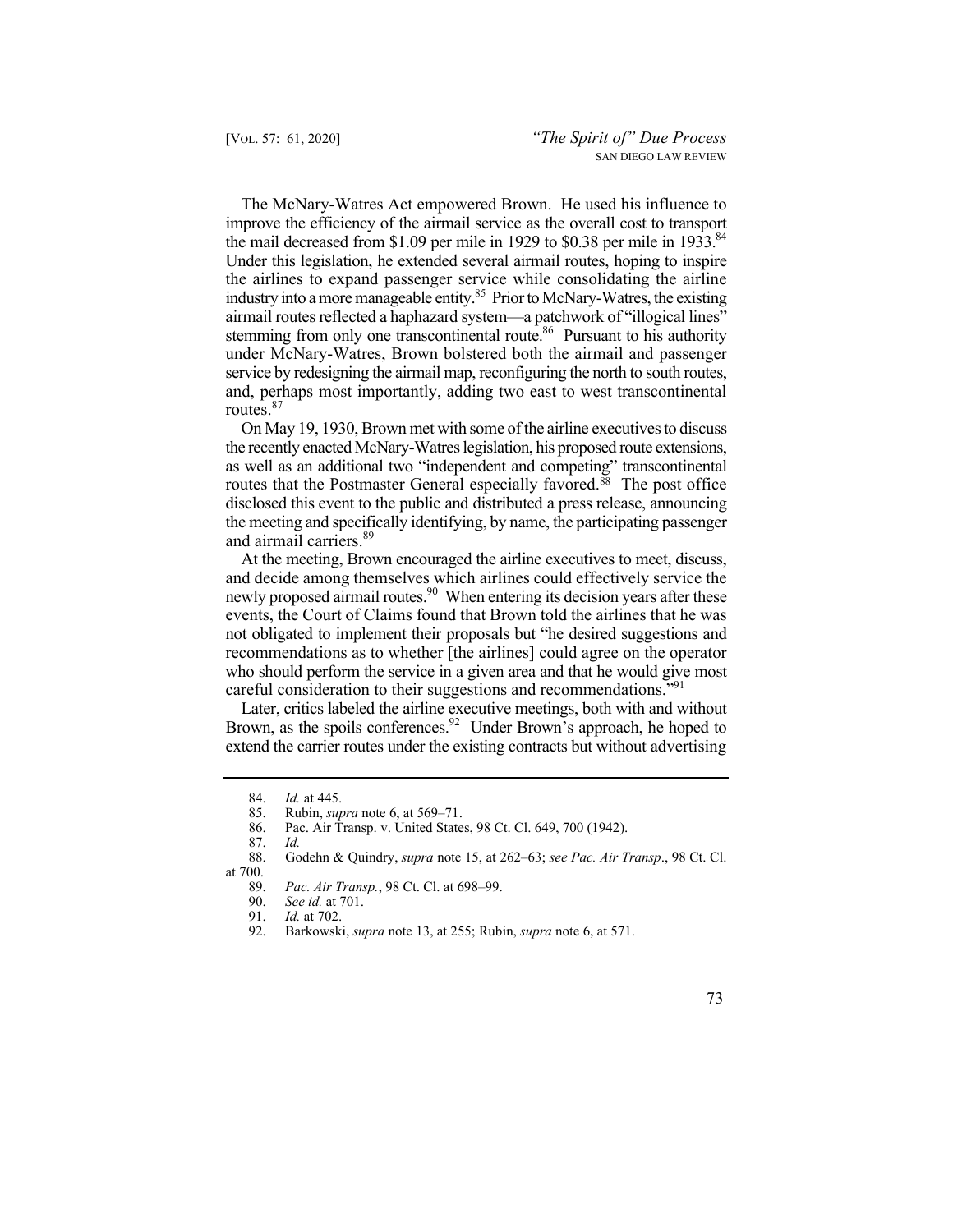for competing bids. $93$  Brown recognized that some operators were more experienced, safe, and fiscally sound than others,  $94$  and he undoubtedly feared advertising would prompt bids from incapable providers or "irresponsible bidders."95 In his estimation, a successful restructuring necessitated some of the multiple, smaller companies to consolidate or merge into a fewer number of larger, more manageable airlines equally qualified to expand passenger [travel.96](https://travel.96)

On June 4, 1930, the airlines reported to Brown in writing that they agreed on air carriers for seven of the twelve routes Brown proposed but did not agree on a carrier for the remaining, more highly contested airmail lines, including the two additional transcontinental routes.<sup>97</sup> Brown was disappointed that the airlines were unable to agree on service providers for the "longer and more controversial" routes and could only agree on the shorter, less significant routes, which prompted Brown to act.<sup>98</sup>

Consequently, Brown created and allocated the two transcontinental airmail routes supplementing the sole transcontinental route operated by United at the time.<sup>99</sup> Pursuant to his plan to establish three independently operated transcontinental routes, Brown awarded Aviation Corporation with the southern route between Atlanta and Los Angeles, and he awarded Transcontinental & Western Air, following their merger, with the central route between New York and Los Angeles and through St. Louis.<sup>100</sup>

Under Brown's direction, the restructured aviation industry thrived and the amount of passenger travel tripled in the next few years.<sup>101</sup> Although later congressional hearings revealed that Brown was sometimes autocratic and arbitrary, his vision and leadership elevated the U.S. air transportation system to the best in the world, all while the country was experiencing the economic turmoil of the Great Depression.<sup>102</sup>

As 1932 unfolded, much of the country was experiencing deep economic hardship as the Great Depression continued, but the fall election marked a sea change in political power as the Democrats replaced the Republicans in the White House and both houses of Congress.<sup>103</sup> Roosevelt convincingly defeated Hoover, and the Democratic-controlled Congress catapulted to a

99. *See Pac. Air Transp*., 98 Ct. Cl. at 708.

102. *See* BERG, *supra* note 3, at 291; Werrell, *supra* note 10, at 15.

<sup>93.</sup> *Pac. Air Transp.*, 98 Ct. Cl. at 701–02.

<sup>94.</sup> *See* Godehn & Quindry, *supra* note 15, at 265, 269.

<sup>95.</sup> *Pac. Air Transp.*, 98 Ct. Cl. at 689, 717.

<sup>96.</sup> Rubin, *supra* note 6, at 570–71.<br>97. Godehn & Ouindry, *supra* note

Godehn & Quindry, *supra* note 15, at 264.<br>Id.

<sup>98.</sup> *Id.*

<sup>100.</sup> *Id.* at 708, 716–21.<br>101. Rubin, *supra* note 6 Rubin, *supra* note 6, at 571.

<sup>103.</sup> BLACK, *supra* note 11, at 249–50; *see* Werrell, *supra* note 10, at 15.

<sup>74</sup>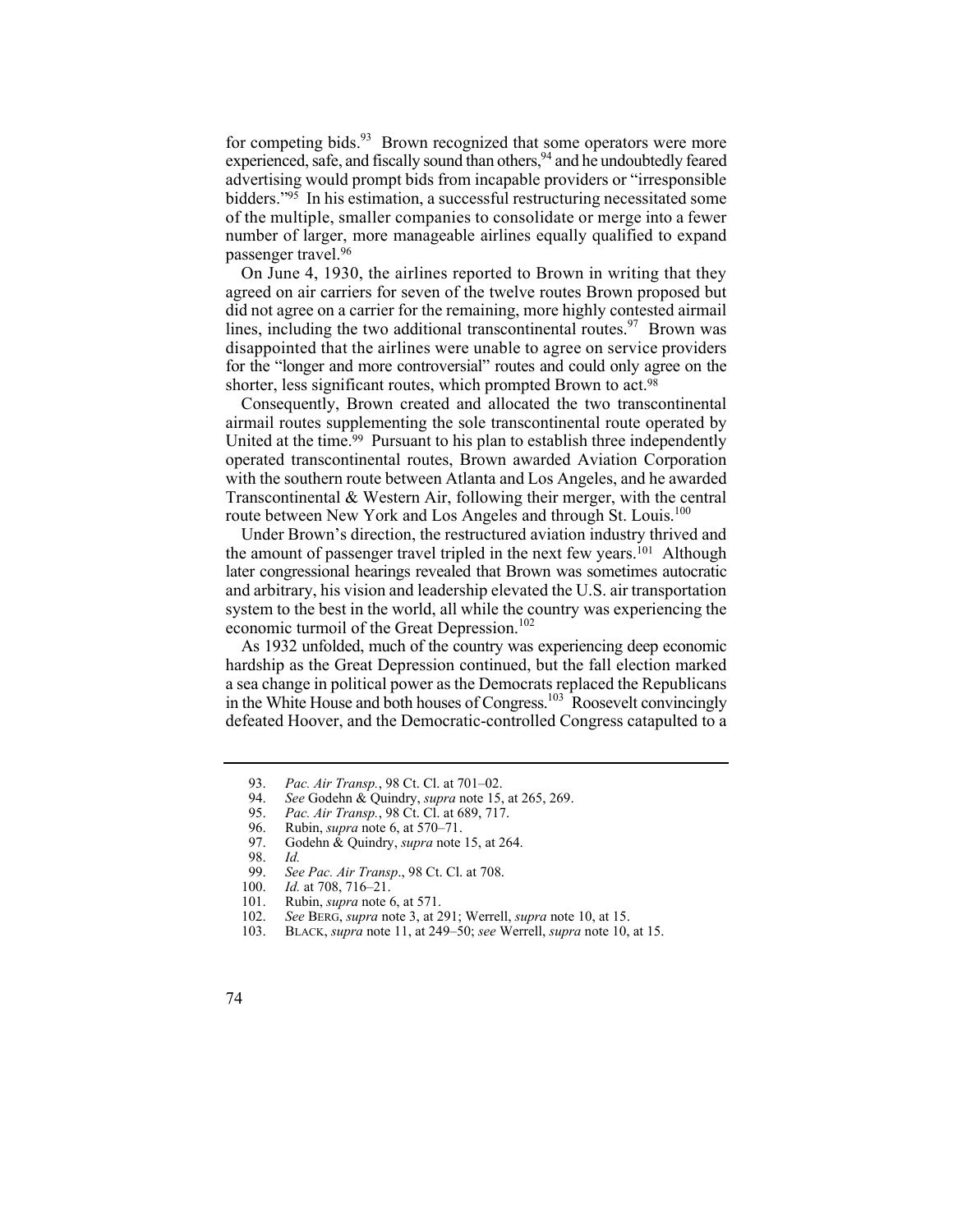nearly two-to-one advantage in the Senate and an even more commanding three-to-one lead in the House.<sup>104</sup> With a change in administrations, James A. Farley replaced Brown as the new Postmaster General.<sup>105</sup>

 opportunity.107 Beginning in September 1933, Senator Hugo Black (D-Ala.) Looking to build on their electoral success in 1932, Democrats began researching issues—"real or fabricated"—involving former President Hoover that they could manipulate into a campaign issue for the upcoming 1934 midterm elections.<sup>106</sup> Brown's spoils conferences presented this and his Senate investigative committee collected documents, held hearings, and questioned witnesses about the circumstances surrounding the spoils conferences, the decision-making to retain the private airlines for mail delivery, and if this conduct violated federal statutes requiring competitive bidding.<sup>108</sup> The committee subpoenaed the financial records of many aviation industry leaders, including Lindbergh, even demanding records of stock transactions since 1924.109 Ultimately, the Senate committee uncovered some suspicious, questionable activity surrounding the allocation of airmail contracts, and Black argued that these practices resembled a "conspiracy to defraud the government."<sup>110</sup>

 Black's committee introduced evidence of Brown's "high-handed treatment" General's repeated requests to appear and defend his policies.<sup>112</sup> of some<sup>111</sup> but prevented Brown from testifying despite the former Postmaster Understandably, some accused  $Black^{113}$  and his committee of conducting a less than impartial investigation, and, although effective in generating

108. *See* HEPPENHEIMER, *supra* note 107, at 35; Godehn & Quindry, *supra* note 15, at 254; Werrell, *supra* note 10, at 15.

109. BERG, *supra* note 3, at 291.

110. Werrell, *supra* note 10, at 15; *see* Rubin, *supra* note 6, at 571.

111. Rubin, *supra* note 6, at 571.

112. *See* Berchtold, *supra* note 5, at 443–44.

Black's professional career prospered under Roosevelt, who appointed him to the U.S. Supreme Court in 1937. 1 DAVID M. O'BRIEN, CONSTITUTIONAL LAW AND POLITICS: STRUGGLES FOR POWER AND GOVERNMENTAL ACCOUNTABILITY 1041 (6th ed. 2005).

<sup>104.</sup> *See* BLACK, *supra* note 11, at 249–50.

<sup>105.</sup> *U.S. Postmasters General*, *supra* note 75. James A. Farley actively participated in Roosevelt's initial 1932 Presidential campaign. *See* BLACK, *supra* note 11, at 249. When Roosevelt addressed his supporters on election night, Farley stood next to the Presidentelect who described his future Postmaster General as one of the two people most responsible for his victory. *Id.*

 <sup>106.</sup> DAN HAMPTON, THE FLIGHT: CHARLES LINDBERGH'S DARING AND IMMORTAL 1927 TRANSATLANTIC CROSSING 263 (2017).

<sup>107.</sup> *See id.*; T.A. HEPPENHEIMER, TURBULENT SKIES: THE HISTORY OF COMMERCIAL AVIATION 35 (1995).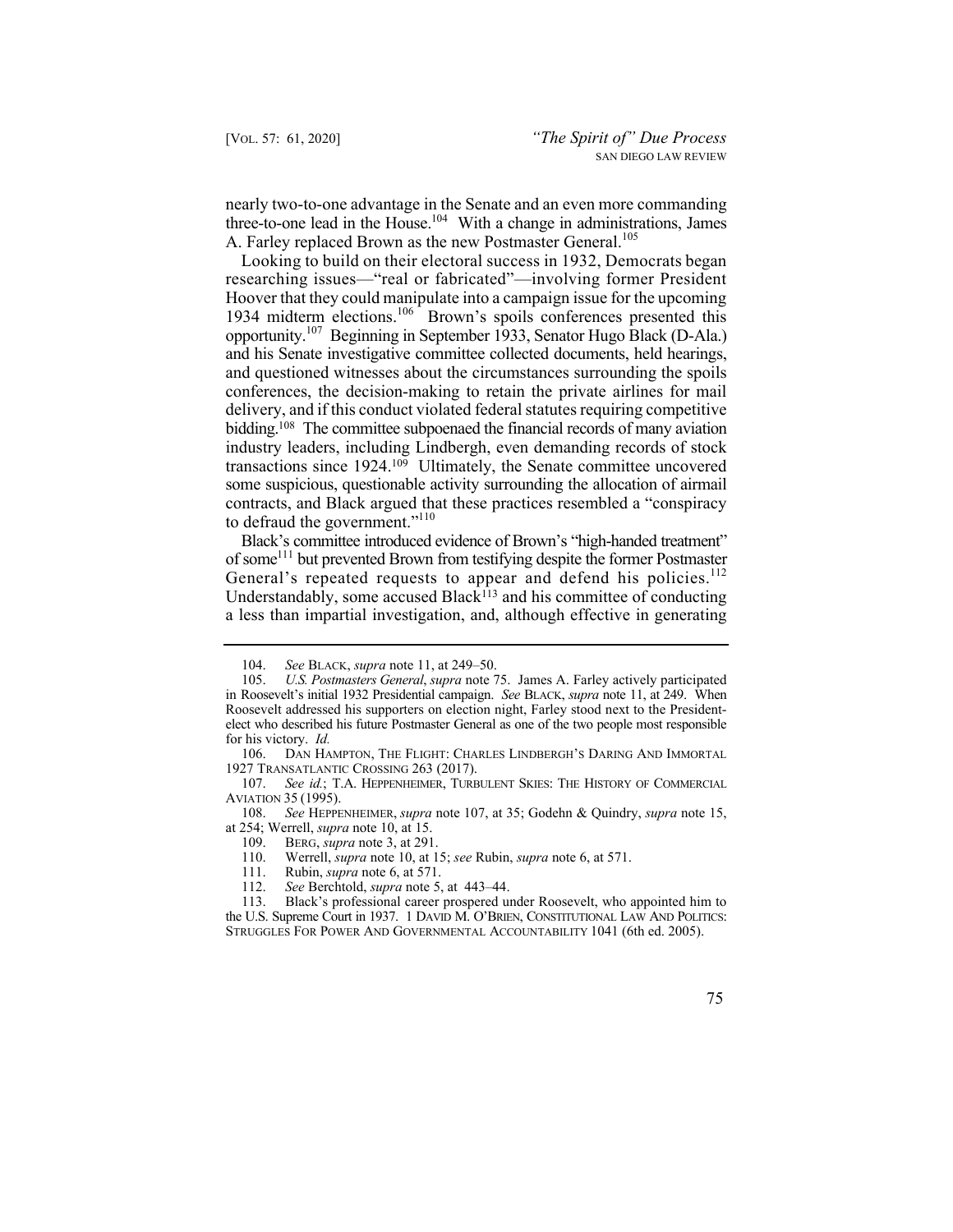front page headlines, none of the investigation positively influenced public policy.114

 vociferously arguing that Brown fraudulently allocated the airmail contracts.116 A longtime critic of the airmail system operating under the Republican Hoover administration,<sup>115</sup> Senator Black led the hearings into May 1934, Among other revelations surfacing in the Black proceedings occurring at the height of the Great Depression, the executive of United Air witnessed his initial \$253 airline investment grow to a value of \$35 million.<sup>117</sup>

 the public, some airlines and their executives understandably profited after While the news of exorbitant salaries of some airline executives shocked investing in the speculative stock of the airline industry during the bull market years of  $1927$  to  $1929$ <sup>118</sup> Some aviation stocks rose dramatically in the initial market boom preceding the Great Depression, but this rise in value was not isolated to the aviation industry because other stocks also benefited as a consequence of the speculation market.<sup>119</sup> Just days before Roosevelt entered his fateful order, Post Office Solicitor Karl Crowley reviewed the Black committee evidence and issued a brief concluding that Brown fraudulently awarded the airmail contracts after conspiring with the carriers to prohibit competitors from bidding on the routes.<sup>120</sup>

On February 9, 1934, and without warning, President Roosevelt signed Executive Order 6591, directing the Air Corps to transport the airmail beginning February 19 and effectively canceling the airmail contracts with more than thirty different airlines.<sup>121</sup> The President argued executive action was necessary, contending that the Brown airmail contracts were negotiated through collusion and fraud.122 Officially, Postmaster General James Farley canceled the airmail contracts on the same day, but only after participating in a conference at the White House, $123$  further corroborating

 events leading up to the Air Mail Affair. Prior to his appointment as Post Office Solicitor, he 120. *See* Libby, *supra* note 18, at 44. Karl Crowley was personally familiar with the worked as a lobbyist for a client seeking an airmail contract, but he was unsuccessful in obtaining it. Berchtold, *supra* note 5, at 443–44.

121. Exec. Order No. 6591: The Army Temporarily Flies the Mail, 3 PUB. PAPERS 93, 93 (Feb. 9, 1934); BERG, *supra* note 3, at 291.

122. John F. Shiner, *Benjamin Foulois and the Fight for an Independent Air Force*, *in* AVIATION'S GOLDEN AGE: PORTRAITS FROM THE 1920s AND 1930s, at 74, 83 (William M. Leary ed., 1st ed. 1989).

<sup>114.</sup> *See* Berchtold, *supra* note 5, at 443–44.

*Id.* at 442.

<sup>116.</sup> *See* BLACK, *supra* note 11, at 321.

<sup>117.</sup> BERG, *supra* note 3, at 291–92.<br>118. Berchtold, *supra* note 5, at 444

Berchtold, *supra* note 5, at 444.

<sup>119.</sup> *Id.*

<sup>123.</sup> Berchtold, *supra* note 5, at 443.

<sup>76</sup>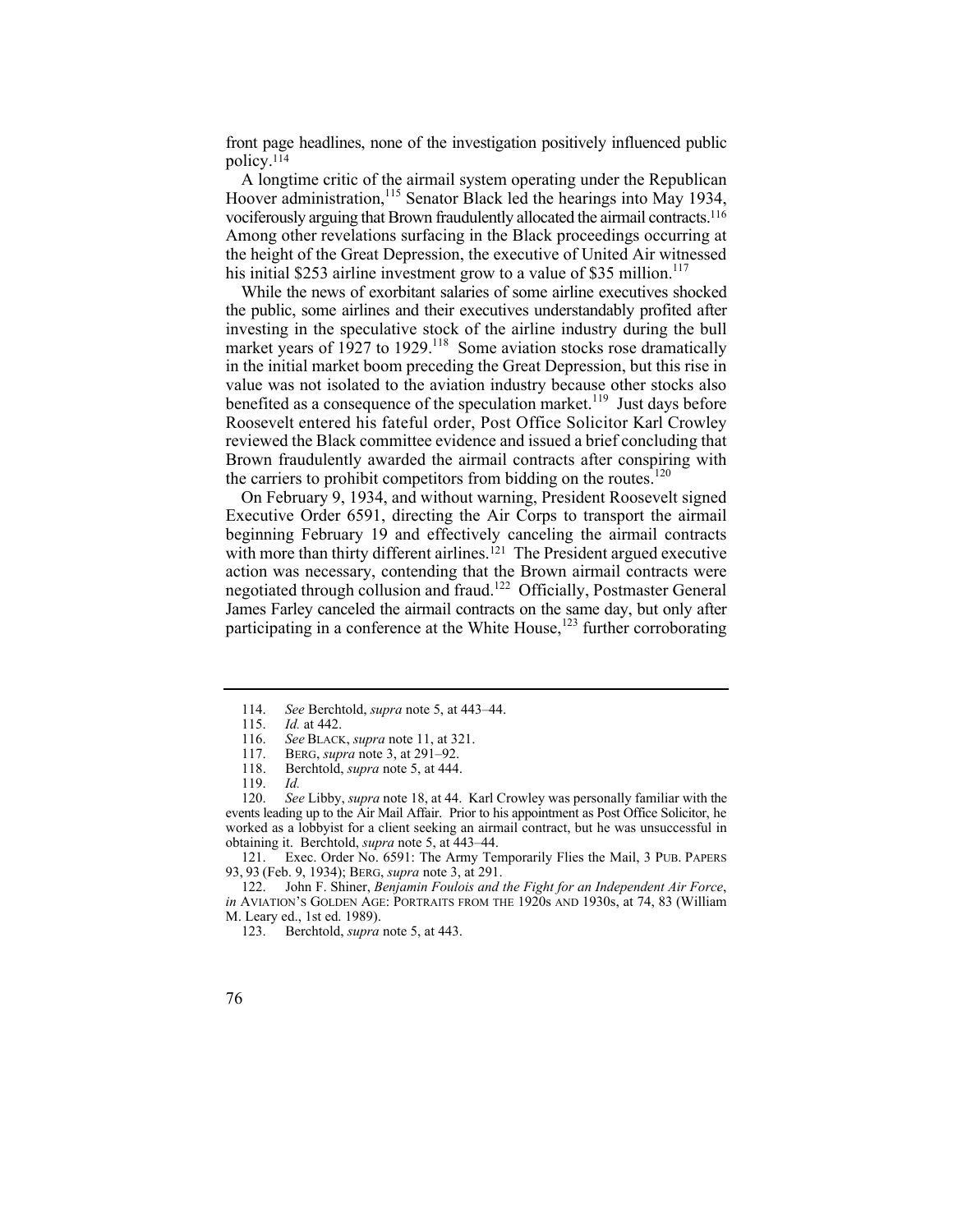that Roosevelt directed the action.124 The following day, *The Washington Post* read: "Charging fraud and collusion, President Roosevelt yesterday directed the cancellation of all air mail contracts with domestic companies —thus reshaping if not collapsing the Nation's network of private transport concerns."125 In fact, Roosevelt was so anxious to cancel the contracts and remove the private airlines, he disregarded Farley's request to delay the Air Corps start day until June 1 to accommodate a transition period,  $126$ a decision the President undoubtedly regretted.

Later responding to the airline lawsuits, Roosevelt and Farley contended that the airlines participating in Brown's spoils conferences conspired to prevent other airlines from bidding on airmail contracts or route extensions, which violated federal statute  $\frac{8}{9}$  3950.<sup>127</sup> Violating § 3950 empowered the Postmaster General to "annul" the airmail contract without notice and hearing and ban the carrier from participating in any future contract for a period of five years following the first offense.128 Additionally, the contractual language allowed the Postmaster General to cancel the certificate "for willful neglect on the part of the holder to carry out any rules, regulations, or orders made for its guidance."129 When doing so, the Postmaster General was required to provide both written notice and provide the airline with forty-five days to respond.<sup>130</sup> In this instance, the Postmaster General did neither.<sup>131</sup>

the Air Corps, Benjamin Foulois,<sup>132</sup> about the Army air arm's ability to Before acting, Roosevelt consulted some within his administration. In the days before February 9, he asked the post office to contact the chief of

 receiving media attention. Shiner, *supra* note 122, at 78, 80. 132. In addition to serving as the Chief of the Army Air Corps until 1931, Foulois was a leader in military aviation and remained passionate about flying, even piloting the plane that dropped a baseball to Babe Ruth from a height of 250 feet in a publicity stunt



 124. *See* Ravich, *supra* note 20, at 7; Rubin, *supra* note 6, at 571; Shiner, *supra* note 122, at 83; Werrell, *supra* note 10, at 15; Mark C. Mathieson, Comment, *Bankruptcy of Airlines: Causes, Complaints, and Changes*, 61 J. AIR L. & COM. 1017, 1020 n.18 (1996).

<sup>125.</sup> Leon Dure, Jr., *Roosevelt Cancels Air Mail Contracts; Army Plans to Fill Breach*, WASH. POST, Feb. 10, 1934, at A1; *see also* Werrell, *supra* note 10, at 16.

<sup>126.</sup> *See* BLACK, *supra* note 11, at 321; Werrell, *supra* note 10, at 15.

<sup>127.</sup> *See* Pac. Air Transp. v. United States, 98 Ct. Cl. 649, 745, 767 (1942) (citing Rev. Stat. § 3950 (1872) (codified as amended at 39 U.S.C. § 6421 (repealed 1970))).

<sup>128.</sup> *Id.* at 745 (citing Rev. Stat. § 3950).

<sup>129.</sup> *Id.* at 660.

<sup>130.</sup> *Id.*

 <sup>131.</sup> *Id.* at 746.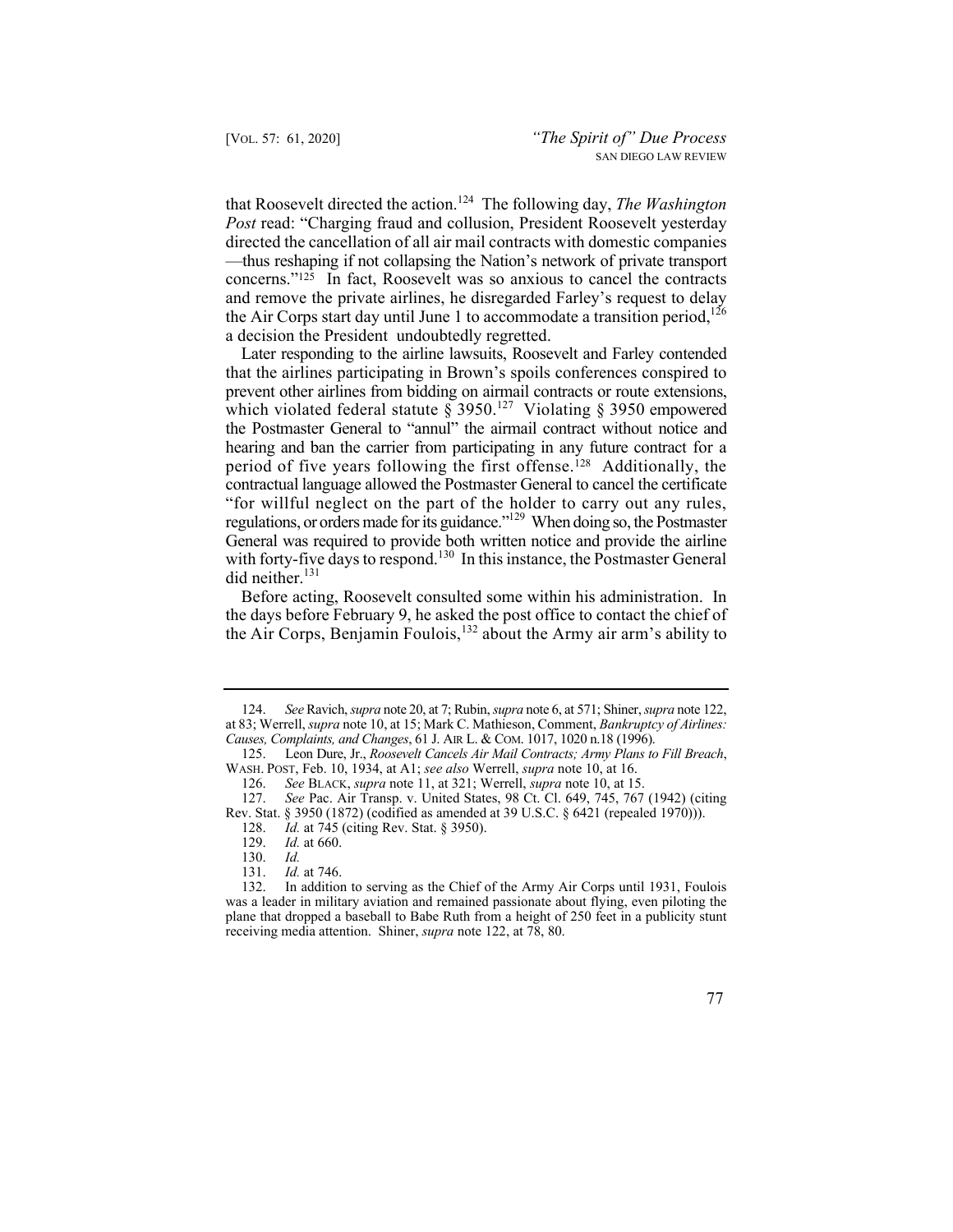transport the mail.<sup>133</sup> Just prior to this time, Foulois was actively lobbying the legislature and advocating for an independent air branch of the military to conduct air missions, but both the administration and Congress repeatedly thwarted him.134 At this time, the U.S. Air Force did not exist, but the prescient Foulois saw the value of achieving air superiority in combat situations, and he was the leading advocate for a separate air service that functioned independently of the  $Army$ <sup>135</sup>

Corps into an independent military operation.<sup>136</sup> After discussing the matter While he undoubtedly viewed the President's inquiry as more closely resembling an order rather than a request, he also considered transferring the mail as an opportunity to gain support for his plans to convert the Air with his staff but breaching Army protocol when bypassing the military Chief of Staff General Douglas MacArthur, Foulois confirmed the Air Corps' ability to meet this challenge and responded they could be ready in a week to ten days.<sup>137</sup>

the contract cancellation.<sup>138</sup> Although his historic flight occurred seven industry where he worked for Transcontinental  $&$  Western Air, Inc.<sup>139</sup> Lindbergh did not serve in any official management capacity within the As one of the first to criticize Roosevelt's unilateral action and challenge his executive authority, Charles Lindbergh emerged as the major opponent of years earlier, he was still a national celebrity and active in the aviation company nor did he negotiate the airmail contracts, $140$  but Lindbergh believed his employer heavily contributed to the undervalued aviation industry as well as the economy, and equally important, he believed Roosevelt was treating the airline industry unfairly.141

Lindbergh sent the President a telegram dated February 11, 1934, and simultaneously released a copy to the media.<sup>142</sup> Among other criticisms, Lindbergh reminded the President that certain inalienable, constitutionally guaranteed rights bind us as Americans.143 Specifically, he alleged that Roosevelt's decision to cancel the "air mail contracts condemns the largest portion of our commercial aviation without just trial."<sup>144</sup> Further, he

140. *See* BERG, *supra* note 3, at 292; HAMPTON, *supra* note 106, at 264.

<sup>133.</sup> *Id.* at 83.

<sup>134.</sup> *Id.* at 81.

<sup>135.</sup> *See id.* at 74, 77.

<sup>136.</sup> *Id.* at 83.

<sup>137.</sup> *Id.*

<sup>138.</sup> Werrell, *supra* note 10, at 17.<br>139. BERG, *supra* note 3, at 292; W

<sup>139.</sup> BERG, *supra* note 3, at 292; Werrell, *supra* note 10, at 14.

<sup>141.</sup> *See* BERG, *supra* note 3, at 292.

BLACK, *supra* note 11, at 321.

<sup>143.</sup> *See* Libby, *supra* note 18, at 45.

<sup>144.</sup> *Id.* 

<sup>78</sup>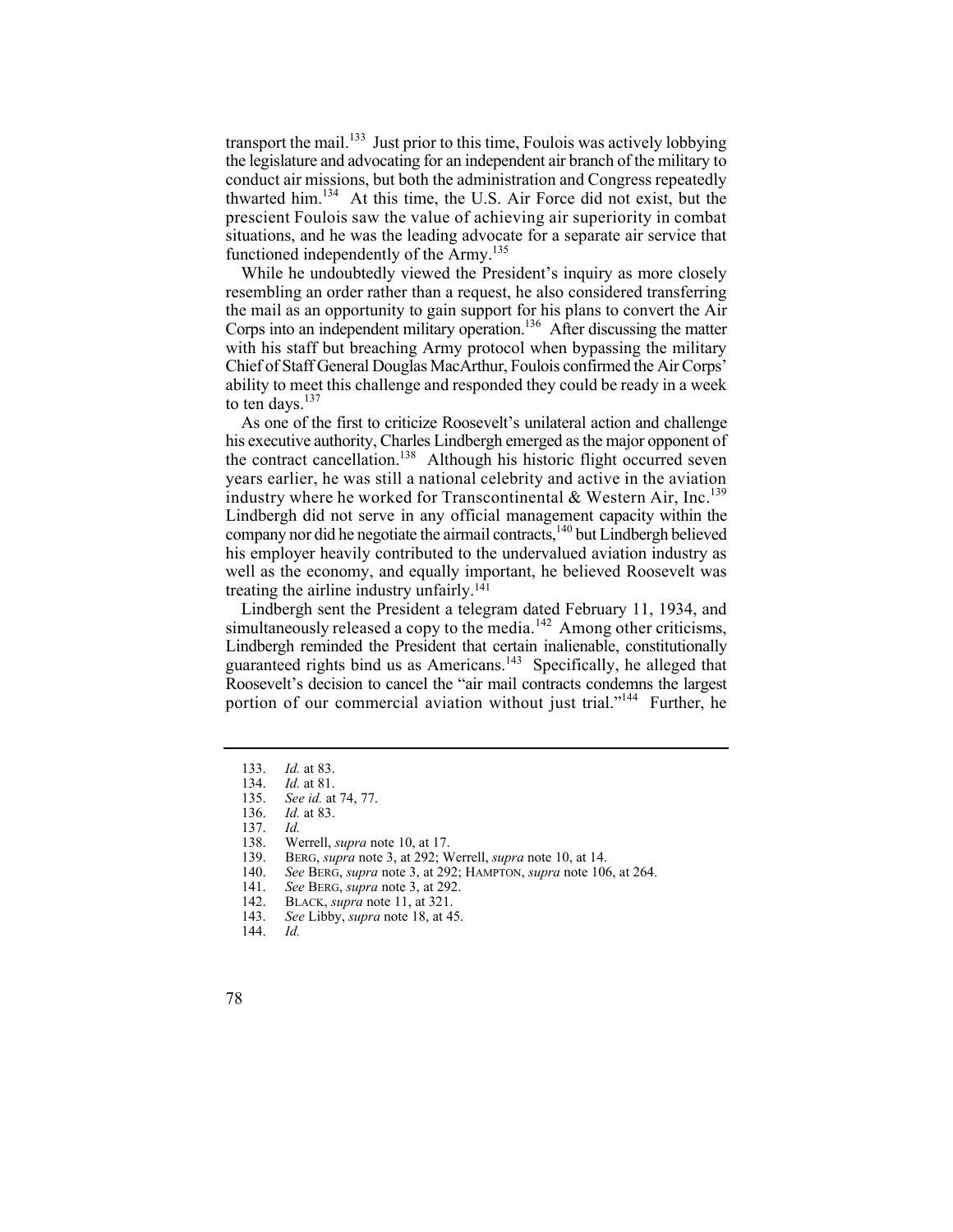reminded Roosevelt of the fundamental right to a fair trial and alleged the President's actions "[did] not discriminate between innocence and guilt and place[d] no premium on honest business."<sup>145</sup>

the hasty, misguided decision would "damage all American aviation."<sup>147</sup> Further, Lindbergh asserted that companies and their officers "[had] not been given the opportunity of a hearing and improper acts by many companies affected [had] not been established."<sup>146</sup> While reminding the President that America led the world in every aspect of aviation at the time, including the quality of airlines, aircraft, and equipment, Lindbergh also warned that Within days of the contract cancellation, *The New York Times* reported Lindbergh's fateful comments that "the lives of men inexperienced in mail operations, and flying planes not equipped with radio or the blind flying instruments necessary for the service, may be risked."<sup>148</sup>

 As two of the country's most popular figures squared off on this controversial subject matter that later included military fatalities, the Air Mail Affair unsurprisingly received intense media attention throughout the first half of 1934.149 Both the President and the partisan Congress challenged Lindbergh to defend the industry and some of the more inflammatory revelations that led to the multiple contract cancellations. For more than two hours on March 16, the media recorded and photographed Lindbergh in a congressional caucus room where he addressed some of the aviation industry's more questionable practices, but insisted they should not be condemned without an opportunity to be heard.<sup>150</sup>

 While defending his beloved—yet controversial—aviation industry under the glare of the media spotlight, Lindberg utilized his vast skill set to articulate well-reasoned, measured, and accurate responses,<sup>151</sup> much like how he utilized a string and a globe to measure the distance between New York and Paris

<sup>145.</sup> *Id.*

 <sup>146.</sup> *Id.*

 <sup>147.</sup> *Id.*

 <sup>148.</sup> *Action on Air Mail Unfair, Lindbergh Tells President*, N.Y. TIMES, Feb. 12, 1934, at A1; *see also* Werrell, *supra* note 10, at 17. Lindbergh's prolific flying career included extensive experience flying the mail. Prior to his transatlantic crossing, he worked as a pilot at Roberts Airlines, flying the mail between St. Louis and Chicago, where he frequently endured harsh weather conditions that even forced him to jump from his airplane at times. THOMAS KESSNER, THE FLIGHT OF THE CENTURY: CHARLES LINDBERGH & THE RISE OF AMERICAN AVIATION 37–39 (2010); *see* CHARLES A. LINDBERGH, THE SPIRIT OF ST. LOUIS 6  $(1953).$ <br>149.

Werrell, *supra* note 10, at 14.

<sup>150.</sup> *See* BERG, *supra* note 3, at 294.

<sup>151.</sup> *Id.*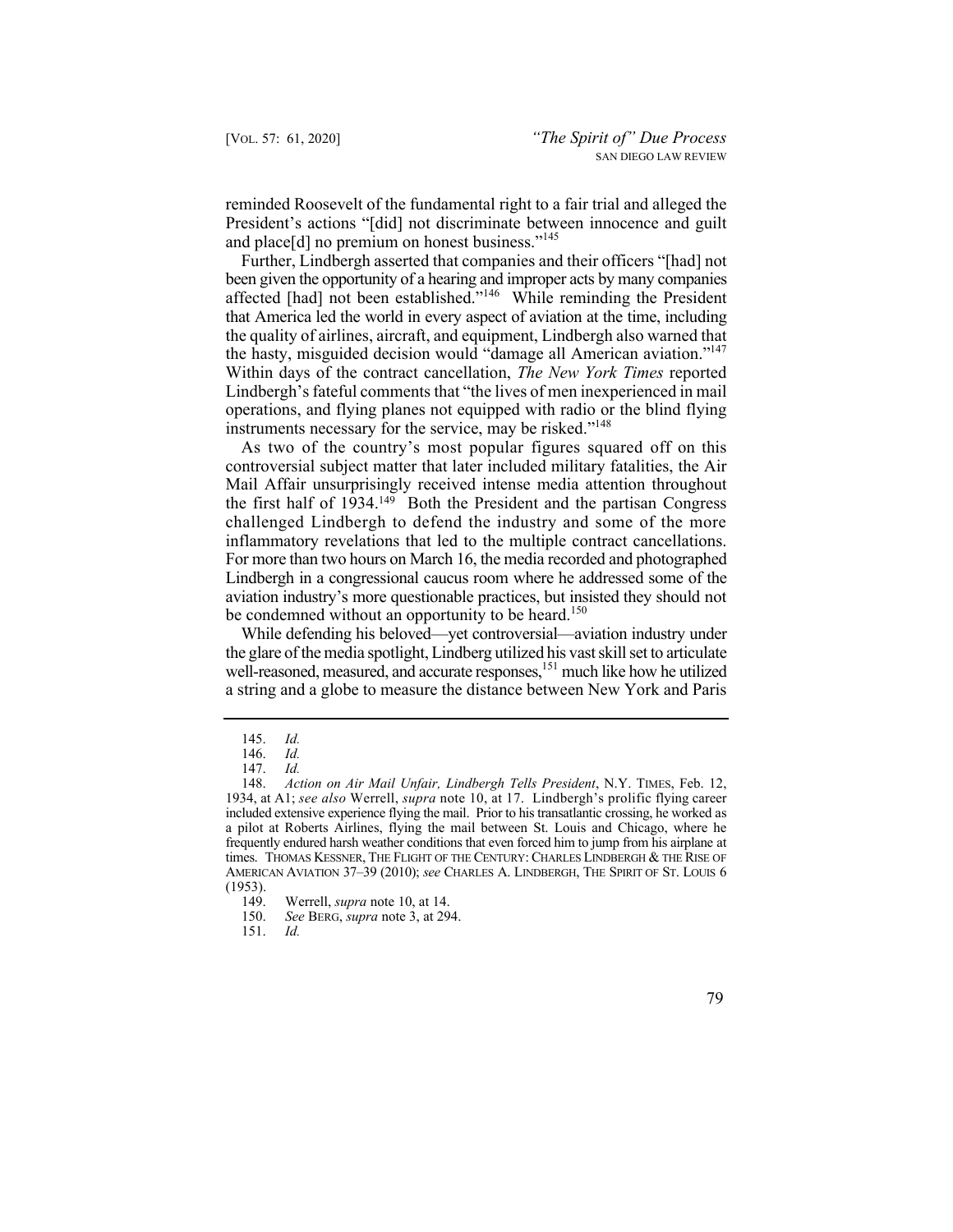when calculating the amount of fuel necessary for his transatlantic journey.<sup>152</sup> When confronted by multiple detractors and skeptics, Lindbergh demonstrated unwavering resiliency, resisted the intense pressure of the public spotlight, deflected the criticism, and communicated<sup>153</sup> with the precision of higher mathematics. Later that same day, Lindbergh endured another interrogation, this one led by the special assistant to the attorney general and an investigator from the Black committee while in the presence of a stenographer.154 In this session, Lindbergh answered questions for more than three hours while addressing industry accusations and deflecting personal attacks.<sup>155</sup>

Notwithstanding Lindbergh's concerns about due process denied, the Roosevelt decision invited disaster. Even before beginning the operation, the Air Corps suffered two fatalities on February 16 while conducting practice flights.<sup>156</sup> During the first week of the operation, another three pilots died, another five were critically injured, and the Air Corps accrued a collective \$300,000 in property damage.<sup>157</sup> Beginning with the first Air Corps pilot fatalities in February and extending into March, each day seemed to unveil a different "horror story."158

Several factors contributed to the operation's demise. Flying combat missions during the day when the enemy is visible was substantially different than flying the mail at night for great distances in varying weather conditions.159 Also, aviation technology was largely undeveloped in the 1930s.<sup>160</sup> Further, there were not any radar navigation devices or ground control coordination to assist the pilots.<sup>161</sup>

The Air Corps' planes lacked the blind-flying instruments and radios that the commercial air pilots utilized while conducting their nighttime mail runs.<sup>162</sup> Foulois recognized this deficiency and he upgraded the Army plane instruments, ensuring each plane included a radio receiver, a directional compass, and an artificial horizon in the days immediately

- BERG, *supra* note 3, at 293.
- 158. *Id.* at 293–94.
- 159. *See* Shiner, *supra* note 122, at 84.
- Werrell, *supra* note 10, at 17.
- 161. *Id.*
- 162. Shiner, *supra* note 122, at 83**–**84.
- 80

<sup>152.</sup> LINDBERGH, *supra* note 148, at 84. While overseeing the construction of his single-engine monoplane in San Diego, Lindberg located a globe in a public library and stretched a string across the surface between New York and Paris to measure the distance of the transatlantic flight, a factor necessary to calculate the plane's anticipated fuel consumption. *Id.* at 83–84.

<sup>153.</sup> *See* BERG, *supra* note 3, at 294.

<sup>154.</sup> *Id.*

 <sup>155.</sup> *Id.* at 295.

<sup>156.</sup> Werrell, *supra* note 10, at 18.<br>157. BERG, *supra* note 3, at 293.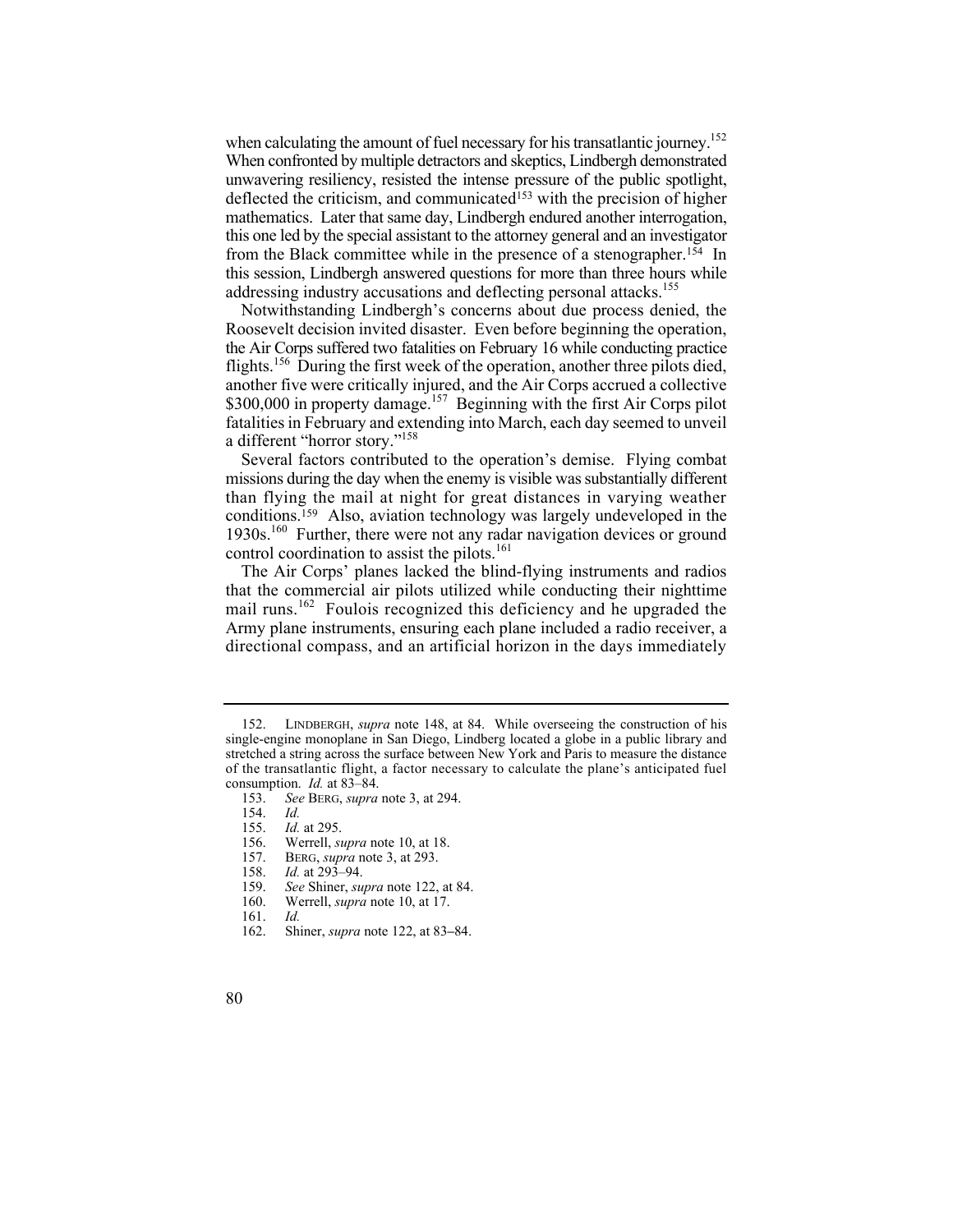preceding the operation.<sup>163</sup> While the Army hastily trained the pilots on using the new instruments, many resisted relying on these and instead continued to trust their flying instincts even when encountering challenging weather conditions.<sup>164</sup> Finally, the 1934 winter weather was especially inclement, producing considerable amounts of rain, snow, and fog,  $165$  further complicating the flying conditions. The harsh weather proved heavily problematic as the Army pilots flew in "open-cockpit machines," which exposed them to the punishing elements. $166$ 

The decision presented economic consequences as well. Roosevelt's action threatened both the airline industry's stability and its long-term viability, which invited economic turmoil and jeopardized America's standing as the premiere air transport system in the world.167 A successful, efficient airmail system not only brought "the country closer together" but it fostered a successful business environment.<sup>168</sup> Instead, the Roosevelt decision prompted economic ruin with many airlines reducing flight schedules and laying off employees.<sup>169</sup> Immediately following the Executive order, Transcontinental & Western Air President Richard Robbins asked Roosevelt and Farley to reconsider the decision, explaining the airmail revenue would allow his company to spend another \$3.5 million on new flying equipment in the upcoming months.<sup>170</sup> Instead, the action forced Robbins to furlough employees and restructure a minimal passenger flight schedule effective February 18.171

At the time of the contract cancellation, the United airline executive's massive investment growth<sup> $172$ </sup> was an exception to the airline industry's fiscal health. In fact, few airlines were able to break even or realize small profits in 1933, with some even battling massive operating losses prior to this time.<sup>173</sup> Prior to the Roosevelt intervention, Brown's hope to expand passenger service and decrease the airline dependence on the mail subsidy was materializing, because the passenger revenues were increasing to a

<sup>163.</sup> *Id.* at 84.

<sup>164.</sup> *Id.*

<sup>165.</sup> BERG, *supra* note 3, at 293.

<sup>166.</sup> Shiner, *supra* note 122, at 84.

<sup>167.</sup> *See* Werrell, *supra* note 10, at 15, 17–18.

*Id.* at 14.

<sup>169.</sup> *Id.* at 17.

<sup>170.</sup> BERG, *supra* note 3, at 292.<br>171. *Id.* at 293: *see* Werrell. *supr* 

*Id.* at 293; *see* Werrell, *supra* note 10, at 17.

<sup>172.</sup> BERG, *supra* note 3, at 291–92.

<sup>173.</sup> Berchtold, *supra* note 5, at 445.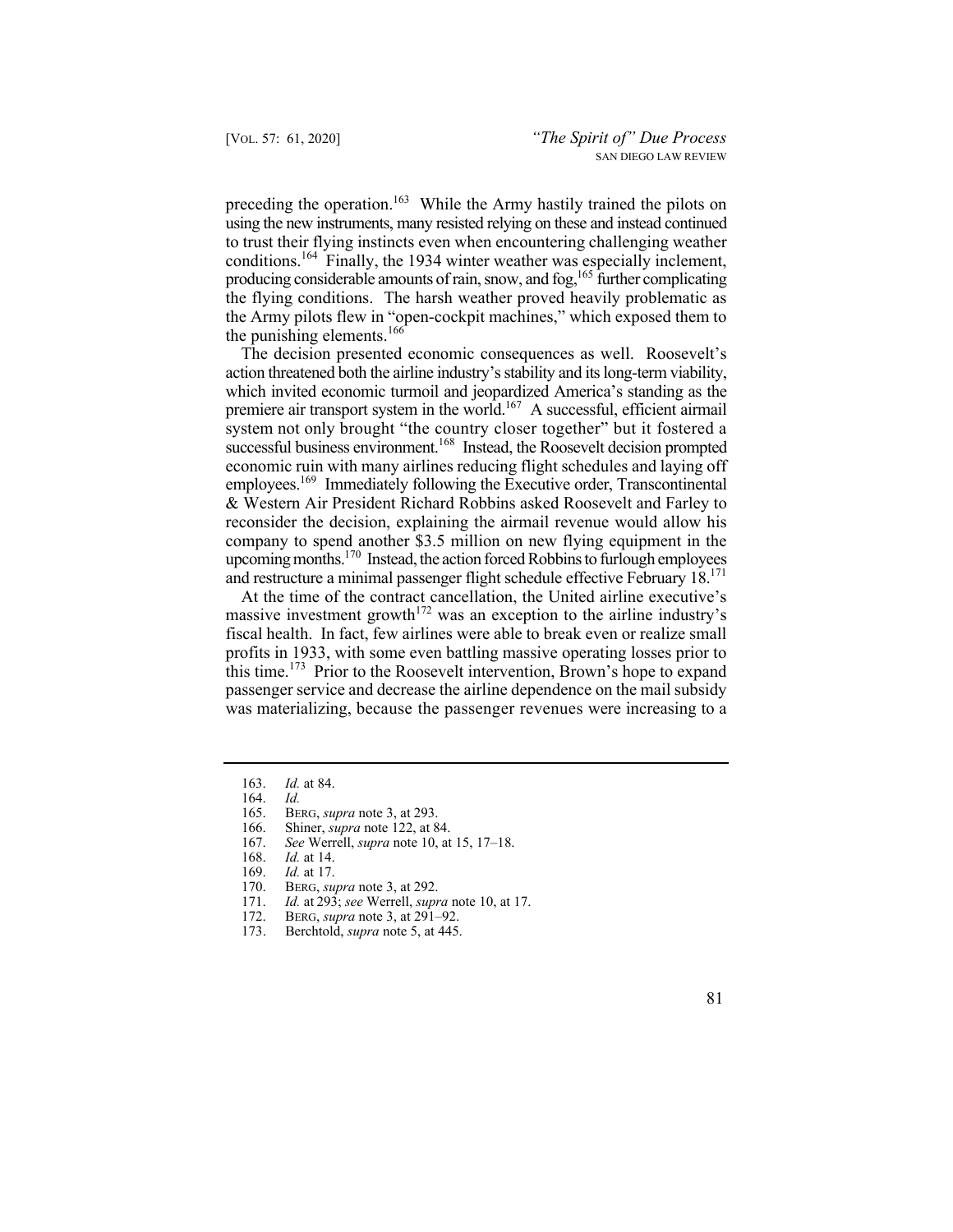level where many airlines would have been profitable within three to five vears without the mail subsidy.<sup>174</sup>

Following an extensive public clamor, Roosevelt eventually reversed himself. On March 10, he withdrew Executive Order 6591 and allowed the airlines to resume responsibility for transporting the mail.<sup>175</sup> However, the President insisted that the new airmail contracts restricted the mail delivery term to three years, not the previous ten years as allowed under the McNary-Watres legislation.<sup>176</sup> Further, he demanded that any airlines or former participants in the Brown spoils conferences were ineligible for the newly solicited airmail routes.<sup>177</sup>

While this new action prevented thirty-one individuals and former airline executives from participating in future aviation contracts and essentially banished them from the industry, some of the affected airlines maneuvered around Roosevelt's restriction by changing their names.<sup>178</sup> For example, American Airways changed to American Airlines, Eastern Air Transpor t changed into Eastern Airlines, United Aircraft became United Airlines, an d Transcontinental & Western Air changed its name to Trans World Airlines.<sup>179</sup>

On March 27, Congress formally authorized Roosevelt's action, directing the departments of war and commerce to assist with mail delivery.<sup>180</sup> The legislative language duplicated the language in Roosevelt's Executive Order 6591.181 Later that summer, Roosevelt signed the Air Mail Act of 1934, effectively disassembling the previous McNary-Watres legislation.182 Engineered by the White House,183 the Black-McKellar Act mandated that multiple federal agencies regulate the airlines and significantly reduced the postal subsidies.<sup>184</sup>

The Air Corps' seventy-eight-day operation was considered a "dismal failure $v<sup>185</sup>$  and by May 8, the commercial airlines were flying the mail again.186 Before commercial air service resumed, however, the Air Corps suffered twelve fatalities, sixty-six accidents, and completed just over 65%

<sup>174.</sup> *Id.*

<sup>175.</sup> Libby, *supra* note 18, at 46.<br>176. *Id.*; *see* McNary-Watres Act

 176. *Id.*; *see* McNary-Watres Act, ch. 223, sec. 2, § 6, 46 Stat. 259, 259 (1930).

<sup>177.</sup> Libby, *supra* note 18, at 46.

Werrell, *supra* note 10, at 22.

<sup>179.</sup> BERG, *supra* note 3, at 295.

<sup>180.</sup> Act of Mar. 27, 1934, ch. 100, § 1, 48 Stat. 508, 508.

 181. *Id.*; Exec. Order No. 6591: The Army Temporarily Flies the Mail, 3 PUB. PAPERS

<sup>93, 93 (</sup>Feb. 9, 1934).

<sup>182.</sup> Air Mail Act of 1934, ch. 466, 48 Stat. 933.

 183. Berchtold, *supra* note 5, at 438.

<sup>184.</sup> Air Mail Act of 1934, 48 Stat. 933; Rubin, *supra* note 6, at 572.

<sup>185.</sup> FRISBEE, *supra* note 7, at 50.

<sup>186.</sup> BERG, *supra* note 3, at 296.

<sup>82</sup>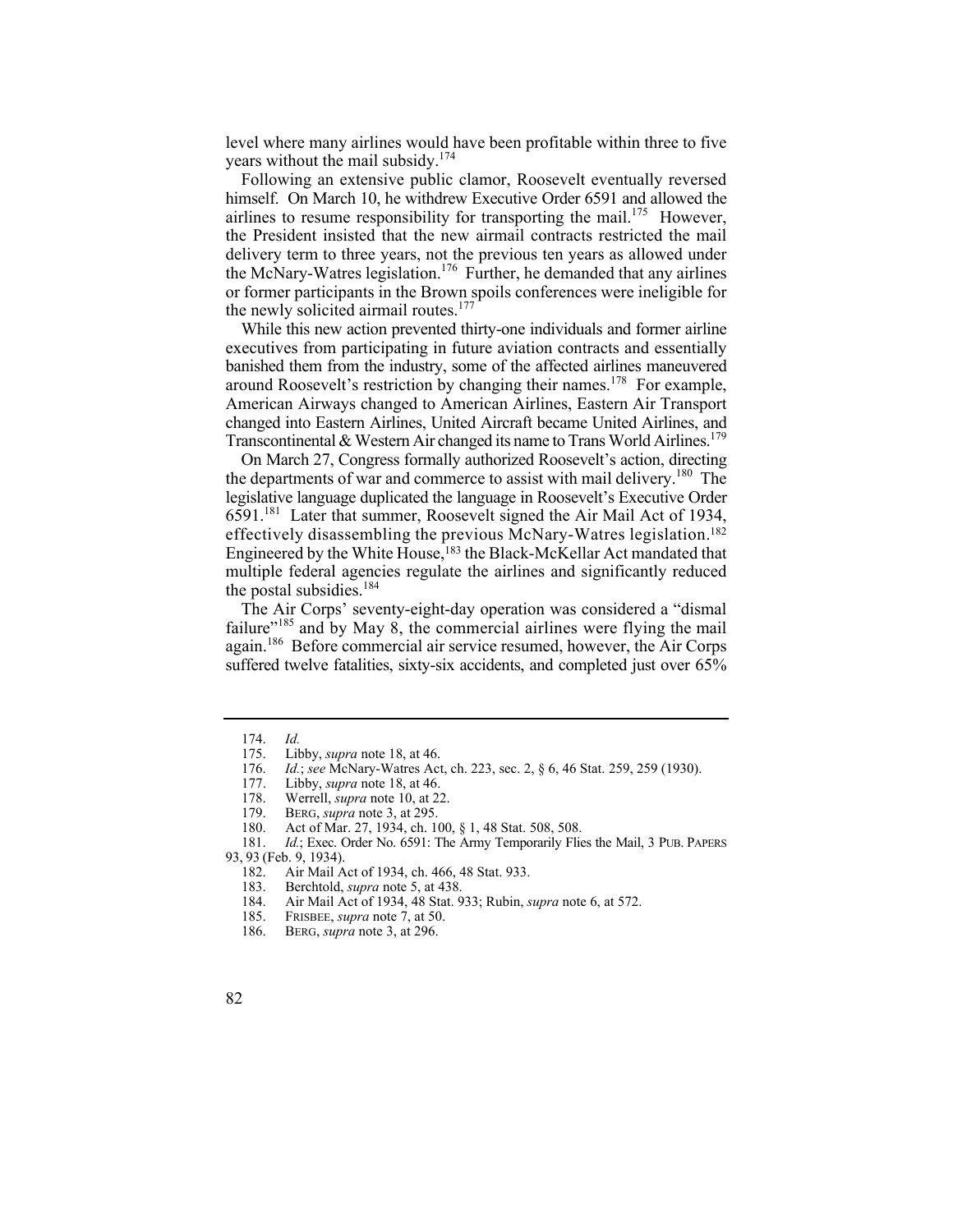of all scheduled flights.<sup>187</sup> If the loss of life was not bad enough, the operating expenses rose to \$0.70 per mile during the Presidential experiment, nearly double the cost of the commercial airlines operating expenses just months earlier.<sup>188</sup>

 concluded that the issue was "a setback and an embarrassment" for the been effectively challenged, making him appear both fallible and impenitent."<sup>191</sup> The Air Mail Affair introduced political consequences as well. Many President.<sup>189</sup> Even the President's own son, Elliott, who worked as an editor at an aviation publication, criticized his father's involvement in the issue.<sup>190</sup> Perhaps, the American writer Walter Lippmann summarized the issue best when he opined that the issue "had deep repercussions for [Roosevelt]. For the first time since he had taken office, his authority had The criticism, the consequences, and the potentially lasting political impact were not missed on Roosevelt, who later remarked to his press secretary that the administration would avenge<sup>192</sup> this regrettable experience with Lindbergh while threatening "[w]e will get that fair-haired boy."<sup>193</sup>

## V. THE *PACIFIC AIR* DECISION

ultimately decided the matter on December 7,  $1942.^{195}$  Before the U.S. Nearly nine years passed from the time Lindbergh initially raised his due process concern on February 11, 1934,194 and the *Pacific Air* court

<sup>195.</sup> Pac. Air Transp. v. United States, 98 Ct. Cl. 649 (1942).



 187. FRISBEE, *supra* note 7, at 50; Shiner, *supra* note 122, at 84.

<sup>188.</sup> Shiner, *supra* note 122, at 84.<br>189. BLACK, *supra* note 11, at 322

<sup>189.</sup> BLACK, *supra* note 11, at 322; Berchtold, *supra* note 5, at 438; Werrell, *supra* note 10, at 14.

<sup>190.</sup> Werrell, *supra* note 10, at 21.<br>191. BERG, *supra* note 3, at 296.

BERG, *supra* note 3, at 296.

<sup>192.</sup> And he does. In the years preceding World War II, Lindbergh made a series of radio broadcasts and public speeches discouraging American entry into the European conflict. BLACK, *supra* note 11, at 537. In response, Roosevelt painted Lindbergh as a Nazi, although repeated efforts to wiretap his conversations failed to reveal any proof. *Id.* After the United States entered the war, Roosevelt worked to keep Lindbergh from serving in the military, despite the former aviator's determination to fight following the attack on Pearl Harbor. John J. Dwyer, *FDR v. Lindbergh: Setting the Record Straight*, NEW AM. (Jan. 21, 2014), <https://www.thenewamerican.com/culture/history/item/17341> fdr-vs-lindbergh-setting-the-record-straight?tmpl=component&print=1 [perma.cc/76E6- 4E89]. Eventually, Lindbergh overcame these obstacles, and he served admirably for his country. *Id.*

HAMPTON, *supra* note 106, at 264.

<sup>194.</sup> Libby, *supra* note 18, at 44–45.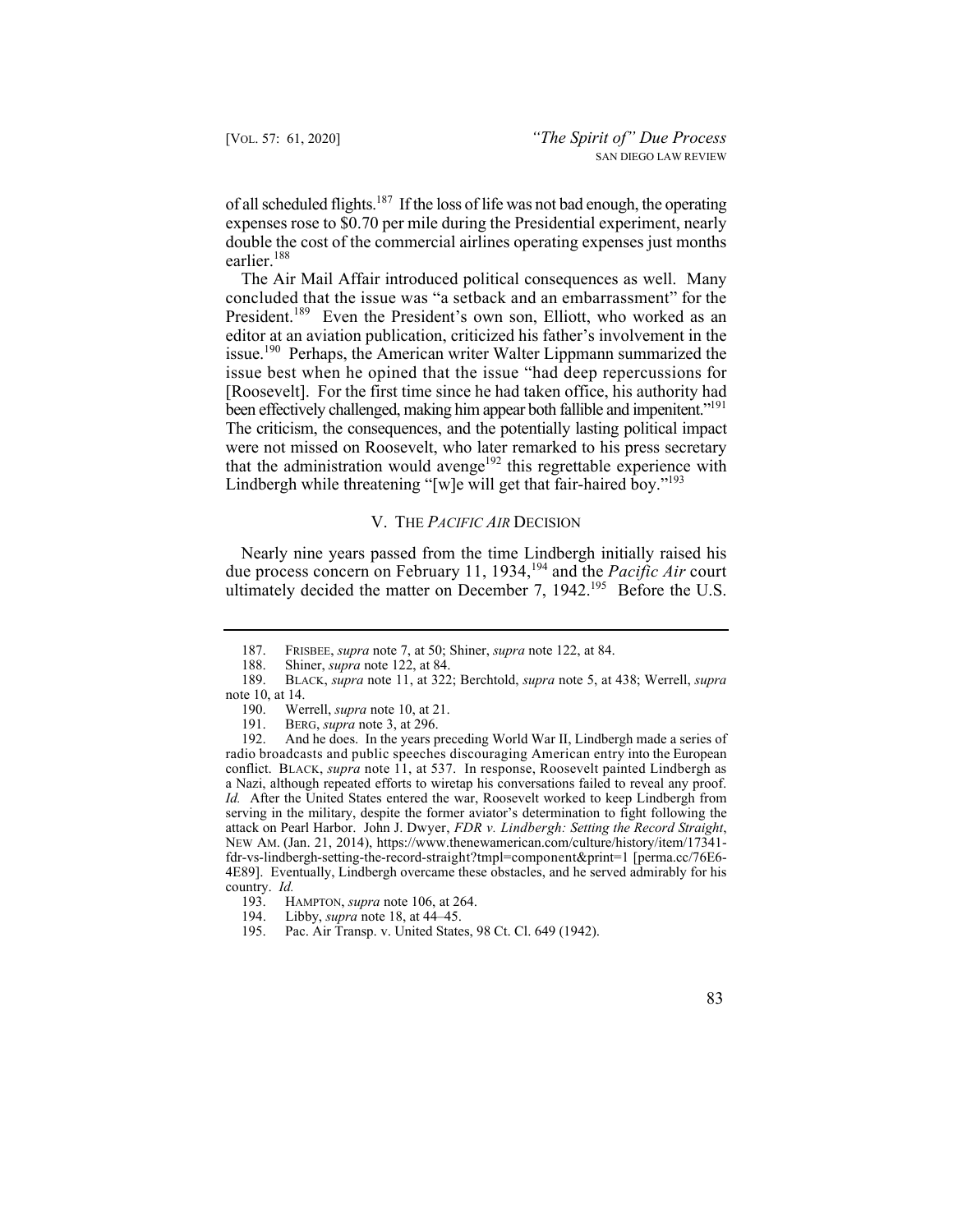Court of Claims entered judgment, Commissioner Richard H. Akers reviewed the facts and issues surrounding the Air Mail Affair and initially decided the case.<sup>196</sup>

In fact, Commissioner Akers heard evidence on the matter over a collective sixty-three-day period that stretched over more than two years between April 26, 1938 and June 11, 1940.<sup>197</sup> He heard from a substantial number of witnesses in three different venues, Washington, D.C., Sanford, North Carolina, and Los Angeles.198 He received 769 exhibits into evidence, and the trial transcript totaled  $7.164$  pages.<sup>199</sup> Ultimately, the commissioner decided that the Roosevelt administration terminated the airmail agreements in good faith<sup> $200$ </sup> but equally found the evidence "insufficient to substantiate" the claims of the [administration] that these contracts and route certificates were secured through fraud, collusion, or a conspiracy."<sup>201</sup> Further, he concluded the plaintiffs were entitled to [\\$364,423.43](https://364,423.43) in collective damages for the services performed in January and February 1934.<sup>202</sup> Finally, he decided that plaintiffs were not liable under any of the counterclaims pursued by the government. $203$ 

and Los Angeles, California.<sup>206</sup> It received the contract and began operating Although the *Pacific Air* decision addressed multiple airmail routes and several different air carriers throughout the opinion, the holding solely applied to the three different plaintiff airlines operating five specific airmail routes.<sup>204</sup> They included Pacific Air Transport, Boeing Air Transport, and United Air Lines Transport Corporation.205 Pacific Air Transport was the plaintiff in No. 43029, involving Route 8 between Seattle, Washington, this airmail route beginning September 15, 1926.<sup>207</sup> Following two years of satisfactory service and as allowed by statute, Pacific Air Transport exchanged the airmail contract for a route certificate on May 27, 1930, with the Postmaster General's approval.<sup>208</sup> When receiving the route certificate,

<sup>196.</sup> Godehn & Quindry, *supra* note 15, at 259. This author relies on secondary materials in reviewing the decision of Commissioner Richard H. Akers.

<sup>197.</sup> *Id.*

 <sup>198.</sup> *Id.*

*Id.* at 259-60.

<sup>200.</sup> *Pac. Air Transp.*, 98 Ct. Cl. at 765.

<sup>201.</sup> Godehn & Quindry, *supra* note 15, at 271.

<sup>202.</sup> *Pac. Air Transp.*, 98 Ct. Cl. at 765.

<sup>203.</sup> *Id.*

 <sup>204.</sup> *Id.*

*Id.* at 649.

 advertised on July 15, 1925, but he promptly sublet this route to Pacific Air Transport with the Postmaster General's written approval on March 19, 1926. *Id.* 206. *Id.* at 654. Originally, Vern C. Gorst was the low bidder on this route first

 <sup>207.</sup> *Id.* at 655.

<sup>208.</sup> *Id.* 

<sup>84</sup>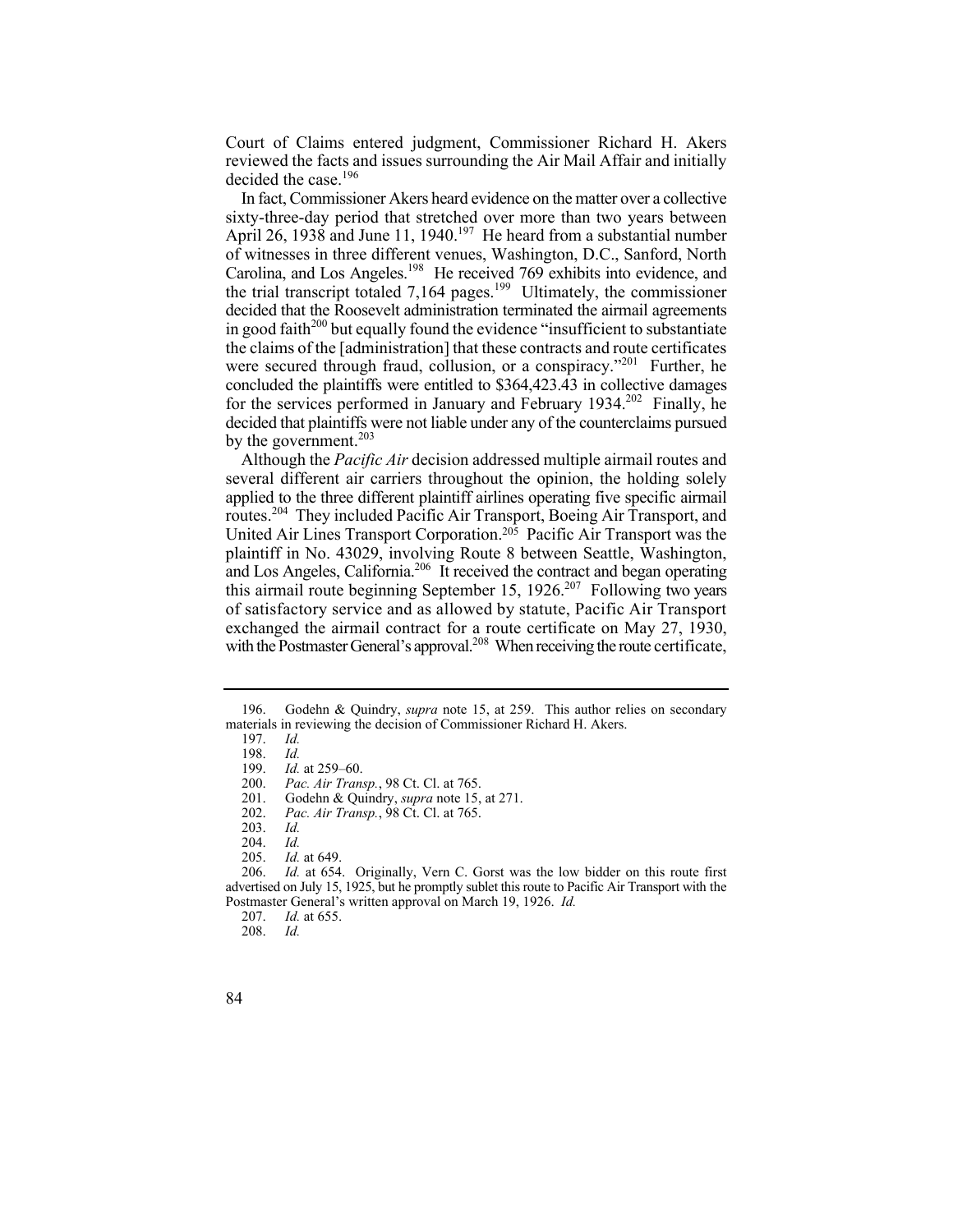Pacific Air Transport posted the statutorily required surety or bond.<sup>209</sup> On July 1, 1930, and also pursuant to statute, the Postmaster General extended Pacific Air Transport Route 8 to include the additional distance between Los Angeles and San Diego.<sup>210</sup> Pacific Air Transport operated Route 8 through February 19, 1934.<sup>211</sup>

Boeing Air Transport provided the required surety.<sup>214</sup> Although Boeing Boeing Air Transport was the plaintiff in No. 43030 and began operating airmail Route C.A.M. 18 between Chicago and San Francisco on July 1, 1927.<sup>212</sup> Following two years of satisfactory service and as allowed by statute, Boeing Air Transport exchanged the airmail contract for a route certificate on October 21,  $1930.<sup>213</sup>$  When receiving the route certificate, Air Transport did not request an extension on the Chicago, Illinois, and San Francisco, California, airmail route, Postmaster Brown later directed Boeing Air Transport to expand Route 18 to include an extended route between Omaha, Nebraska, and Watertown, South Dakota, beginning January 16, 1932.<sup>215</sup>

it acquired from Varney Air Lines, Inc. beginning October 1, 1933.<sup>216</sup> 1930.<sup>217</sup> Initially, Varney Air Lines, Inc. was the low bidder on the previous As the plaintiff in No. 43031, Boeing Air Transport also operated Route A.M. 5 between Salt Lake City, Utah, and Seattle, Washington, which Originally two separate routes, known as Route A.M. 5 and Route C.A.M. 32, these routes eventually merged into a single airmail route on May 27, Route 5 between Elko, Nevada, and Pasco, Washington, first advertised on July 15, 1925.<sup>218</sup> Additionally, Varney Air Lines, Inc. was the low bidder on another Pacific Northwest airmail route, Route 32, and entere d into a contract with the government to transport the mail beginnin g September 23, 1929.<sup>219</sup> Later, Postmaster General Brown found that the

- 215. *Id.* at 666.
- 216. *Id.* at 666, 670–71.<br>217. *Id.* at 669.
- *Id.* at 669.
- 218. *See id.* at 666–68.
- 219. *Id.* at 668.
- 85

<sup>209.</sup> *Id.* at 656. 210. *Id.* at 663.

*Id.* at 655.

<sup>212.</sup> *Id.* at 663–64. Similarly, Edward Hubbard and Boeing Airplane Company were the low bidder on this route first advertised on November 15, 1926, but Hubbard later sublet this route to Boeing Air Transport with the Postmaster General's written approval on April 29, 1927. *Id.* at 664.

<sup>213.</sup> *Id.* at 664–65. 214. *Id.* at 665.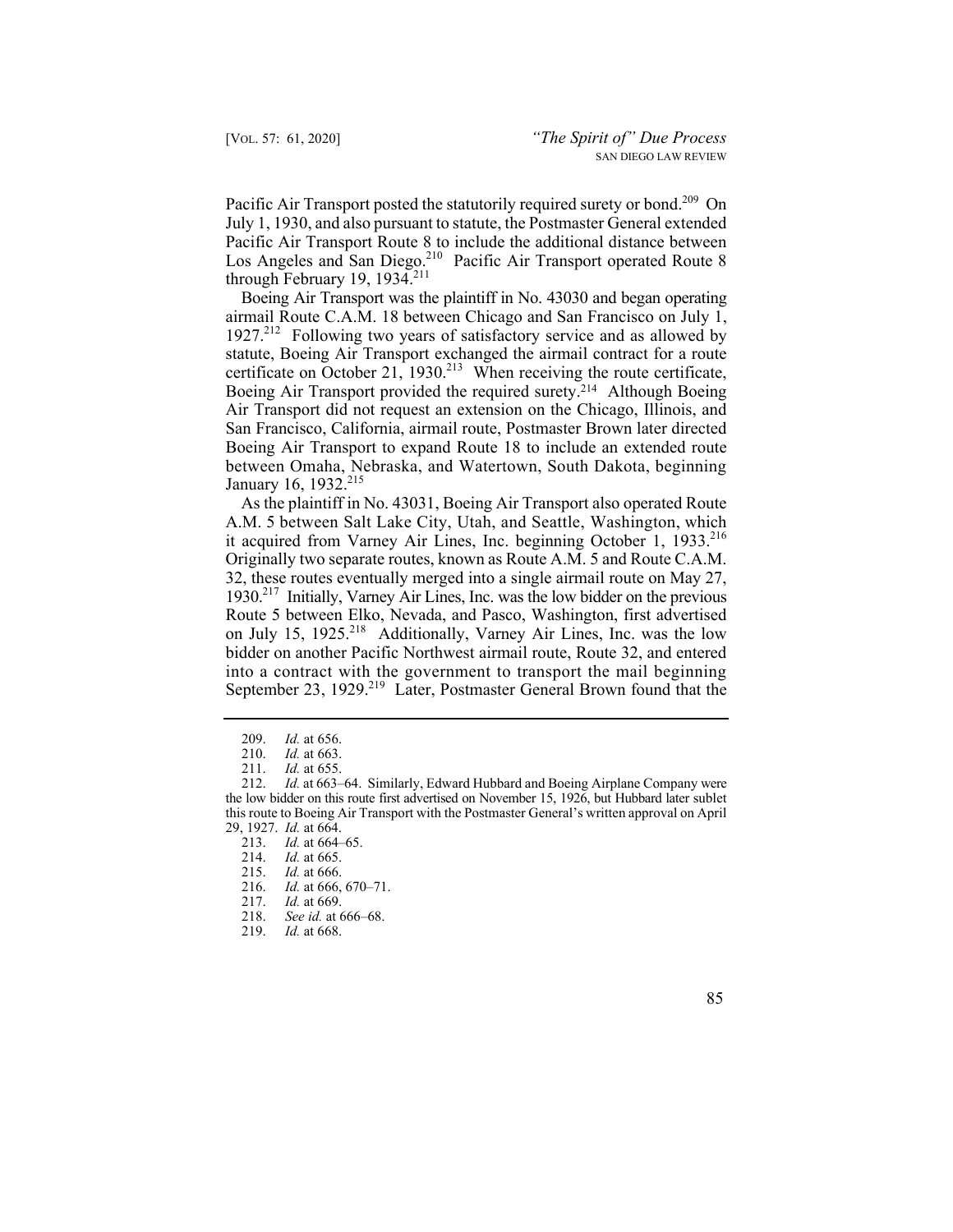public interest was better served by consolidating these routes, pursuant to the McNary-Watres Act.<sup>220</sup> Varney Air Lines, Inc. continued to operate this consolidated airmail Route 5 until October 1, 1933, when Boeing Air Transport sublet the route with Postmaster General approval and acquired Varney Air Lines, Inc.'s assets, including "physical properties."<sup>221</sup>

York, New York, and Chicago, Illinois, beginning September 1, 1927.<sup>223</sup> United Air Lines Transport Corporation was the plaintiff in No. 43032 after merging with National Air Transport, Inc.222 As the low bidder, National Air Transport, Inc. was awarded Route C.A.M. 17 between New Following two years of satisfactory service and as allowed by statute, National Air Transport exchanged the airmail contract for a route certificate on October 22, 1930, with the Postmaster General's approval.<sup>224</sup> When receiving the route certificate, National Air Transport posted the necessary bond.225 On December 28, 1934, and well after the contract cancellation, National Air Transport, Inc. merged with three other airlines into United Air Lines Transport Corporation, which assumed the ownership interest in National Air Transport, Inc.'s cause of action against the Postmaster General.<sup>226</sup>

for a route certificate on May 3, 1930.<sup>229</sup> When receiving the route certificate, Similarly, United Air Lines Transport Corporation was the plaintiff in No. 43033 following the National Air Transport, Inc. merger.<sup>227</sup> Initially, National Air Transport, Inc. was the low bidder on airmail C.A.M. 3 between Chicago, Illinois, and Dallas, Texas, which it operated from May 12, 1926, until February 19, 1934.<sup>228</sup> After two years of satisfactory service and as allowed by statute, National Air Transport exchanged the airmail contract National Air Transport provided the necessary surety.<sup>230</sup> Following the merger in late 1934, United Air Lines Transport Corporation assumed the ownership interest in National Air Transport, Inc.'s cause of action against the Postmaster General.<sup>231</sup>

After Roosevelt reversed himself and restored commercial airmail delivery, the government prevented any of the more than thirty airlines, including

- 220. *Id.* at 668–69.
- 221. *Id.* at 671.
- 222. *Id.* at 672. See id. at 672-73. 224. *Id.* at 673. 225. *Id.*
- 226. *Id.* at 672.
- 227. *Id.* at 672, 674.<br>228. *Id.* at 674–75.
- 228. *Id.* at 674–75.
- See *id.*
- 230. *Id.* at 675–76.
- 231. *Id.* at 672.
- 86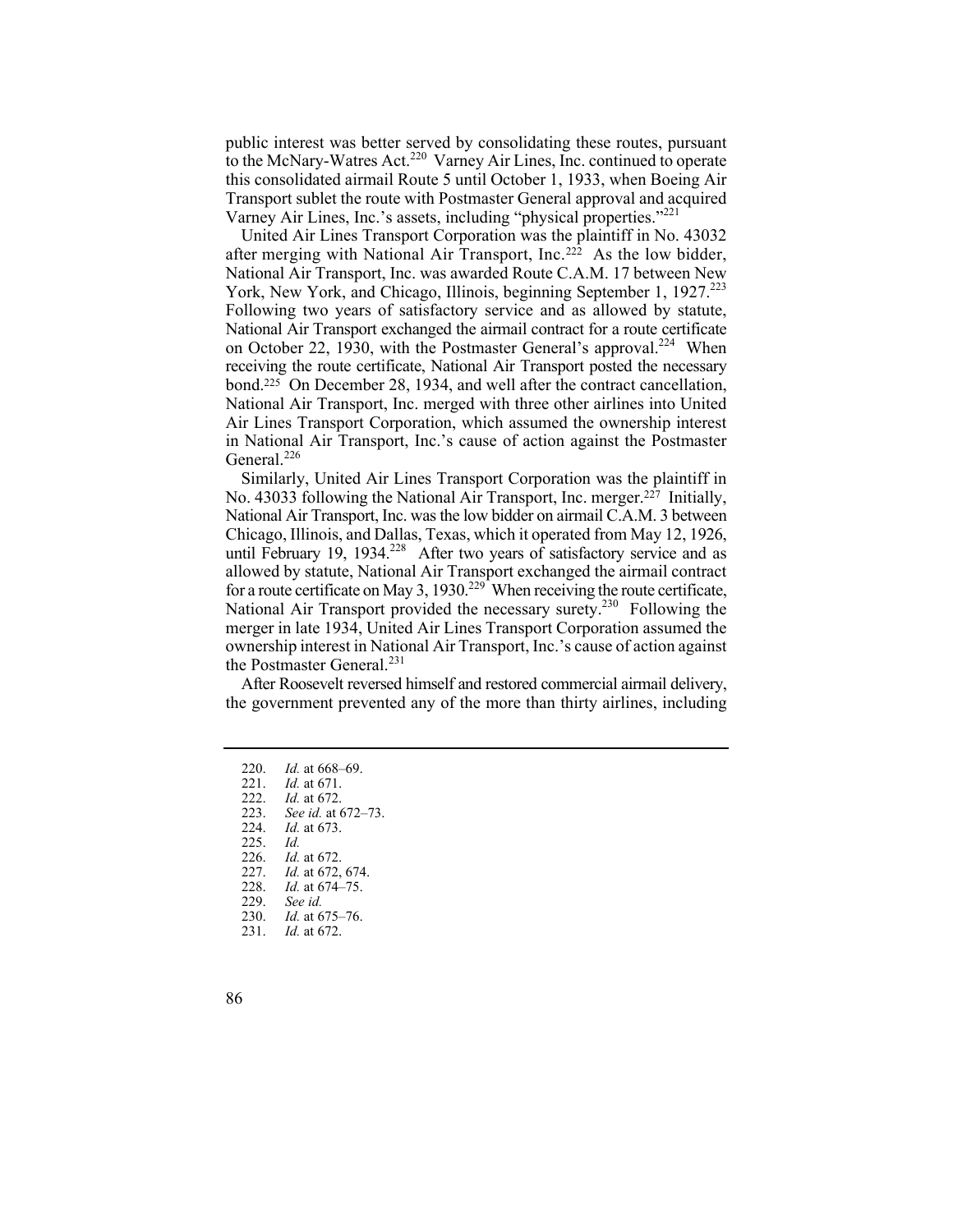the plaintiffs, whose certificates were canceled on February 9, from resuming an airmail schedule.<sup>232</sup> Eventually, all three plaintiff air carriers merged into the United group.<sup>233</sup> Also within the United group was a management corporation, United Air Lines, Inc.<sup>234</sup> Subsequently, United Air Lines, Inc. successfully bid on the routes previously awarded to the three former, separate air carriers: Pacific Air Transport, Boeing Air Transport, and National Air Transport.<sup>235</sup> United Air Lines, Inc. was not prohibited from bidding on these routes in spring 1934 because it did not possess a certificate canceled on February 19.236

Ultimately, the *Pacific Air* court sided with Roosevelt. The court held that the plaintiff airlines violated § 3950, justifying the Roosevelt administration's decision to annul the mail contracts.<sup>237</sup> Disagreeing with Commissioner Akers, the court found that the plaintiffs and other carriers "made a combination to avoid competitive bidding" through their collective agreement.<sup>238</sup> Further, the court concluded that the plaintiffs entered these agreements and combinations to prevent competitive bidding for the airmail contracts at the expense of others seeking these contracts; the same air carriers sought to preserve the system using the high rates of payment, and the air carriers wished to remain in favor with the Postmaster General who enjoyed considerable discretionary power over the industry.<sup>239</sup>

unless the Postmaster General selected that carrier for that specific route.<sup>240</sup> The majority opinion specifically faulted plaintiffs, the United group, as well as Aviation Group, the former Transcontinental Air Transport, and the former Western Air Express for conspiring with the Postmaster General that they would not bid on contracts during the competitive bidding process The court further held that these same carriers agreed to use their influence to dissuade others from bidding on contracts.<sup>241</sup>

In a concurring opinion, Judge Benjamin Horsley Littleton agreed with the outcome but disagreed with the court that plaintiffs participated in a combination or agreement "to prevent the making of any bid for carrying

235. *Id.* 236. *Id.*

237. *Id.* at 789.

238. *Id.* at 776.

*Id.* at 764–65.

240. *Id.* at 764.

241. *Id.* 

<sup>232.</sup> *Id.* at 766–67.<br>233. *Id.* at 765.

<sup>233.</sup> *Id.* at 765.

*Id.* at 766.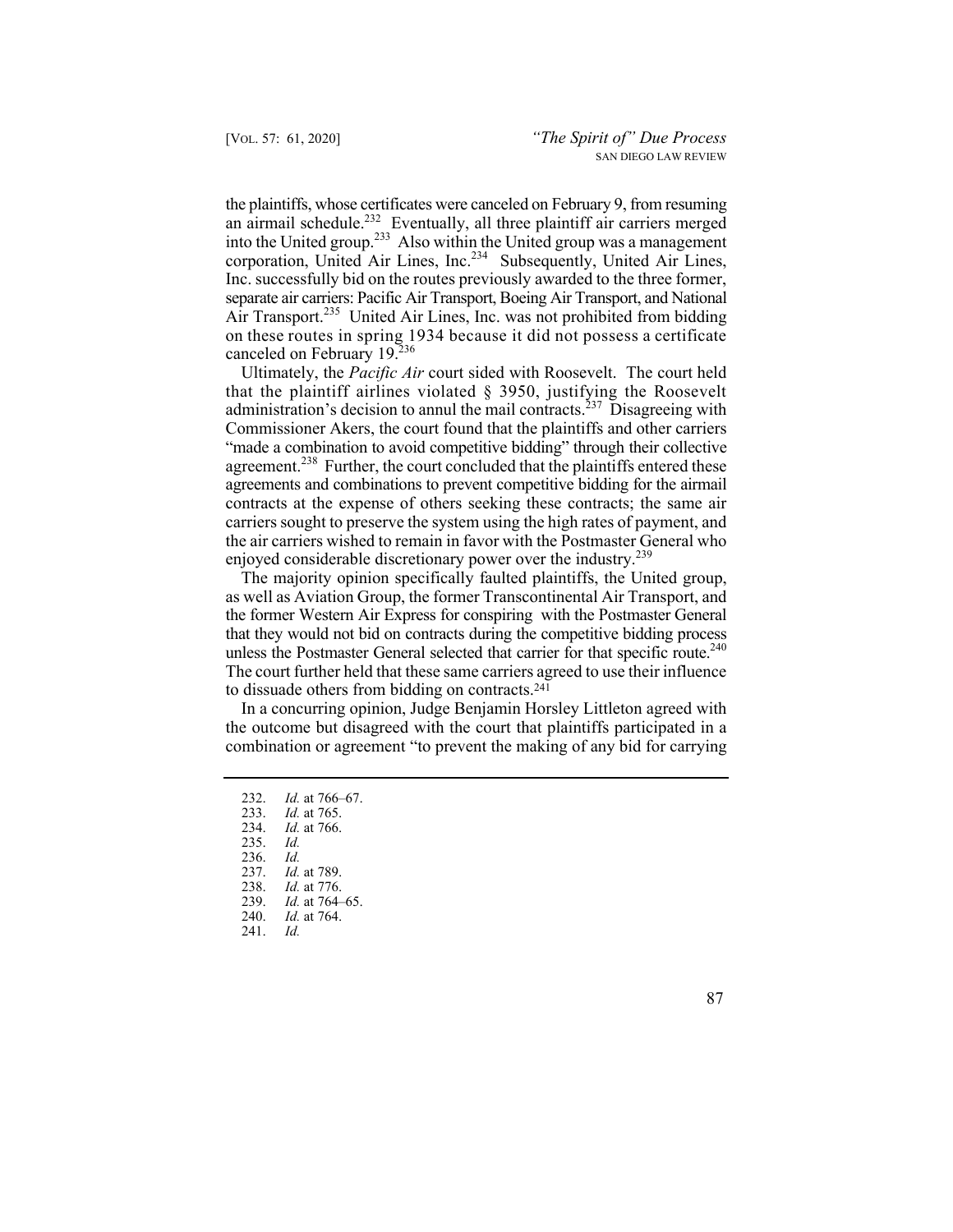the mail," $242$  as prohibited in § 3950. Judge Littleton emphasized that the plaintiffs' five route certificates were all awarded following an open competitive bidding process and well before the May 1930 conference.<sup>243</sup> He disagreed that the plaintiffs schemed to protect their rates considering United Air possessed the only transcontinental airmail route and the Postmaster General insisted on two additional transcontinental lines operated by competitors, which was against the airline's financial interests.<sup>244</sup>

Although finding the airmail contracts are properly annulled, the court held that the plaintiffs were entitled to payment for delivering the mail from January through February 1934. $245$  Specifically, the court awarded Pacific Air Transport an amount of \$[59,519.32](https://59,519.32) for unpaid services along Route 8; Boeing Air Transport an amount of [\\$143,441.68](https://143,441.68) for mail delivery along Route 18 and an additional [\\$42,931.62](https://42,931.62) for unpaid services along Route 5; and United Air Lines Transport Corp., as the successor to National Air Transport, Inc., an amount of [\\$66,748.80](https://66,748.80) for mail delivery along Route 17 and an additional [\\$51,782.01](https://51,782.01) for unpaid services along Route 3, totaling  $$364,423.43$  in damages.<sup>246</sup> Likewise, the court rejected the Roosevelt administration's counterclaim request.<sup>247</sup>

without a hearing. There was no justification for destroying all contracts  $\dots$ <sup>248</sup> Further dispelling any fraud allegations, thirty-one of the thirty-four canceled bidding process that included three to nine interested parties per contract.<sup>249</sup> Representative Clyde Kelly (R-Pa.) was unimpressed. Like Lindbergh, he criticized the Roosevelt decision, concluding "[t]here is no showing to warrant such a drastic and arbitrary act as the cancellation of all contracts airmail contracts were awarded between 1925 and 1927 following a competitive The remaining three canceled contracts or certificates were awarded by "Postmaster General Brown to the lowest responsible bidder."<sup>250</sup> Significantly, all five contracts at issue in the *Pacific Air* lawsuit were awarded following a competitive bidding process.<sup>251</sup>

Considerable publicity preceded the Roosevelt decision to unilaterally annul all the airmail contracts. The highly public Senate hearings and investigations revealed shocking economic gains by some carriers and their

<sup>242.</sup> *Id.* at 794 (Littleton, J., concurring) (citing Rev. Stat. § 3950 (1872) (codified as amended at 39 U.S.C. § 6421 (repealed 1970))).

<sup>243.</sup> *Id*.

<sup>244.</sup> *Id.* at 795.

<sup>245.</sup> *See id.* at 790 (majority opinion).

<sup>246.</sup> *Id.* at 757, 790.

<sup>247.</sup> *Id.* at 793.

 248. Berchtold, *supra* note 5, at 442.

 <sup>249.</sup> *Id.* at 441.

<sup>250.</sup> *Id.*

 <sup>251.</sup> *Pac. Air Transp.*, 98 Ct. Cl. at 768.

<sup>88</sup>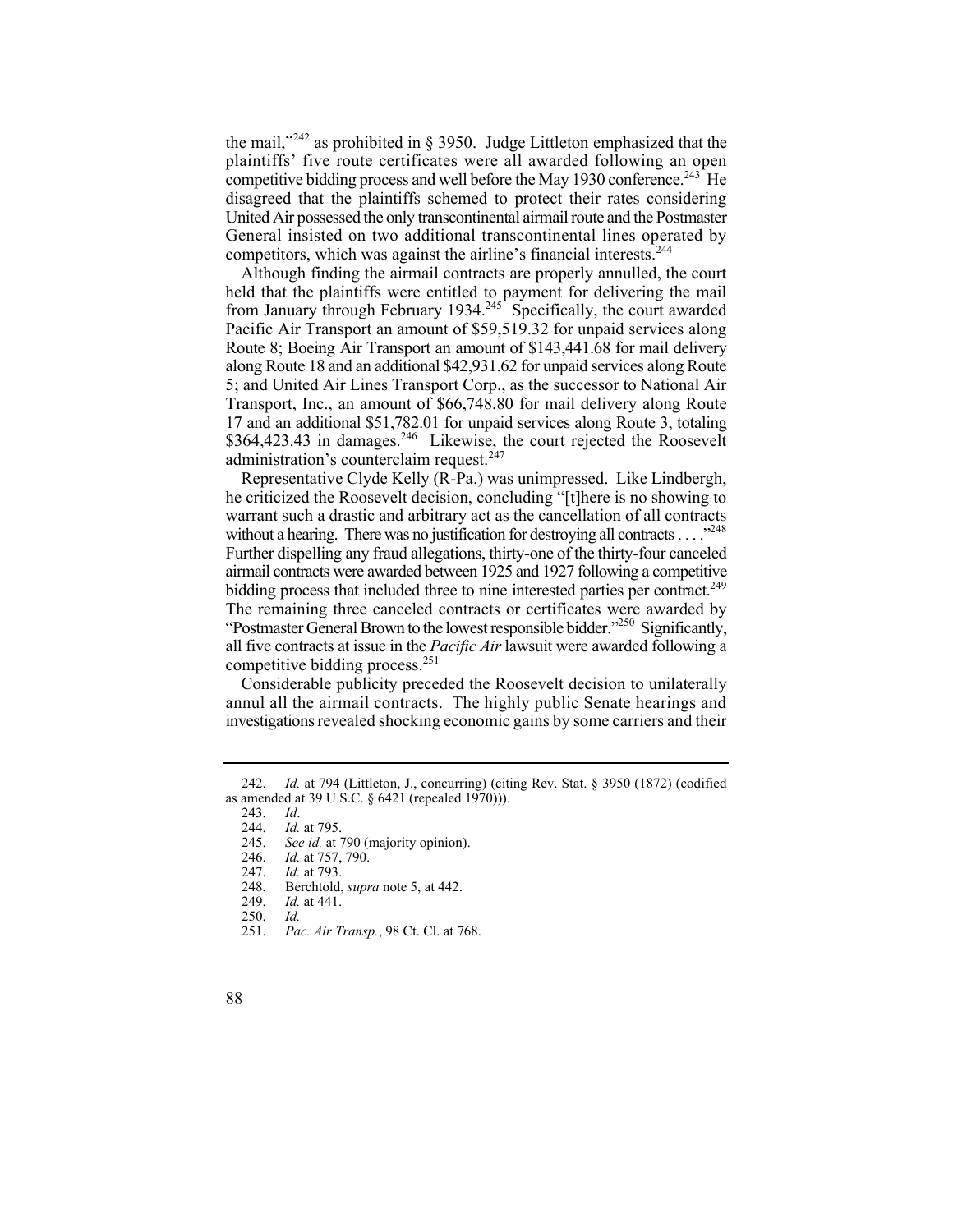owners.252 Among other disclosures surfacing in the Black proceedings, the executive of United benefited from an initial \$253 airline investment that increased to a value of  $$35$  million.<sup>253</sup>

Postmaster General to cancel contracts when in the public interest.<sup>258</sup> as an acceptable method, he advised against pursing this cause of action.<sup>259</sup> With convenient timing and occurring just days before Roosevelt acted, Post Office Solicitor Karl Crowley issued a written opinion concluding that the government could cancel the contracts through any number of methods, including: (1) a Presidential Executive order,  $^{254}$  (2) a breach of contract action under McNary-Watres,<sup>255</sup> (3) an order from the Postmaster General based on the federal statute preventing bid-conspiring,  $256$  (4) an order from the Postmaster General upon a finding that the contracts are fraudulently awarded<sup>257</sup> or, finally,  $(5)$  a postal regulation permitting the Although the Post Office Solicitor cited the Presidential Executive order Instead, he recommended nullification pursuant to the third, fourth, and fifth methods previously described. $260$ 

Ironically, the Post Office Solicitor cited the breach of contract alternative as a viable option but recommended against engaging the McNary-Watres statute as the preferred method to discontinue the contracts.<sup>261</sup> Specifically, the statute allowed the government to terminate any agreement if the carrier failed to observe any "rules, regulations, or orders."<sup>262</sup> Conspiring to circumvent the bidding process and steer specific route certificates to specific air carriers arguably violated the Postal Service rules and regulations. Interestingly, Crowley confirmed this was a viable cause of action, but he still recommended against Roosevelt acting under this option.<sup>263</sup>

*Id.* (quoting 39 U.S.C. § 6421 (repealed 1970)).

<sup>263.</sup> *See id.* at 748.



 252. Berchtold, *supra* note 5, at 444.

<sup>253.</sup> BERG, *supra* note 3, at 291–92.

 254. *Pac. Air Transp.*, 98 Ct. Cl. at 748 (citing Act of June 16, 1933, ch. 101, § 5, 48 Stat. 283, 305).

<sup>255.</sup> *Id.* (citing McNary-Watres Act, ch. 223, 46 Stat. 259 (1930)).<br>256. *Id.* (quoting 39 U.S.C. § 6421 (repealed 1970)).

<sup>257.</sup> *Id.*

 <sup>258.</sup> *Id.* (citing U.S. POSTAL SERV., POSTAL LAWS AND REGULATIONS § 1846, at 679 (1932)).

<sup>259.</sup> *Id.*

 <sup>260.</sup> *Id.*

 <sup>261.</sup> *See id.*

*Id.* at 656 (quoting McNary-Watres Act, ch. 223, sec. 2, § 6, 46 Stat. 259, 260 (1930)).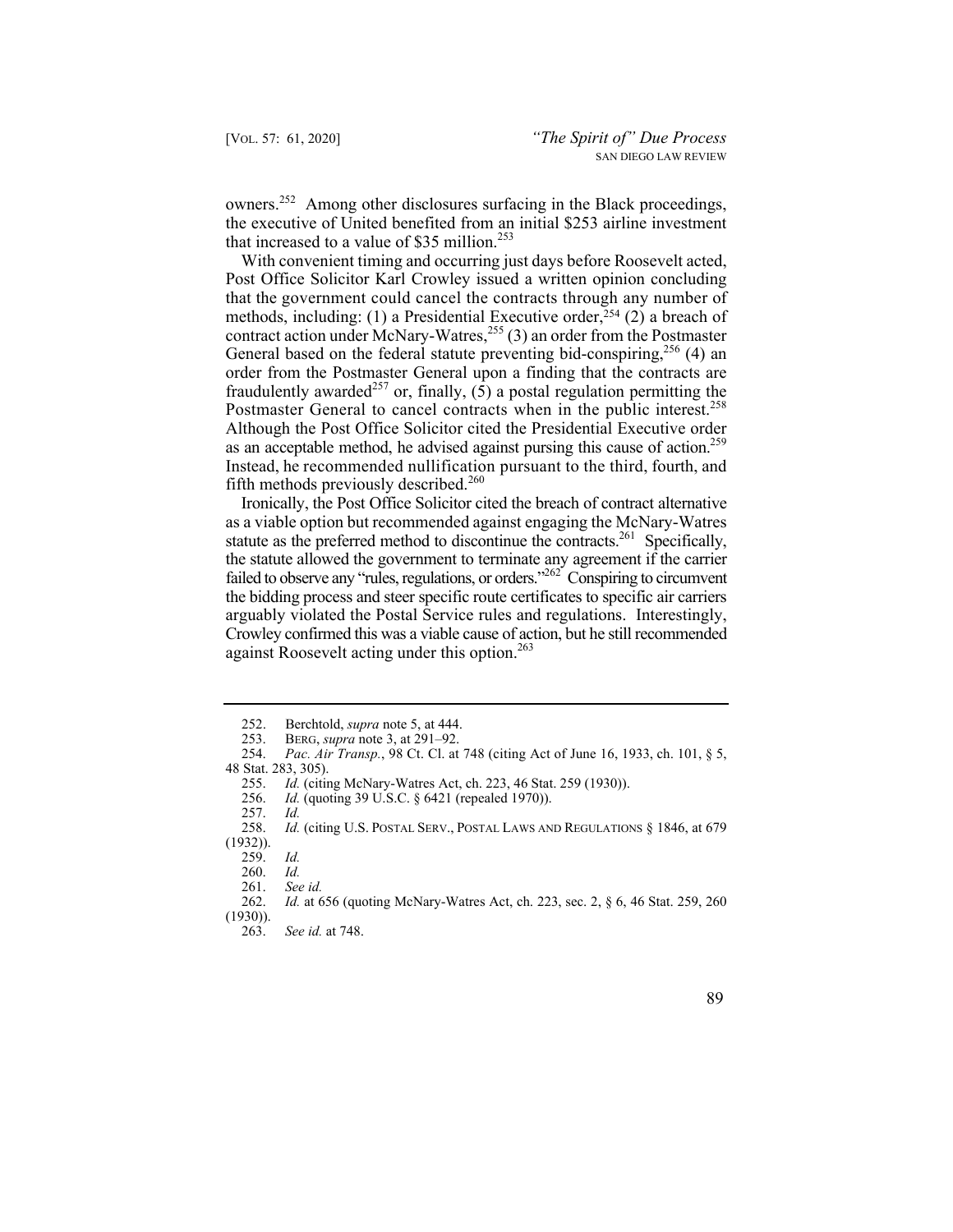# *A. President Roosevelt Moved to Annul Airmail Agreements Under § 3950, Alleging Competitive Bidding Violations*

procedure.<sup>264</sup> More specifically: In clear language, the McNary-Watres legislation authorized the Postmaster General to terminate an airmail agreement and outlined the grievance

 Such certificate may be canceled at any time for willful neglect on the part of the holder to carry out any rules, regulations, or orders made for his guidance, notice of such intended cancellation to be given in writing by the Postmaster General and forty-five days allowed the holder in which to show cause why the certificate should not be canceled.265

Roosevelt and his administration ignored this cause of action available under McNary-Watres. Instead, Roosevelt moved to act under a statute conducive to his narrative of the Air Mail Affair. Section 3950 of the Revised Statues of the United States states:

 carrying the mail, or who has made any agreement, or given or performed, or person not to bid for any such contract; and if any person so offending is a offense the person so offending shall be disqualified to contract for carrying the No contract for carrying the mail shall be made with any person who has entered, or proposed to enter, into any combination to prevent the making of any bid for promised to give or perform[,] any consideration whatever to induce any other contractor for carrying the mail, his contract may be annulled; and for the first mail for five years, and for the second offense shall be forever disqualified.266

 First, Roosevelt pointed to many deficiencies in Brown's methods. His administration alleged that the plaintiff air carriers violated the statute through corrupt, unlawful conduct by avoiding the competitive bidding process and steering Brown's newly created twelve airmail routes to certain airlines and effectively dividing the spoils among themselves.<sup>267</sup> Specifically, Roosevelt contended that Brown circumvented the competitive bidding process when he awarded the transcontinental routes, assigning these lucrative routes to his preferred candidates.<sup>268</sup> As an example, the administration was highly critical that Brown awarded the middle or central transcontinental route to the newly formed Transcontinental & Western Air, Inc. after

<sup>264.</sup> McNary-Watres Act, sec. 2, § 6, 46 Stat. at 260. Through much of the airmail legislation's history, Congress consistently included a grievance procedure following a contract termination. Prior to the McNary-Watres legislation requiring a forty-five day written notice requirement and opportunity to be heard, the Kelly Amendment specified a sixty-day written notice requirement and opportunity to be heard on any cancellation. Kelly Amendment, ch. 603, sec. 2, § 6, 45 Stat. 594, 594 (1928).

<sup>265.</sup> McNary-Watres Act, sec. 2, § 6, 46 Stat. at 260.

 266. *Pac. Air Transp.*, 98 Ct. Cl. at 767 (citing Rev. Stat. § 3950 (1872) (codified as amended at 39 U.S.C.  $\hat{\delta}$  6421 (repealed 1970)).

<sup>267.</sup> *See id.*

 <sup>268.</sup> *Id.* at 786.

<sup>90</sup>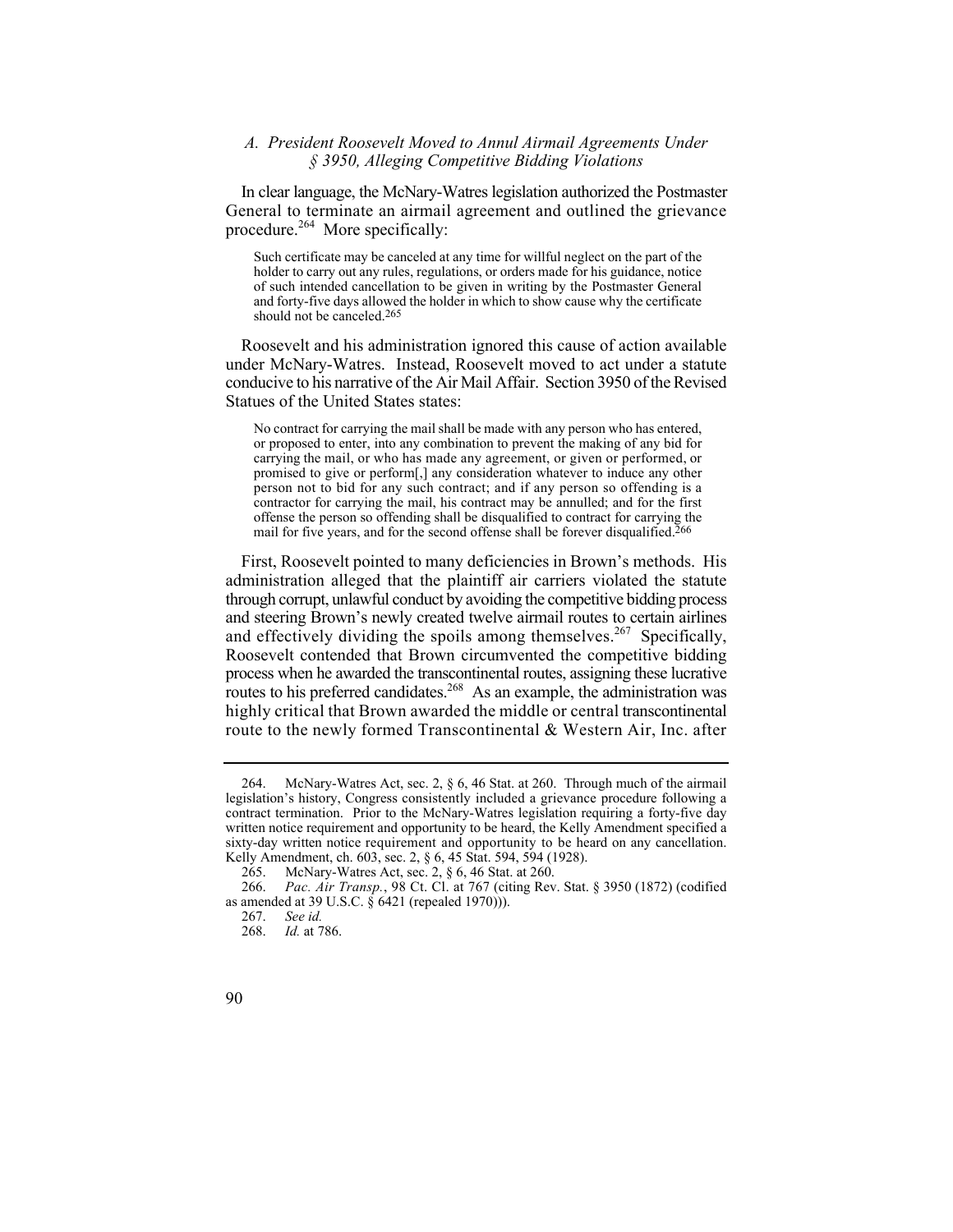Brown suggested this merger.<sup>269</sup> Even more important to his critics, Brown disregarded a competitor's lower bid.<sup>270</sup>

Second, Roosevelt asserted that Brown abused his discretion when interpreting the statutory language to award route extensions, or a new, separate airmail route stemming from the main route, to a specific air carrier while avoiding the competitive bidding process.<sup>271</sup> For example, Brown awarded a carrier with an extension route understanding that the same air carrier would later sublet the route to a different carrier meeting Brown's approval.<sup>272</sup> In effect, this was awarding a route to the latter air carrier without competitive bidding.<sup>273</sup>

Third, the Roosevelt administration faulted Brown for converting the airmail contracts into route certificates and extending the parties' contractual obligation into as long as a ten-year term, although the statute allowed this.274 Intent on changing this discretionary power, Roosevelt persuaded the heavily Democratic Congress in 1934 to eliminate the certificate conversion option and effectively terminate the ten-year contractual term.<sup>275</sup>

Finally, the Roosevelt administration also criticized the payment methods funding the operators and, likewise, it persuaded a subsequent Congress to eliminate Brown's space-weight system and lower the fees to "[not] exceed 33<sup>1</sup>/<sub>3</sub> cents per airplane-mile for transporting a mail load not [to exceed] three hundred pounds."<sup>276</sup>

# *B. Brown Aimed to Develop Air Travel System Following McNary-Watres Legislation*

Between 1925 and 1927 and before Walter Brown's arrival, the previous Postmaster General both advertised and competitively bid each proposed

<sup>269.</sup> *See id.* at 720. Transcontinental &Western Air, Inc. received the middle route, which was defined as New York to Los Angeles through St. Louis. *Id.* at 711, 716, 720.

<sup>270.</sup> *See id.* at 782–84. 271. *See id.* at 775–76.

<sup>272.</sup> *Id.* at 776–77.

<sup>273.</sup> *Id.* at 776.

<sup>274.</sup> *Id.* at 691 (quoting McNary-Watres Act, ch. 223, sec. 2, § 6, 46 Stat. 259, 260

<sup>(1930));</sup> Berchtold, *supra* note 5, at 439, 446. 275. Air Mail Act of 1934, ch. 466, § 3, 48 Stat. 933, 933–34; *see* Werrell, *supra* note 10, at 15.

<sup>276.</sup> Air Mail Act of 1934 § 3(a)–(c), 48 Stat. at 933–94; *Special Committee to Investigate Air Mail and Ocean Mail Contracts*, U.S. SENATE, [https://www.senate.gov/](https://www.senate.gov) artandhistory/history/common/investigations/MailContracts.htm [\[https://perma.cc/C5LB](https://perma.cc/C5LB)-QDJC].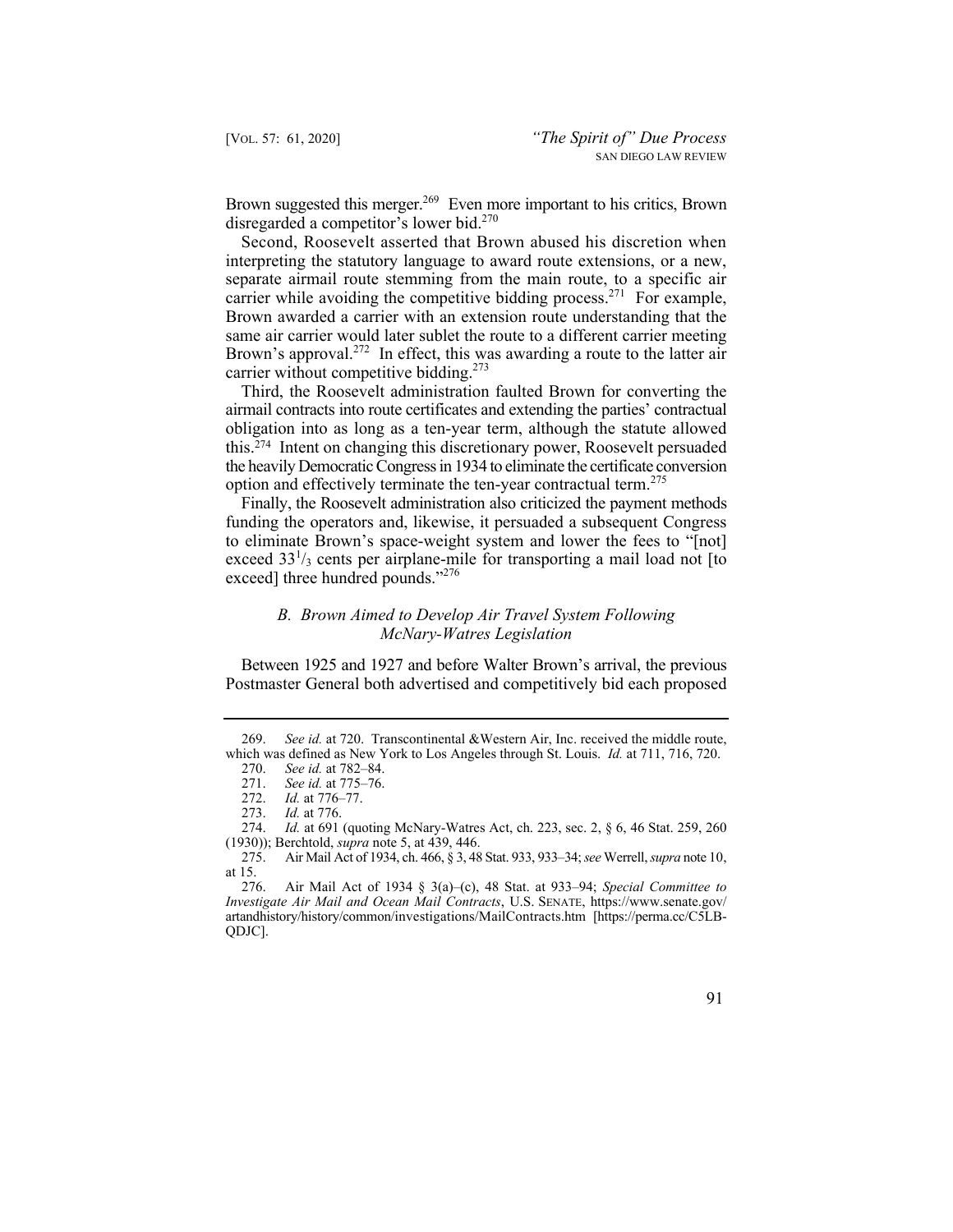airmail route before ultimately awarding each of the five contracts involved in the lawsuit.<sup>277</sup> Following his appointment as Postmaster General on March 5, 1929, Brown aimed to support commercial aviation<sup>278</sup> by making the industry self-sufficient and less reliant on public subsidies.<sup>279</sup> At this time, the passenger industry was struggling financially with many passenger routes mirroring the airmail routes.280 Similarly, he recognized the expense and inefficiency of the airmail system that developed over time into an "illogical" system of multiple routes with some routes created through political pressure. $281$ 

In February 1930, Brown forwarded his recommendations to improve the system to Congress.282 The new McNary-Watres legislation reflected some, but not all, of the Brown recommendations proposed in his bill H.R.  $9500<sup>283</sup>$  Specifically, Brown recommended that the legislation maintain a competitive bidding clause but the Postmaster General should retain the flexibility to award certain airmail routes through negotiation when in the "public interest."284 While he recognized competitive bidding was cost-effective, efficient, and preferable in almost all other governmental spending decisions, Brown believed that competitive bidding was a "myth" in the airmail business because only a "limited number of prospective responsible bidders" existed in the industry.285

To Brown, his proposal to award contracts through negotiation was critical to shielding the Postal Service from irresponsible bidders who were less experienced, possibly unsafe, and fiscally unsound.<sup>286</sup> His attempt to balance the industry with a healthy representation of responsible and selfsufficient providers was also reflected in his frequently repeated decision first announced at the May 1930 conference to add two additional transcontinental routes "independently and competitively owned."<sup>287</sup> Under Brown's approach, the additional east to west transcontinental routes made the transportation system more efficient by reaching more of the country. Then, he could consolidate or even eliminate some of the multiple, illogical shorter lines.<sup>288</sup>

<sup>277.</sup> *Pac. Air Transp.*, 98 Ct. Cl. at 768.

<sup>278.</sup> *Id.* at 684; *U.S. Postmasters General*, *supra* note 75.

<sup>279.</sup> *See* Berchtold, *supra* note 5, at 445–46; Werrell, *supra* note 10, at 15.

<sup>280.</sup> *Pac. Air Transp.*, 98 Ct. Cl. at 684, 772.

<sup>281.</sup> *Id.* at 684.

<sup>282.</sup> *Id.* at 685 (citing H.R. 9500, 71st Cong. (1930) (enacted)).<br>283. *See id.* at 695.

See id. at 695.

<sup>284.</sup> *See* H.R. 9500, § 4.

<sup>285.</sup> *Pac. Air Transp.*, 98 Ct. Cl. at 688.<br>286. *See* Godehn & Quindry, *supra* note

<sup>286.</sup> *See* Godehn & Quindry, *supra* note 15, at 265, 269.

<sup>287.</sup> *Pac. Air Transp.*, 98 Ct. Cl. at 700, 708, 718.

<sup>288.</sup> *Id.* at 700.

<sup>92</sup>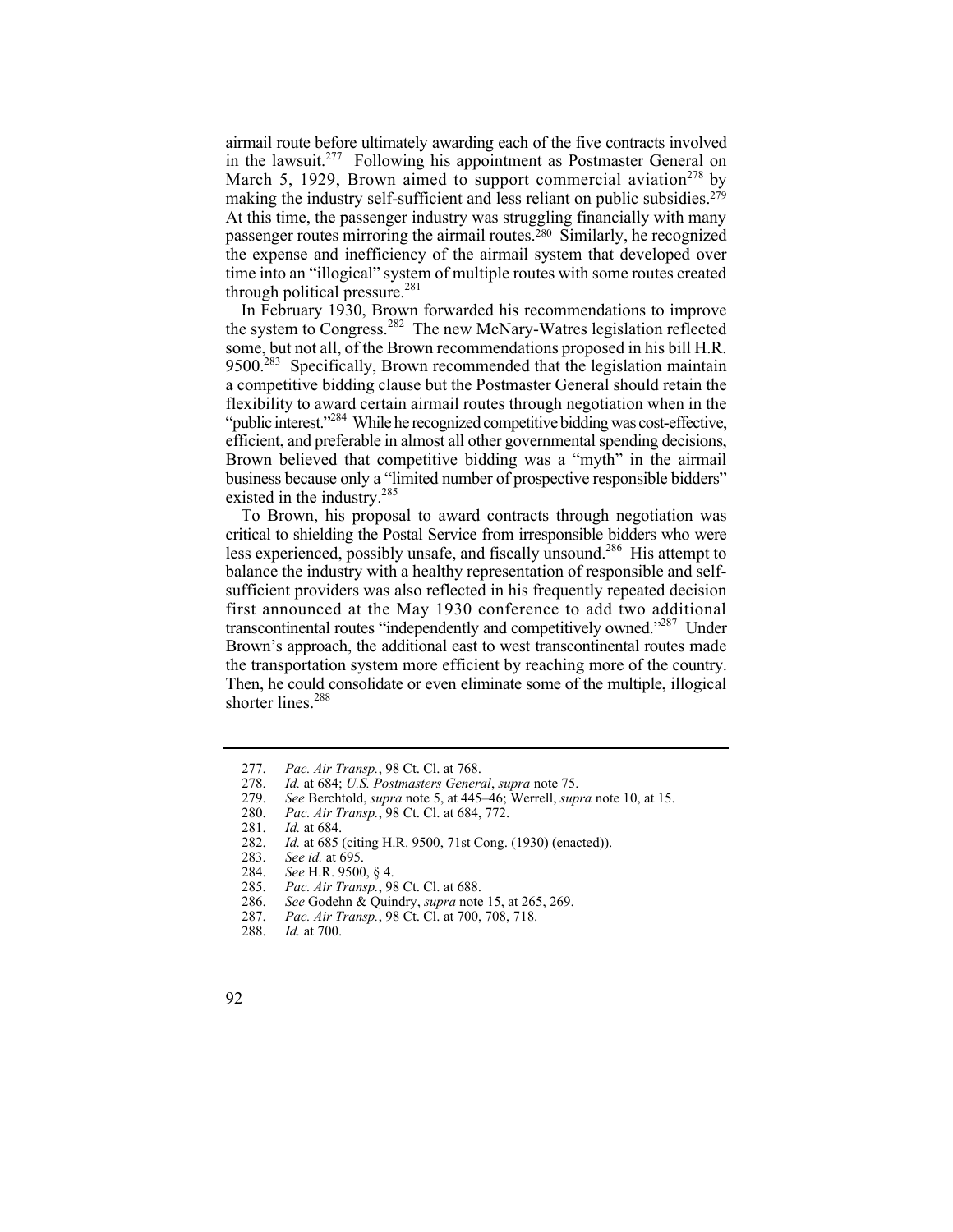the public interest to do so.<sup>289</sup> To promote passenger travel, he further Additionally, Brown's proposed H.R. 9500 recommended that the Postmaster General make any route extensions or consolidations when in recommended a payment system based on a space-mileage basis, thus abandoning the previous system of subsidizing mail delivery based on the weight of the mail transported.<sup>290</sup> By revising the payment system, the passenger airlines utilizing larger planes could transport the mail as well.<sup>291</sup>

later signed by President Hoover on April 29, 1930.<sup>292</sup> The new legislation Ultimately, Congress passed the McNary-Watres legislation, which was denied Brown's proposal to award contracts by negotiation and without advertising, in favor of the traditional approach embracing a competitive bidding process.<sup>293</sup> However, the new legislation allowed the Postmaster General to make both route extensions and consolidations when in the public interest.294

## *1. Competitive Bidding*

Brown intended to solve "some of the important airmail problems" by merging this service with the passenger travel industry to create "a national network of [airmail] and passenger service."<sup>295</sup> Brown attempted to restructure the illogical, inefficient airmail map that grew over time without a regard for need by designing an airmail service with the flexibility to accommodate passenger travel.<sup>296</sup> He realized that some airmail routes were not only unprofitable and expensive, but others were created following congressional political pressure.297

Further, Brown recognized the value of the competitive bidding concept, but he also believed it restricted his ability to overcome some of the industry problems.298 For this reason, Brown advocated for the flexibility to negotiate with qualified air carriers without advertising and without

<sup>289.</sup> *Id.* at 686–87 (quoting H.R. 9500, § 6).<br>290. *See id.* at 690 (citing H.R. 9500, § 4).

See id. at 690 (citing H.R. 9500, § 4).

<sup>291.</sup> *See* H.R. Res. 107, 85th Cong. (1957) (enacted).

<sup>292.</sup> McNary-Watres Act, ch. 223, 46 Stat. 259 (1930); *Pac. Air Transp.*, 98 Ct. Cl.

at  $690.$ <br>293.

See McNary-Watres Act § 4, 46 Stat. at 259.

<sup>294.</sup> *Id.* at 259–60.

<sup>295.</sup> *Pac. Air Transp.*, 98 Ct. Cl. at 683, 700.

See id. at 684, 688, 770.

<sup>297.</sup> *See id.* at 683, 769–70.

<sup>298.</sup> *See id.* at 770.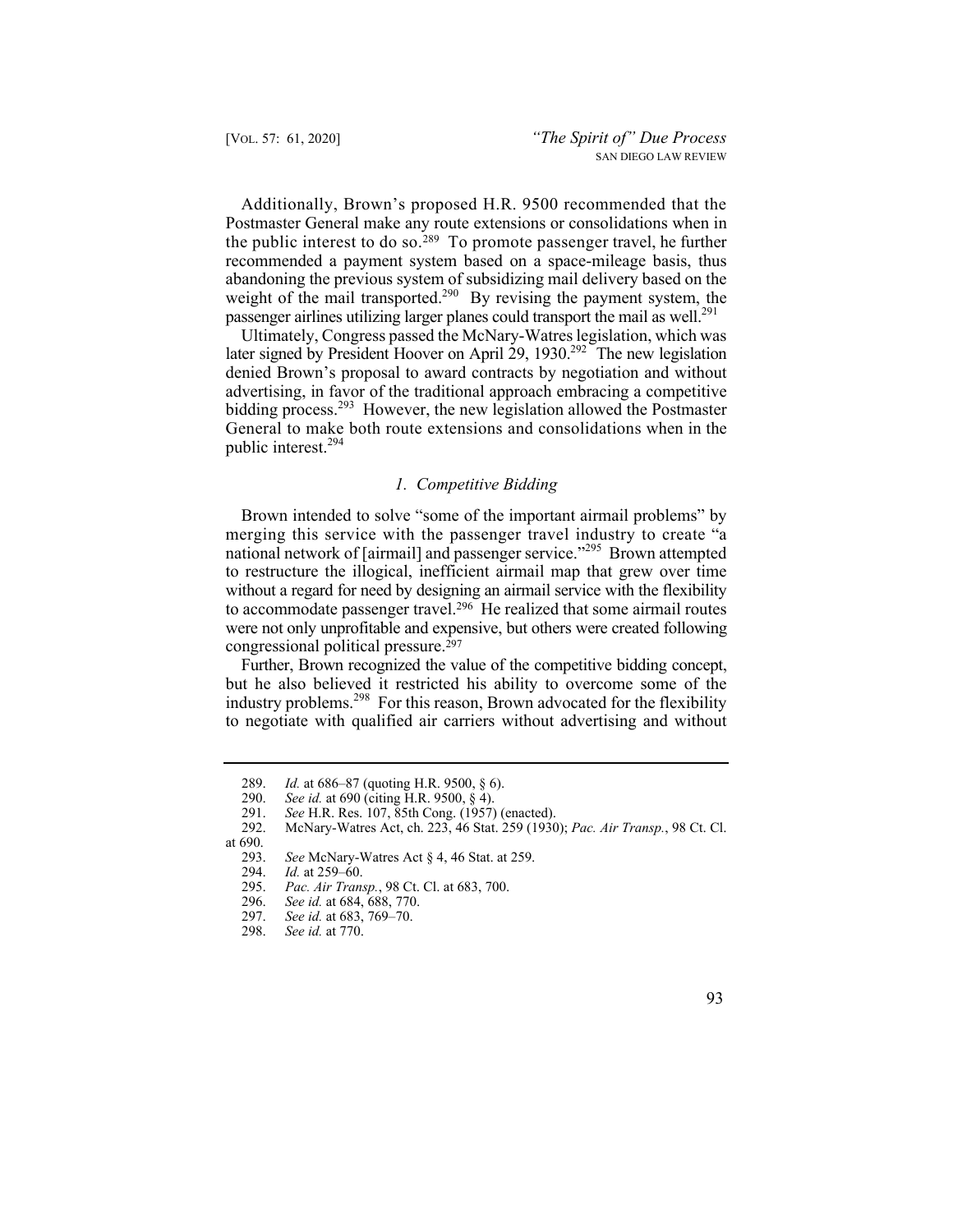competitive bidding because of the "limited number of prospective responsible bidders."299

Despite Brown's preference, competitive bidding remained statutorily required when Congress passed McNary-Watres in Spring 1930.<sup>300</sup> However, this new legislation expanded the Postmaster General's discretion over passenger travel, which was struggling financially.<sup>301</sup> Recognizing that many passenger routes mirrored the airmail routes, Brown aimed to expand passenger travel, improve efficiency, and reduce rates by combining services, specifically allowing mail carriers to transport passengers as well as the  $\text{mail.}^{302}$ 

 By creating a comprehensive national passenger and airmail service, the quality of service. $303$  Much of Brown's conduct involving the Brown attempted to grow the industry, expand competition, and enhance transcontinental routes revealed his motives, captured his concerns, and illuminated his intentions. Recognizing there were a "limited number" of capable carriers, Brown believed Aviation Corporation (Aviation) was the most responsible air carrier to operate the southern route between Atlanta, Georgia, and Los Angeles, California.<sup>304</sup> The carrier fit Brown's criteria as a strong, dependable operator, one of only a few qualified to manage this demanding route.<sup>305</sup> Further, it was "separately owned" and competitively managed from the other candidates that operated or sought to operate another transcontinental passage.306 Additionally, Brown expected Aviation to  $distri$ bute portions of the route to other qualified air carriers $307$  after considering "the pioneering rights," a term reflecting an air carrier's commitment and length of service to a region.<sup>308</sup> Aviation did this. When it merged with Delta airlines in July 1930, Aviation agreed to subcontract an extension from either Atlanta, Georgia, or Birmingham, Alabama, to Dallas, Texas, to Delta, assuming Aviation received the southern transcontinental route.<sup>309</sup>

309. *Id.* at 717–18.



<sup>299.</sup> *Id.* at 688.

*Id.* at 771 (citing McNary-Watres Act, ch. 223, 46 Stat. 259 (1930)).

<sup>301.</sup> *Id.* at 697, 771–72.

<sup>302.</sup> *See id.* at 683–84, 771; Berchtold, supra note 5, at 438; Werrell, *supra* note 10, at  $\frac{15.}{303.}$ 

<sup>303.</sup> *Pac. Air Transp.*, 98 Ct. Cl. at 770, 773; Werrell, *supra* note 10, at 15.

<sup>304.</sup> *See Pac. Air Transp.*, 98 Ct. Cl. at 688–89, 716–17.

<sup>305.</sup> *Id.* at 717.

<sup>306.</sup> *Id.* at 708, 717, 779.

<sup>307.</sup> *See id.* at 717.

Id. at 688. When expanding the passenger travel and airmail delivery system, Brown believed in pioneering rights or the equities developed by the carriers in their various regions. *Id.* at 688–89. Under this philosophy he deferred to the proven, qualified carriers who invested time and effort in a region, "created a good will" in commercial aviation, and helped "persuade[] people to fly." *Id.* at 687–89, 772.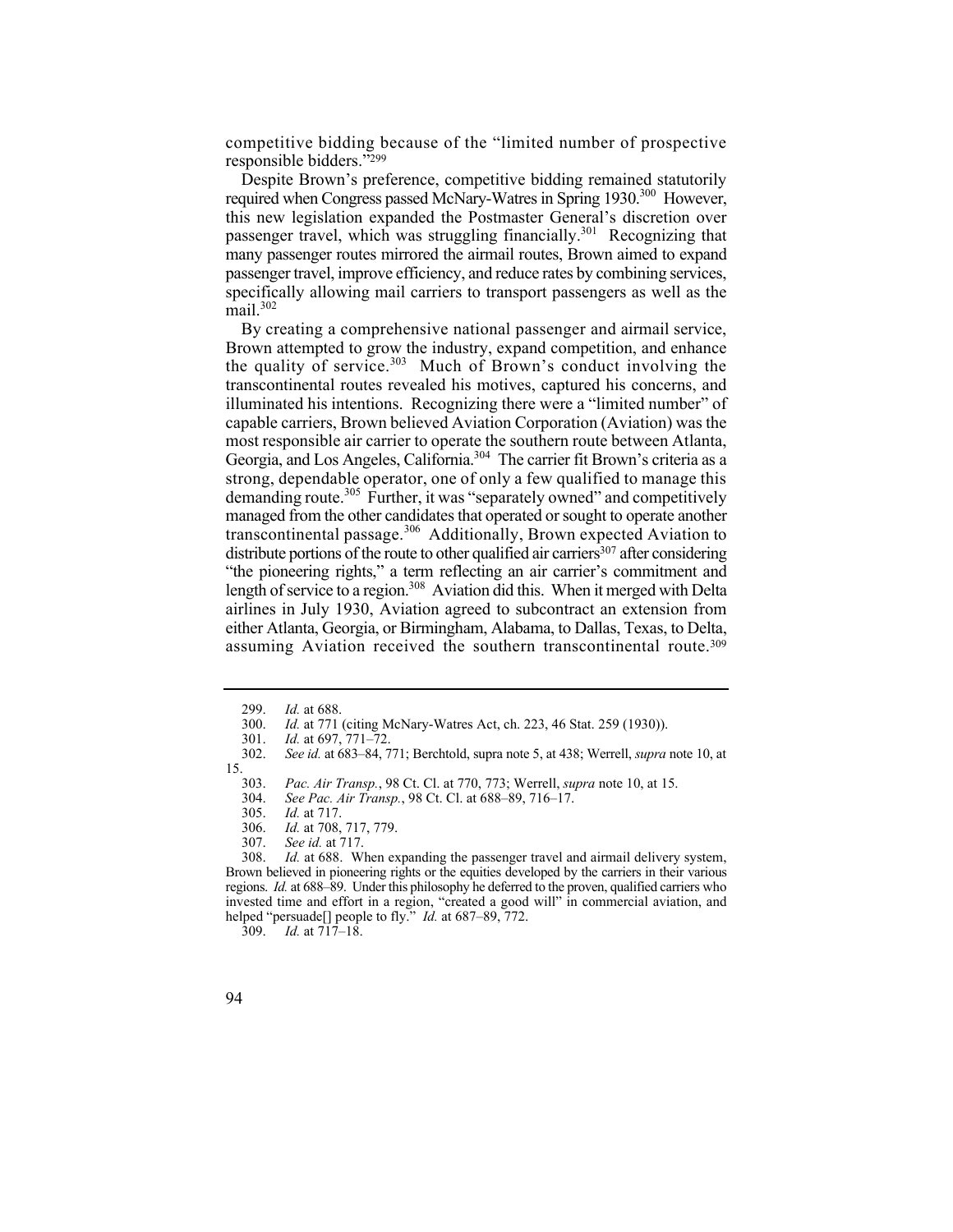Demonstrating its commitment to this region, Delta was a longtime operator of airmail routes between Dallas, Texas, and Atlanta, Georgia.<sup>310</sup>

contenders expressing interest in the middle transcontinental route.<sup>312</sup> New York, New York, and Los Angeles, California.<sup>313</sup> However, Brown When awarding the central or middle transcontinental route, Brown likewise sought a responsible provider, and he remained true to his philosophy, favoring pioneering rights. $311$  Following the spoils conference, Western Air Express and Transcontinental Air Transport were the two primary Both provided a reliable, proven service to portions of this route between preferred that these two operators combine their resources to effectively operate the new route.<sup>314</sup> Later, these two carriers merged with Pittsburgh Aviation to form Transcontinental & Western Air, Inc. before the post office advertised for bids.<sup>315</sup>

As critics pointed out, Brown awarded the contract to Transcontinental & Western Air over the lower bid tendered by W.A. Letson's United Avigation.<sup>316</sup> Letson formed United Avigation immediately prior to the advertisement for bids and even expressed his intention to dissolve the airline depending on the contract's outcome.<sup>317</sup> When learning about the competing bid, William McCracken of Transcontinental Air Transport suggested that the advertisement require that the bidder maintain at least  $s$ ix months of night flying experience delivering airmail.<sup>318</sup> Subsequently, the post office included this requirement in the advertisement soliciting bids for the middle transcontinental route.<sup>319</sup> Obviously, this requirement precluded United Avigation as a bidder because it was a newly formed carrier without any record of air service, but the newly merged Transcontinental

 316. *Id.* at 784–85. United Avigation was a separate and distinct entity from both the United group, which already operated a transcontinental route, and Aviation Corporation, which was awarded Brown's southern transcontinental route. *Id.* at 717–18.<br>317. *Id.* at 780–81.

- 317. *Id.* at 780–81.
- 318. *Id.* at 781.

 319. *Id.* at 781–82. Sometime later, the Acting Postmaster General Coleman asked the then-acting Attorney General John Lord O'Brian about the legality of the night flying requirement. *Id.* at 783. Subsequently, O'Brian advised Coleman that, in his opinion, this particular requirement was illegal. *Id.* 



<sup>310.</sup> *Id.* at 709, 778.

<sup>311.</sup> *Id.* at 687–88.

<sup>312.</sup> *Id.* at 720.

<sup>313.</sup> *Id.* at 687, 709.

<sup>314.</sup> *Id.* at 720.

<sup>315.</sup> *Id.*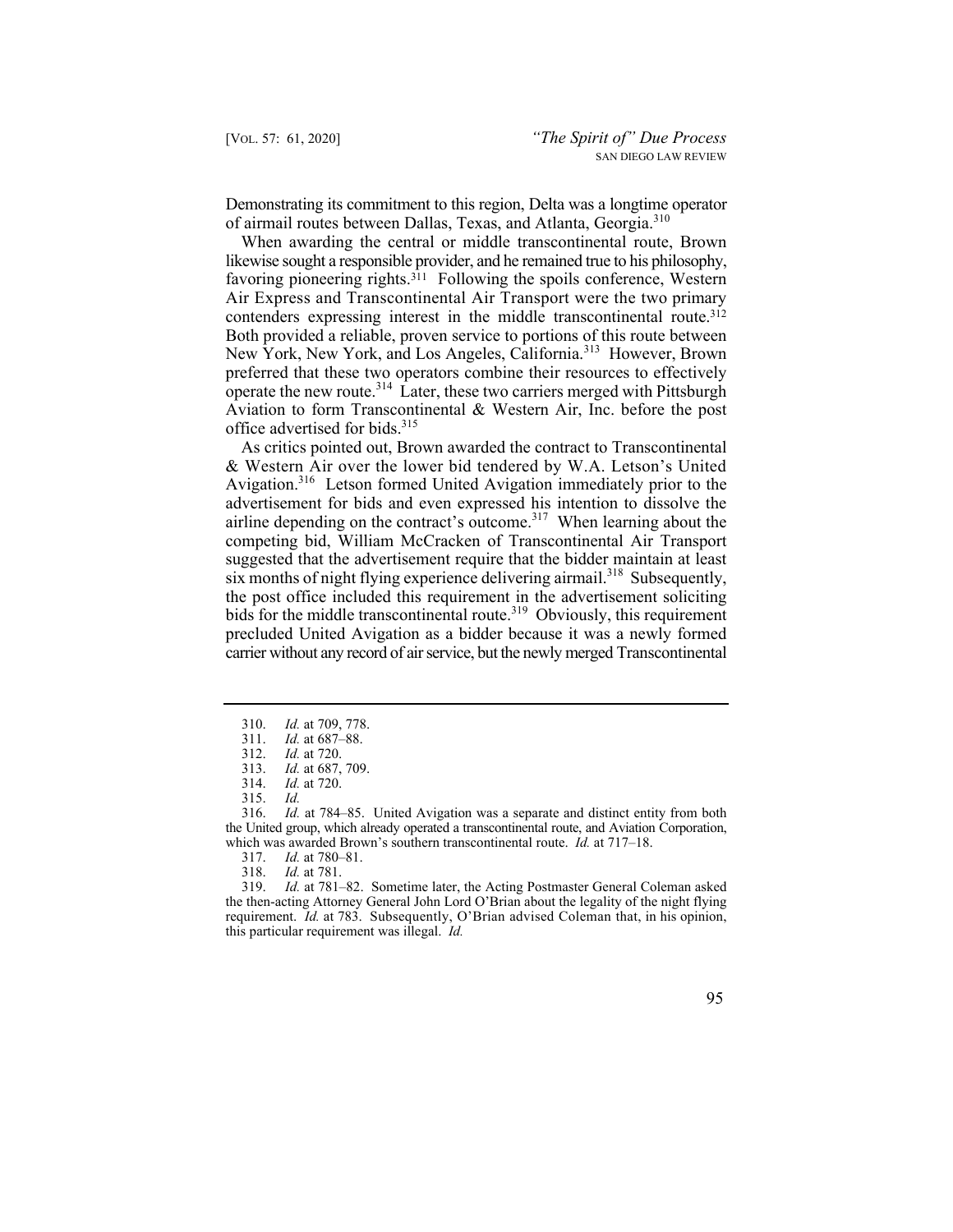& Western Air was not excluded because Western Air had extensive experience flying the mail at night. $320$ 

Transcontinental & Western Air was "separately owned" and independently operated from the other two airlines operating the southern and northern transcontinental route, an important consideration to Brown.321 Additionally, in Brown's opinion the new corporation was "strong financially" and stable economically.<sup>322</sup> And prior to the merger, the two carriers provided a reliable service along the route between New York and Los Angeles,<sup>323</sup> further satisfying Brown's concern for pioneering rights.<sup>324</sup>

 When insisting on two additional transcontinental routes that were separately owned and independently operated, $325$  Brown was expanding the market and generating economic opportunity while fostering a competitive environment. Arguably, he further improved the efficiency of the airmail system by adding two additional transcontinental routes and eliminating some of the multiple shorter lines. Brown's decision was unpopular with some, including the *Pacific Air* plaintiffs. At this time, the United group operated the only existing transcontinental airmail route between New York and San Francisco<sup>326</sup> and opposed Brown's plan. Contrary to the allegation that he colluded with the plaintiffs, Brown's action clearly opposed the United group's interests.<sup>327</sup>

## *2. Route Extensions*

Additionally, the new McNary-Watres legislation authorized the Postmaster General to make extensions or consolidations of routes when in "the public interest."328 When awarding extensions and making route consolidations,

 327. *See id.* at 707–08. While recognizing the additional transcontinental routes would impact their business, the United group further realized that Brown was intent on expanding routes to create a national network. *Id.* 

328. McNary-Watres Act, ch. 223, sec. 3, § 7, 46 Stat. 259, 260 (1930).

<sup>320.</sup> *Id.* at 780–84.

<sup>321.</sup> *Id.* at 700, 708, 779.<br>322. *Id.* at 779.

*Id.* at 779.

<sup>323.</sup> Prior to their merger, Transcontinental Air Transport operated an air passenger service over this same route between New York and Los Angeles. *Id.* Similarly, Western Air operated a passenger service between Kansas City and Los Angeles. *Id.*

 <sup>324.</sup> *Id.* at 687.

<sup>325.</sup> *Id.* at 707–08; *see* Werrell, *supra* note 10, at 15.

<sup>326.</sup> *Pac. Air Transp.*, 98 Ct. Cl. at 707. At this time, the United group, the United system, or United Aircraft and Transport Corporation was the strongest aviation entity in the country. *Id.* National Air Transport operated the eastern half of the transcontinental route between New York and Chicago, and Boeing Air Transport system operated the western half of the route between Chicago and San Francisco. *Id.* The United system also included Pacific Air Transport, and later, in August 1930, it acquired Varney Lines, Inc. as well. *Id.*

<sup>96</sup>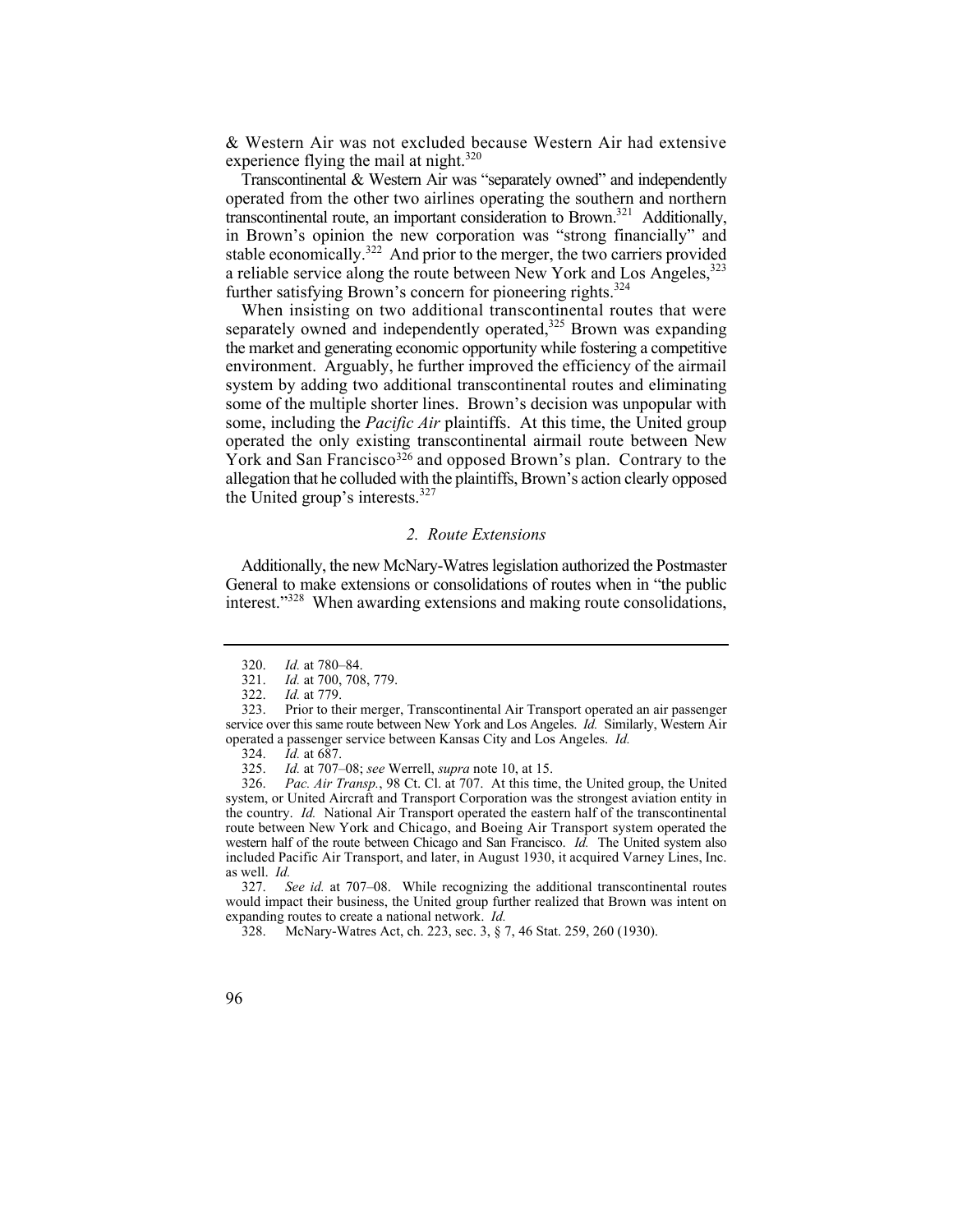Brown could correct the illogical growth of the airmail map.<sup>329</sup> He believed that this legislative language, which he interpreted broadly, allowed him to designate a carrier for a specific route without competitive bidding.<sup>330</sup>

for specific proposed routes, and they provided him their recommendations.<sup>332</sup> When Brown convened what critics later called the spoils conference, 331 he assembled the air operators, asked them to recommend specific carriers Although Brown believed the legislation allowed the Postmaster General to extend routes from existing lines without competitive bidding and when in the public interest, he did not act prematurely. Instead, he sought advice from the Comptroller General, who ultimately approved one proposed route extension and disapproved another.<sup>333</sup> When responding to Brown's proposal to expand air service, the Comptroller General did not discourage this practice, offering even tacit approval.<sup>334</sup> More specifically, or vaguely, he opined:

 No hard and fast rule may be laid down in advance for the determination of for consideration and may vary in each case. It may be stated generally, however, the question whether a proposed extension of an air-mail route—an improvement of an existing route "by slight additions"—may be made and competitive bidding eliminated, because the facts in each particular matter of proposed extension are that any extension of an established route must have as its basis the public need stipulated by the law as necessary to be found and determined by the Postmaster General, an immediate relationship to the basic project and existing service to be so extended, and such subordinate relationship to the exiting route as to be merely an extension thereof rather than a major addition thereto.<sup>335</sup>

The *Pacific Air* court noted that Brown awarded only two route extensions affecting the plaintiffs.336 Initially, the court did not fault his decision to extend Pacific Air Transport's route by 120 miles, or the distance between Los Angeles, California, and San Diego, California, considering the air carrier already operated the 1141-mile route between Seattle, Washington, and Los Angeles, California, known as Route 8.<sup>337</sup> According to the court, the second route extension was problematic, reflected decision-making

<sup>329.</sup> *See Pac. Air Transp.*, 98 Ct. Cl. at 684.

<sup>330.</sup> *Id.* at 699, 775.

<sup>331.</sup> *See, e.g.*, Barkowski, *supra* note 13, at 255.

<sup>332.</sup> *Pac. Air Transp.*, 98 Ct. Cl. at 701–03.

<sup>333.</sup> *Id.* at 777.

<sup>334.</sup> *See id.* at 714.

<sup>335.</sup> *Id.*

<sup>336.</sup> *Id.* at 730.

<sup>337.</sup> *Id.*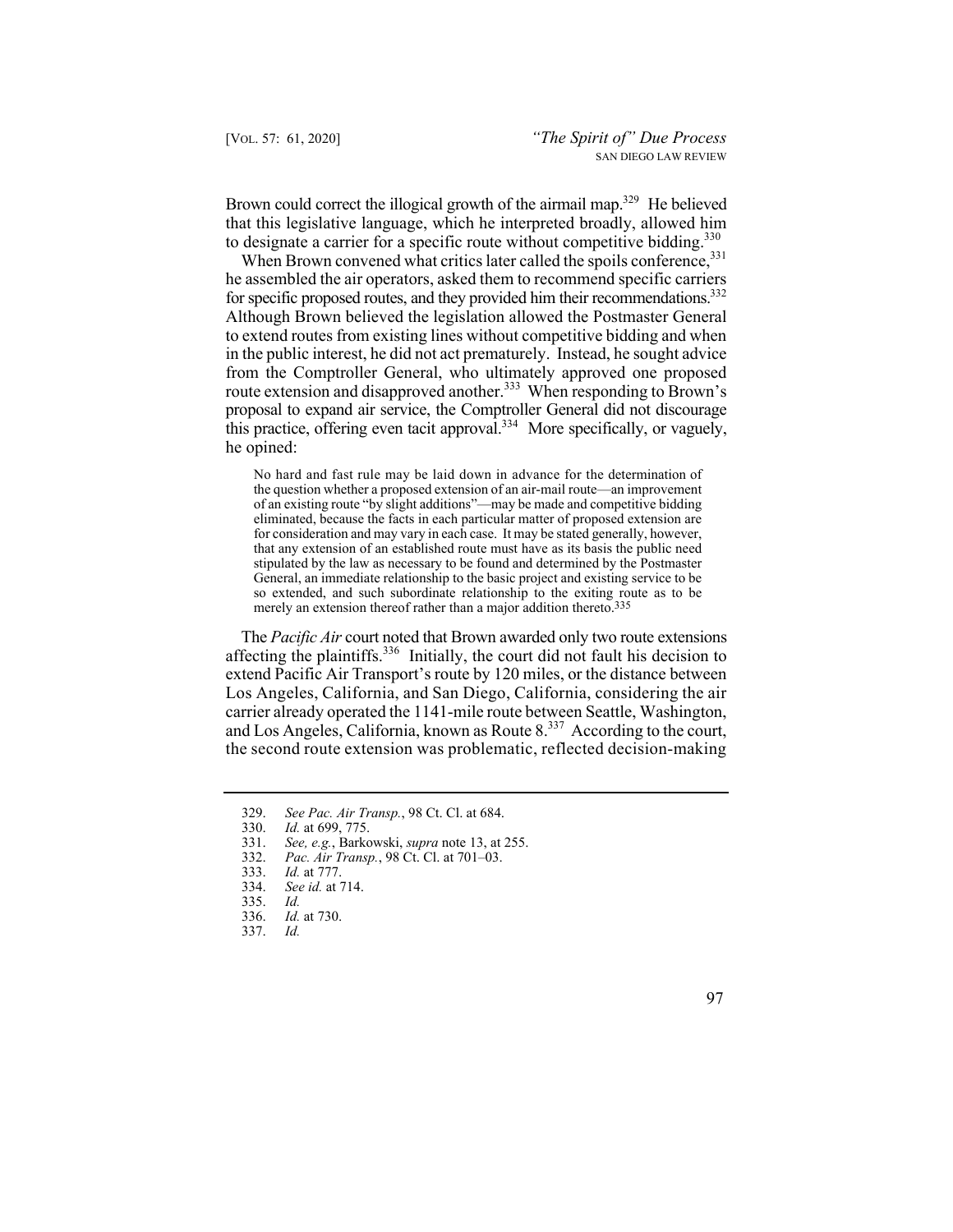18.<sup>339</sup> Ironically, Boeing Air Transport did not request this extension because later designate another operator to sublet this specific route extension.<sup>341</sup> contrary to the statute, and undermined competitive bidding.<sup>338</sup> Specifically, Brown asked Boeing Air Transport to operate a 259-mile extension between Omaha, Nebraska, and Watertown, South Dakota, that extended from Route it viewed this specific route as unprofitable. $340$  Ultimately, plaintiff acceded to the Postmaster General's request with the understanding that Brown would Brown never designated another air carrier to operate or sublease the Omaha and Watertown extension and, as Boeing Air Transport feared, it operated this route extension at a financial loss until the entire route was canceled in February 1934.<sup>342</sup>

Although Boeing Air Transport accepted this extension when it was "detrimental to  $[its]$  interests," $343$  the court criticized Brown for failing to advertise and open this route to competitive bidding as well as cited this specific example as reason for annulling the contracts.<sup>344</sup> Again, the court failed to appreciate Brown's collective considerations. There were a limited number of responsible, competitive operators pursuing any given route, including this extension between Omaha and Watertown.<sup>345</sup> Specifically, Brown expressed concerns about the "lack of experience or doubtful financial responsibility" of the other two or three carriers interested in this route.<sup>346</sup>

# *3. Airmail Contract Converted into Route Certificate*

Similar to previous legislation, the McNary-Watres Act allowed the Postmaster General to convert an airmail contract into a long-term route certificate when finding it was in the "public interest."347 Pursuant to the statute, the Postmaster General could issue a route certificate to a carrier in exchange for the airmail contract, assuming the carrier provided a satisfactory service for a minimum of two years.<sup>348</sup> Like a contract extension, the route certificate could not exceed ten years from the date of the original

<sup>338.</sup> *Id.* at 789.

<sup>339.</sup> *Id.* at 730, 789. Omaha was an intermediary stop along Route 18, or the 1931 mile distance between Chicago and San Francisco. *Id.* at 730.

<sup>340.</sup> *Id.* at 730, 789.

<sup>341.</sup> *Id.* at 789.

<sup>342.</sup> *Id.* at 731, 789, 795.

<sup>343.</sup> *Id.* at 795. In his concurring opinion, Judge Littleton cited Boeing's objection to the extension for financial reasons as evidence of disproving that the carrier engaged in any fraud, conspiracy, or illegal acts. *Id.* at 794–95 (Littleton, J., concurring).

<sup>344.</sup> *Id.* at 789 (majority opinion).<br>345. *Id.* at 688, 730.

<sup>345.</sup> *Id.* at 688, 730.

<sup>346.</sup> *Id.* at 730.

<sup>347.</sup> McNary-Watres Act, ch. 223, sec. 2, § 6, 46 Stat. 259, 260 (1930).

<sup>348.</sup> *Id.* at 259–260.

<sup>98</sup>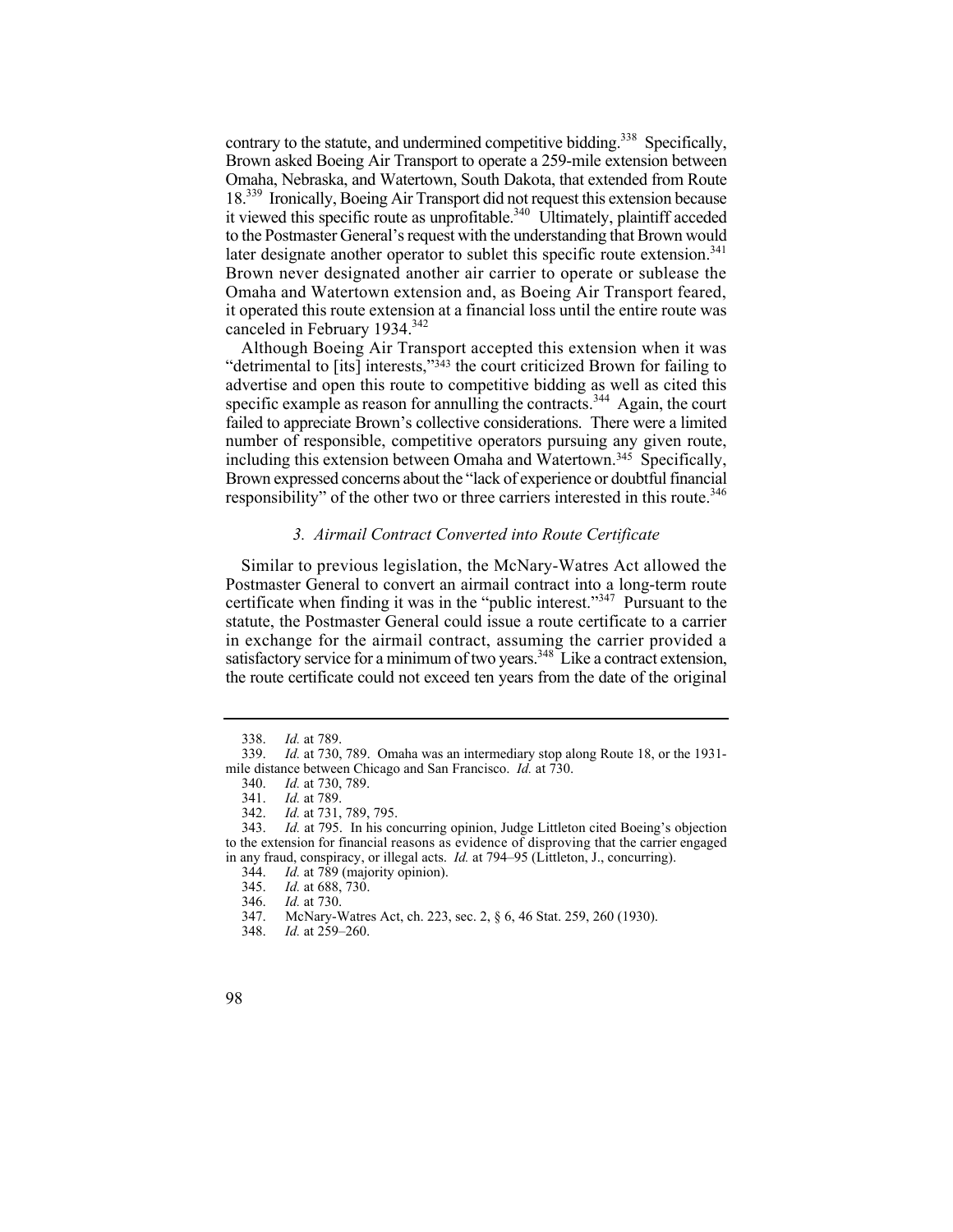airmail contract.<sup>349</sup> In consideration for a route certificate, the holder delivered a performance bond to the Postal Service as a form of security.<sup>350</sup>

As Lindbergh advocated, the lengthier certificates complemented the airlines' ability to make sound fiscal decisions, affecting both equipment upgrades and aircraft safety.<sup>351</sup> Congress first recognized the necessity of awarding air certificates for lengthier time periods when it passed the Kelly Amendment in 1928.<sup>352</sup> The House committee report explained that increasing certificate length "is necessary because of the fact . . . [airmail carriers] must necessarily invest large amounts of capital in equipment and operating expenses without receiving an adequate return under a shortterm contract."353 Before exchanging a carrier's airmail contract for a route certificate, the carrier needed to prove it could provide a dependable service for a given time period.<sup>354</sup>

route certificates due to expire well after February 19, 1934.<sup>356</sup> Complying with proper surety.<sup>357</sup> The 1930 Congress recognized and, as Brown understood, Similarly, the McNary-Watres Congress also embraced this philosophy and recognized this unique industry required time to implement the substantial investment decisions affecting the capital, property, and equipment necessary for undertaking mail and passenger travel.355 Following the recently approved legislation, Brown exercised this option with all the plaintiff airlines at various times between May and October 1930, upgrading all five contracts to with the statutory language, the plaintiffs provided the Postmaster General the airlines invested considerably in everything from airplanes to ground facilities, and these same carriers made significant, long-term expenditures and therefore relied on lengthier route certificates to maintain economic viability.358

 replacing equipment while faced with twin economic and safety concerns.359 As the technology evolved during this time period, airlines were constantly

354. *Id.* 

<sup>349.</sup> *Id.*

 <sup>350.</sup> *See id.*

 <sup>351.</sup> *See Pac. Air Transp.*, 98 Ct. Cl. at 743.

<sup>352.</sup> *Id.* at 679–80 (citing Kelly Amendment, ch. 603, sec. 2, § 6, 45 Stat. 594, 594 (1928)).

<sup>353.</sup> Kelly Amendment, 45 Stat. at 2.<br>354. Id.

<sup>355.</sup> McNary-Watres Act, ch. 223, sec. 2, § 6, 46 Stat. 259, 259–260 (1930).

<sup>356.</sup> *Pac. Air Transp.*, 98 Ct. Cl. at 655, 664, 670, 673, 675.

Id. at 656, 665, 670–71, 673, 676.

<sup>358.</sup> *See id.* at 743.

<sup>359.</sup> *See id.* at 742.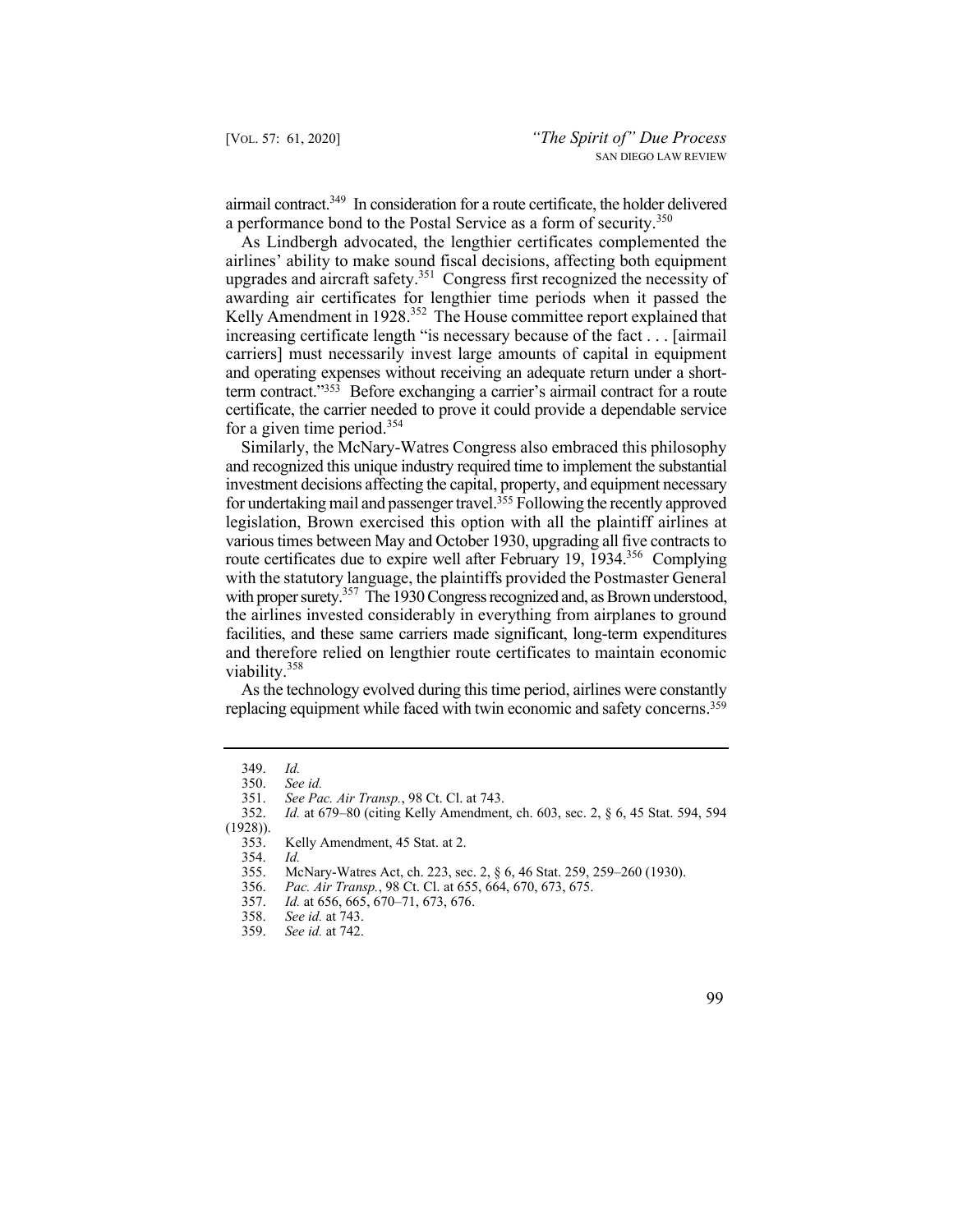airplanes functioning with greater speed and efficiency.<sup>362</sup> Faced with similar remaining two plaintiffs made similar decisions over the same time period.<sup>363</sup> For example, Pacific Air Transport utilized single-engine airplanes when transporting the mail along the west coast in 1926, but it upgraded its inventory and purchased three Fokker and six Ford trimotor airplanes in 1931.<sup>360</sup> The trimotor airplanes were rapidly outdated and promptly replaced.361 By 1933, Pacific Air Transport purchased dual-motor Boeing economic considerations, technological advances, and safety concerns, the As the parties facing these costly expenditures argued, sooner or later equipment became obsolete making "long-term contracts imperative."<sup>364</sup>

Extending the airmail contracts into certificates following two years of proven service<sup>365</sup> was beneficial and advantageous for both sides. The Postal Service and its customers benefited from a lengthier contractual term because it ensured dependable service following two years of proven performance. Similarly, the carriers could rely on a steady income source over a lengthy time period, which was necessary for long term planning. To perform efficiently, effectively, and safely, operators must adjust to the evolving technology, and this time in history was not an exception, as all three plaintiff air carriers replaced their trimotor airplanes with dualmotor airplanes between 1931 and 1933.<sup>366</sup>

Significantly, other countries embraced the lengthier contractual period, revealing the standard industry practice.<sup>367</sup> Recognizing the value of lengthier contracts, European countries typically awarded air carriers with contracts for a minimum of ten and up to twenty-five years to ensure effective longterm planning. 368

## *4. Payment Schedule*

Also pursuant to the McNary-Watres legislation, Congress adopted Brown's suggestion by restructuring the payment schedule.<sup>369</sup> Brown believed the previous rate per pound was costly, unjust, and invited questionable billing methods.370 Instead of compensating carriers based on the amount of the

<sup>360.</sup> *Id.*

 <sup>361.</sup> *Id.*

 <sup>362.</sup> *Id.*

 <sup>363.</sup> *See id.*

 364. Berchtold, *supra* note 5, at 439.

<sup>365.</sup> *See* McNary-Watres Act, ch. 223, sec. 2, § 6, 46 Stat. 259, 260 (1930).

<sup>366.</sup> *Pac. Air Transp.*, 98 Ct. Cl. at 742.

<sup>367.</sup> *See generally* Berchtold, *supra* note 5, at 439.

<sup>368.</sup> *Id.*

 <sup>369.</sup> *Pac. Air Transp.*, 98 Ct. Cl. at 690–91 (quoting McNary-Watres Act § 4, 46 Stat. at  $^{259)}_{370.}$ 

See id. at 683.

<sup>100</sup>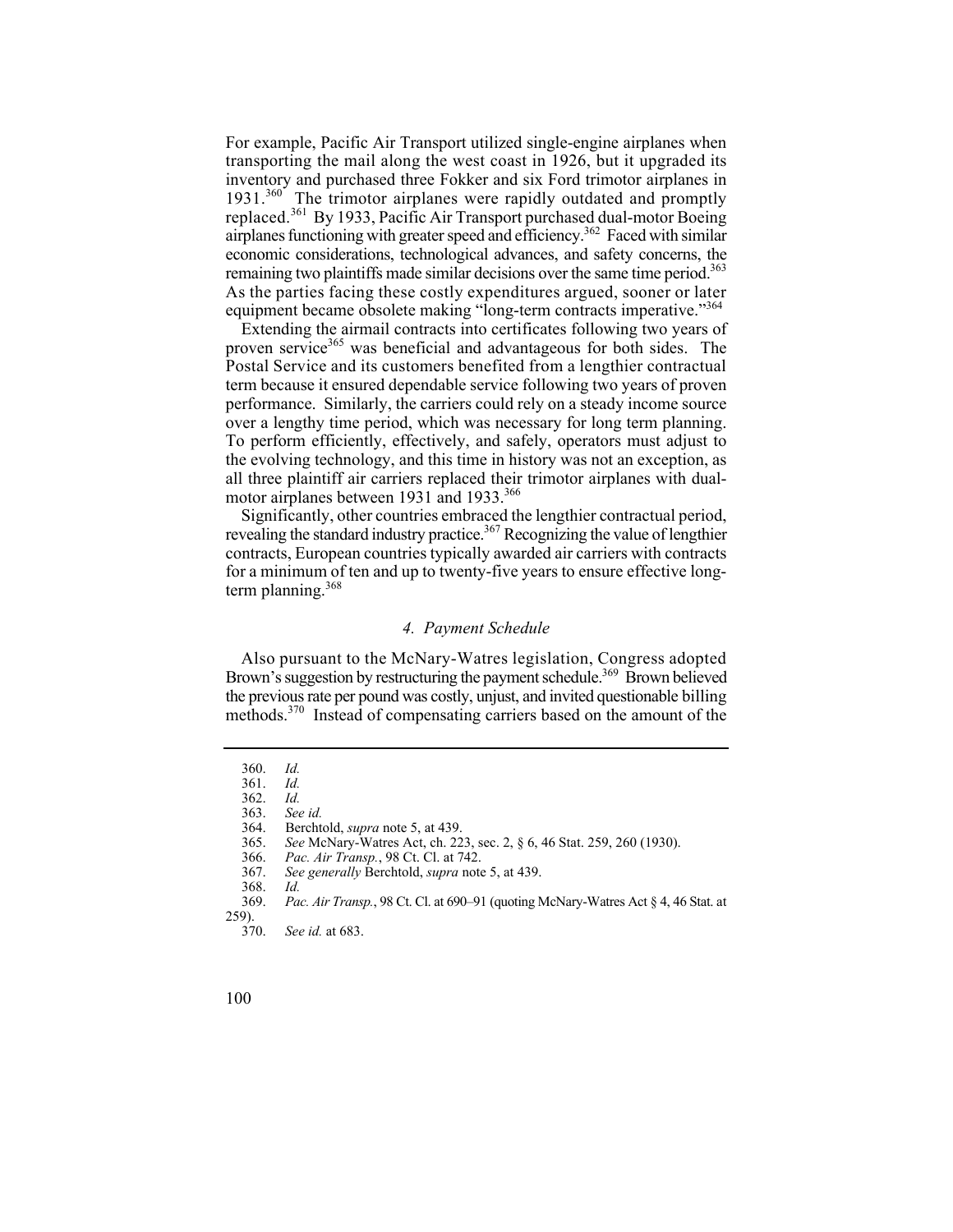mail weight, Brown proposed a payment system based on the amount of the available transport space, which provided carriers the versatility to transport both passengers and the mail.<sup>371</sup> Subsequently, the Black committee heavily criticized Brown's payment system and the subsidies received by the airmail carriers.<sup>372</sup>

in airmail subsidies, leaving the air carriers to absorb a \$1 million deficit.<sup>374</sup> In 1934, the collective cost to operate the domestic air transportation system was approximately  $$25$  million.<sup>373</sup> Passenger revenues generated approximately \$10 million and Congress allocated approximately \$14 million In this same year, however, the government generated an additional \$9 million in revenue from selling airmail stamps to the public, resulting in a reduced \$5 million subsidy.<sup>375</sup> Although receiving intense public attention in the Black commission proceedings, this \$5 million subsidy was significantly less than the hundreds of millions of dollars in subsidies awarded to other commercial industries in 1934, according to William Berchtold, the Associated Press aviation editor at the time.376

the flexibility to "cut down" the rate of payments when necessary. $379$ Both the Black commission and the Roosevelt administration failed to recognize congressional intentions involving the payment schedule, according to Berchtold.377 This legislation did not strive to create a cheaper airmail service—although this was the outcome—this legislation was "deliberately designed to build up an air transport system of financially sound and experienced companies which would . . . become self-supporting."378 Although criticized, the revised "weight-space" payment system allowed the Postmaster General More than justifying Congress's decision to implement a weight-space payment, Brown utilized this function over his tenure, and the cost of airmail declined from \$1.09 per mile in 1929 to just \$0.38 per mile in 1933.<sup>380</sup>

<sup>371.</sup> *Id.* at 769.

 372. Berchtold, *supra* note 5, at 441.

<sup>373.</sup> *Id.* at 442.

<sup>374.</sup> *Id.*

 <sup>375.</sup> *Id.*

 <sup>376.</sup> *Id.* 

<sup>377.</sup> *Id.* at 441 ("Representative James M. Mead and Representative Clyde Kelly of the House Committee on Post Offices and Post Roads made elaborate studies on this subject long before the Black committee heard its first witness, but apparently economics have been overthrown for political expediency.").<br>378. Id. at 445.

*Id.* at 445.

<sup>379.</sup> *Id.* at 441, 445

 <sup>380.</sup> *Id.* at 445.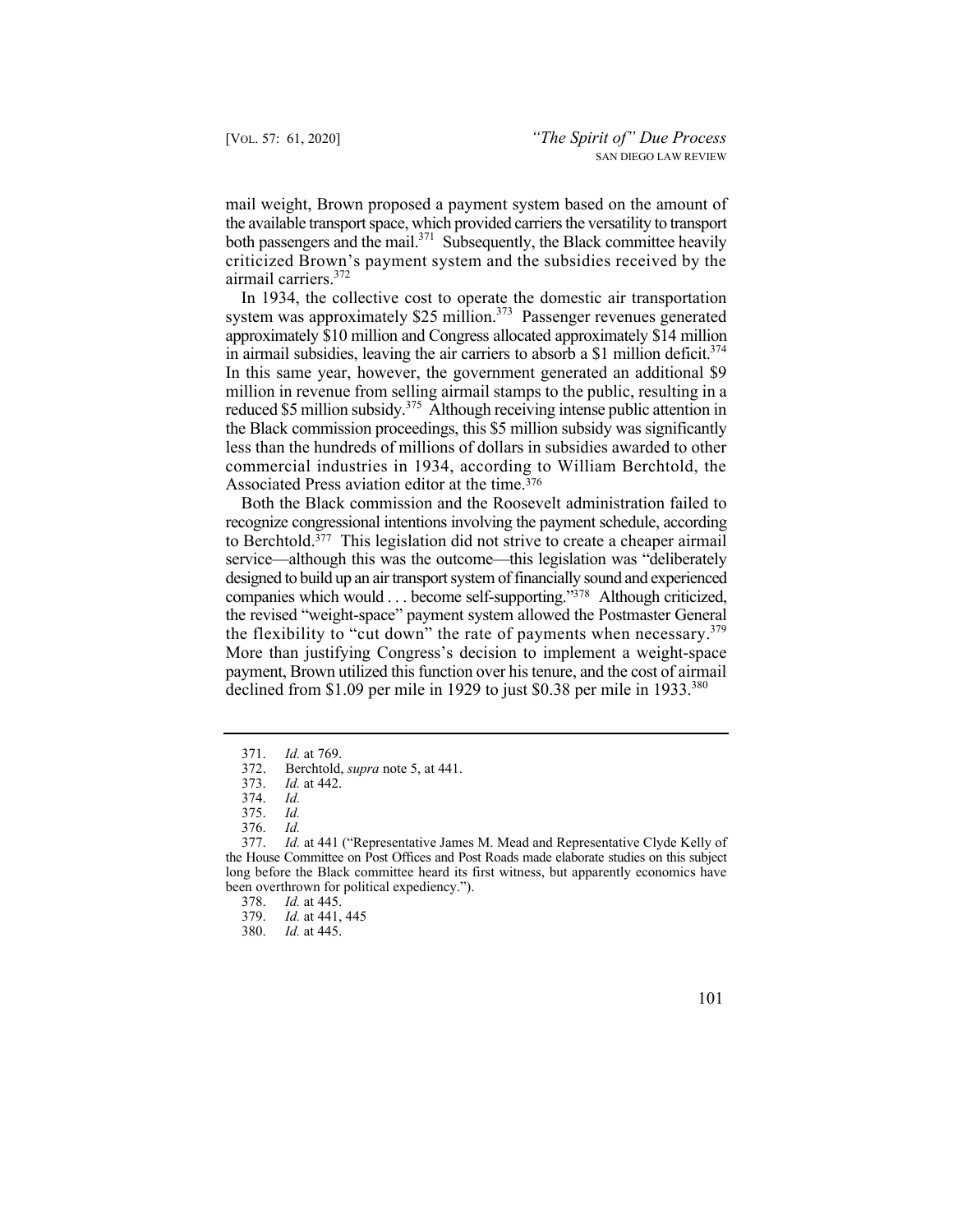## VI. THE SEPARATION OF POWERS ARGUMENT

for the airmail services provided during January and February 1934.<sup>382</sup> The U.S. Court of Claims decided *Pacific Air* on December 7, 1942, several years after the Air Mail Affair concluded.<sup>381</sup> The court held that former Postmaster James Farley was justified when annulling the plaintiffs' five route certificates and that his action did not amount to a breach of contract violation; however, the plaintiff airlines were entitled to payment Finally, the court held that the defendant was not entitled to recover on its counterclaim.<sup>383</sup>

later merged into one air transportation entity, the United group.<sup>384</sup> The when the Roosevelt administration terminated commercial mail delivery.<sup>385</sup> Originally, plaintiff airlines represented three separate corporations but three different air carriers collectively possessed five different route certificates More specifically, Pacific Air Transport had an airmail certificate to fly the mail on Route 8 between Seattle, Washington, and San Diego, California.386 Boeing Air Transport had a certificate for mail delivery for both Route 18 between Chicago, Illinois, and San Francisco, California, and Route 5 between Salt Lake City, Utah, and Seattle, Washington.<sup>387</sup> Likewise, National Air Transport, Inc., had two certificates: Route 17 between New York, New York, and Chicago, Illinois, and Route 3 between Chicago, Illinois, and Dallas, Texas.<sup>388</sup>

Although this argument is not addressed by the court, President Roosevelt undoubtedly violated the separation of powers doctrine when he invalidated the route certificates.389 Congressional authority over the Postal Service is constitutionally enshrined.<sup>390</sup> Specifically, the Constitution empowers Congress "To establish Post Offices and post Roads,"391 and the courts concluded, ". . . handling of the mails is a function of sovereignty conferred directly by the Constitution."<sup>392</sup> Further, the Supreme Court held that this specific, enumerated congressional power included designating mail routes, identifying the physical locations of post offices as well as "all measures

387. *Id.* at 766.

388. *Id.*

391. *Id.*

 392. *E.g.*, Boeing Air Transp., Inc. v. Farley, 75 F.2d 765, 768 (D.C. Cir. 1935); *see*  McCulloch v. Maryland, 17 U.S. (4 Wheat.) 316, 381 (1819).

<sup>381.</sup> Pacific Air Transport v. United States, 98 Ct. Cl. 649, 649 (1942).<br>382. Id. at 793.

*Id.* at 793.

<sup>383.</sup> *Id.*

*Id.* at 765.

<sup>385.</sup> *Id.*

 <sup>386.</sup> *Id.* at 765–66.

 <sup>389.</sup> *See generally* U.S. CONST. art. I, § 8, cl. 7.

<sup>390.</sup> *Id.*

<sup>102</sup>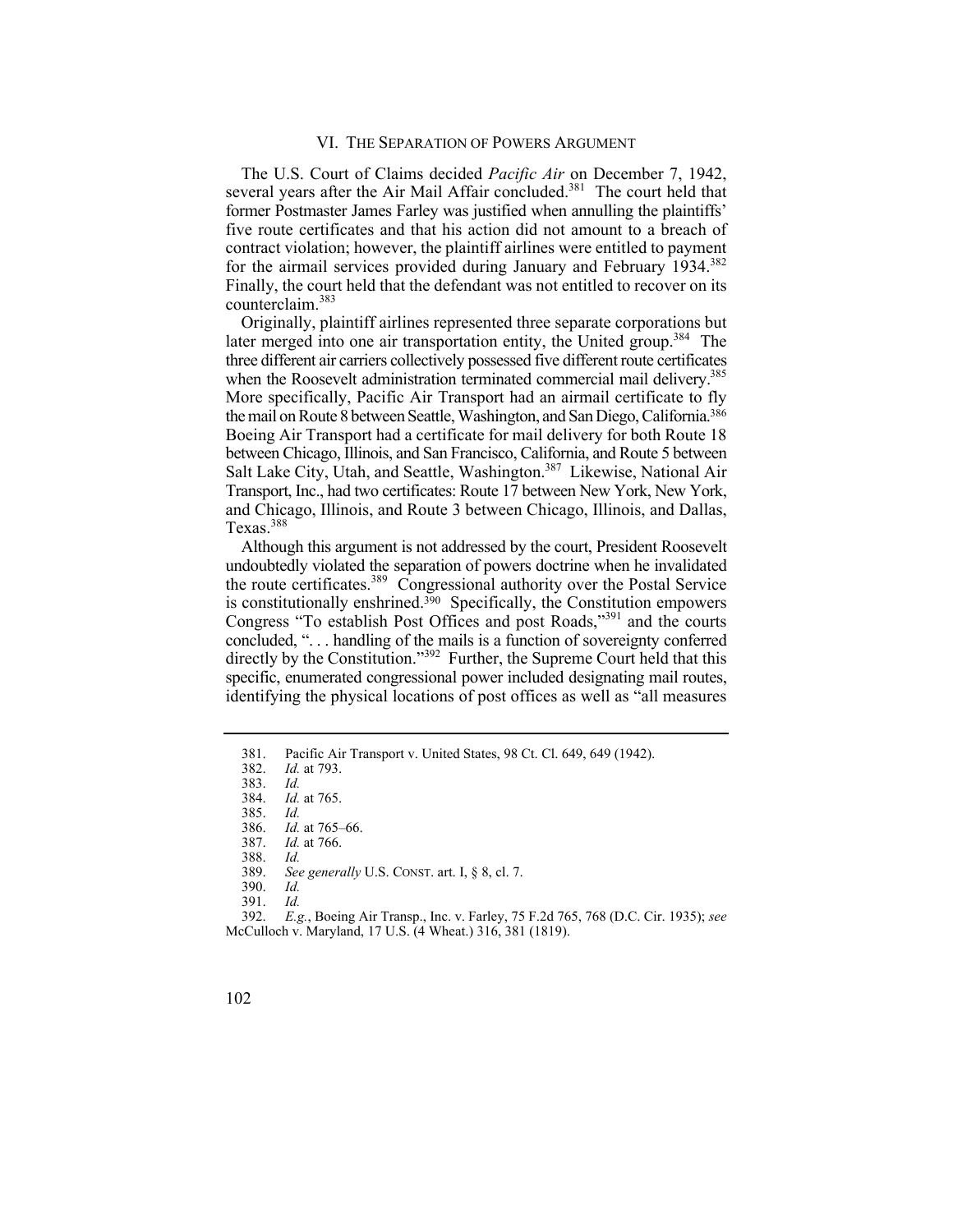necessary to secure [the mail's] safe and speedy transit, and the prompt delivery of its contents."393

to terminate a subordinate postmaster by eliminating a specific post office.<sup>396</sup> Of course, Congress delegated much of this responsibility to the Postmaster General.<sup>394</sup> Beginning with the Act of 1825, Congress authorized the Postmaster General to "establish post-offices, and appoint postmasters, at all such places, as shall appear to him expedient."395 The court held that through legislation, Congress conferred to the Postmaster General the power Even after deferring some duties to the Postmaster General, Congress continued to exert its authority over the Postal Service by enacting legislation, defining what may be delivered, attributing weight specifications, and even setting the price.<sup>397</sup> Significantly, courts consistently recognized that "[t]he power possessed by Congress embraces the regulation of the entire postal system of the country."398

 consistently rejected Roosevelt's attempts to usurp congressional powers. of petroleum products produced in excess of any state law or regulation.<sup>401</sup> At the time the Air Mail Affair was unfolding, the Supreme Court Following Roosevelt's decision to terminate the commercial air contracts and well before the U.S. Court of Claims upheld this executive action, the Supreme Court invalidated different pieces of legislation that impermissibly transferred legislative powers to different executive agencies.<sup>399</sup> In a 1935 decision, *Panama Refining Co. v. Ryan*, the Court invalidated a portion of the National Industrial Recovery Act because it incorrectly delegated a legislative function to the executive branch.<sup>400</sup> When entering his Executive order that regulated the oil industry, Roosevelt cited  $\S$  9(c) of the legislation, which authorized the President to prohibit the transportation His Executive order directed the Secretary of the Interior to create agencies, establish boards, and appoint agents to oversee the oil industry based on

 401. *Id.* at 406–07 (quoting National Industrial Recovery Act, ch. 90, § 9(c), 48 Stat. 195, 200 (1933) (repealed 1966)).



<sup>393.</sup> *Ex parte* Jackson, 96 U.S. 727, 732 (1877).

<sup>394.</sup> *See generally* Ware v. United States, 71 U.S. (4 Wall.) 617, 631–32 (1867).

<sup>395.</sup> Act of Mar. 3, 1825, ch. 64, § 1, 4 Stat. 102, 102.

<sup>396.</sup> *Ware*, 71 U.S. (4 Wall.) at 633–34.

<sup>397.</sup> *Ex parte* Jackson, 96 U.S. at 732.

<sup>398.</sup> *Id.* 399. *See, e.g.*, Carter v. Carter Coal Co., 298 U.S. 238, 310–11 (1936); A.L.A. Schechter Poultry Corp. v. United States, 295 U.S. 495, 537 (1935); Pan. Ref. Co. v. Ryan, 293 U.S. 388, 430 (1935).<br>400. F

<sup>400.</sup> *Pan. Ref. Co.*, 293 U.S. at 430–32.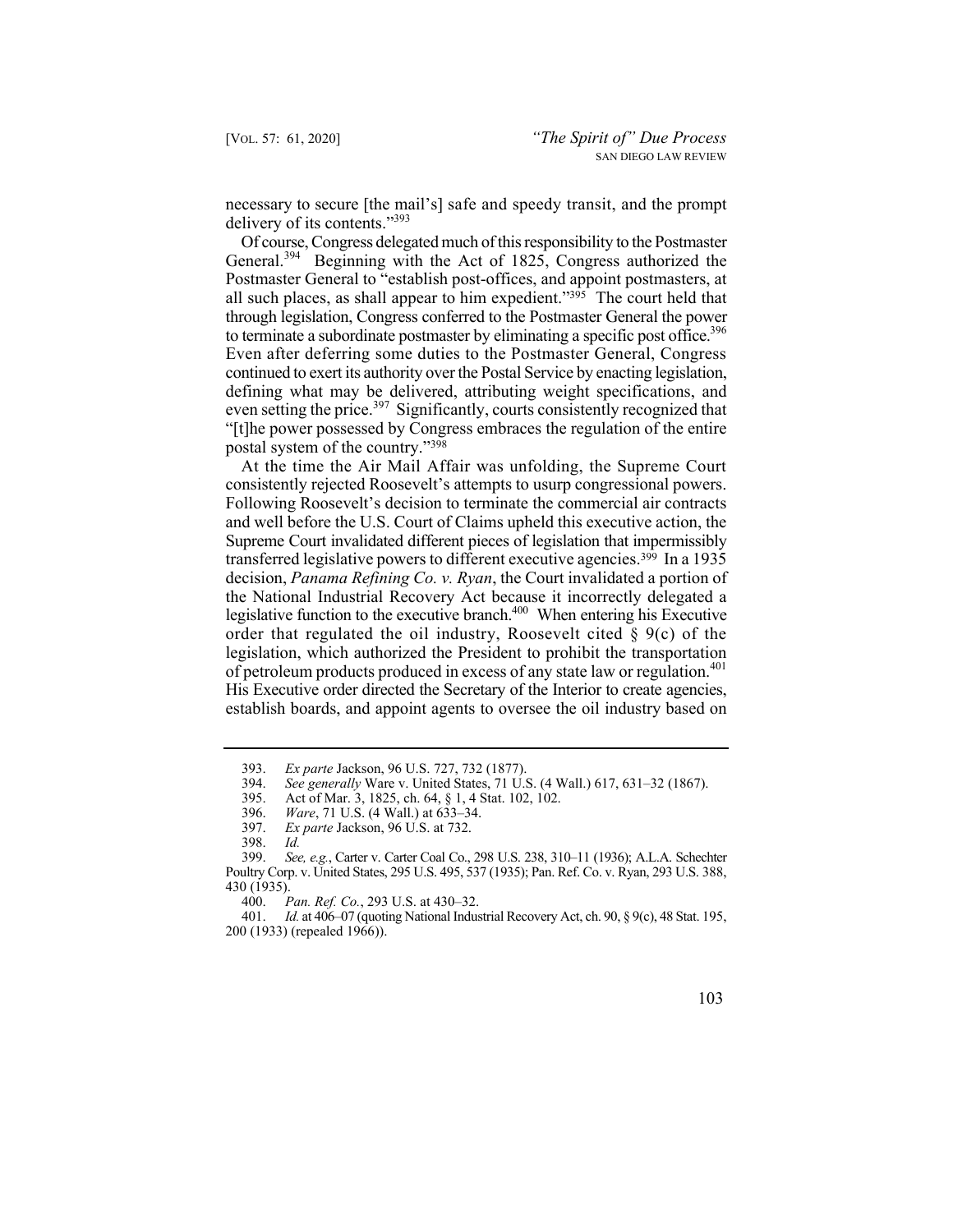Congress delegating this authority to the President.<sup>402</sup> The Supreme Court found § 9(c) unconstitutional because Congress impermissibly transferred its law-making function to the executive branch.<sup>403</sup> While finding that the U.S. Constitution did not deny Congress the flexibility to address complex issues through legislation, the Supreme Court further held that "Congress manifestly is not permitted to abdicate or to transfer to others the essential legislative functions with which it is thus vested."<sup>404</sup>

Likewise, in *A.L.A. Schechter Poultry Corp. v. United States*, the Supreme Court again invalidated federal legislation as an impermissible delegation of responsibility from Congress to the President.<sup>405</sup> Under the National Industrial Recovery Act, Congress authorized the President to create a code protecting consumers, competitors, and employees as well as further the public interest while eliminating "unfair competitive practices."<sup>406</sup> However. the Court partly invalidated the legislation, holding that "[s]uch a delegation of legislative power is unknown to our law, and is utterly inconsistent with the constitutional prerogatives and duties of Congress."<sup>407</sup>

necessary and proper for implementing its power.<sup>408</sup> "The Congress is not Deciding *Schechter* the same year as rendering *Panama Refining Co. v. Ryan* and during the height of the Great Depression, the Court further held that the dire economic conditions neither enhanced constitutional powers nor negated the congressional authority to make all laws, which shall be permitted to abdicate or to transfer to others the essential legislative functions with which it is thus vested." The very next year in 1936 the Court invalidated the Guffey Coal Act because it again improperly delegated legislative power to the executive branch in *Carter v. Carter Coal Co*. 410

403. *Id.* at 430.

407. *Id.* at 537.

*Id.* at 528–29; *see* U.S. CONST. art. I, § 8, cl.18 ("To make all Laws which shall be necessary and proper for carrying into Execution the foregoing Powers, and all other Powers vested by this Constitution . . . .").

409. *A.L.A. Schechter Poultry Corp.*, 295 U.S. at 529.

410. 298 U.S. 238, 238, 311 (1936). *Panama Refining Co. v. Ryan*, *A.L.A. Schechter Poultry Corp. v. United States*, and *Carter v. Carter Coal Co.* triggered one of the most significant events in Supreme Court history. After the Supreme Court invalidated much of his New Deal legislation in these holdings, Roosevelt appealed to the people and introduced his plan to pack the Court in a March 9, 1937, radio broadcast. O'BRIEN, *supra* note 113, at 62. Among other judicial reforms, Roosevelt advocated to increase the number of justices from nine to fifteen. *Id.* When any federal judge or Supreme Court Justice reached age seventy but chose to forgo retirement, then another jurist would be appointed under the



 402. *Id.* (quoting Exec. Order No. 6204: Power Given to the Secretary of the Interior to Enforce the Preceding Order, 2 PUB. PAPERS 282 (July 14, 1933)).<br>403. Id. at 430.

*Id.* at 421.

<sup>405. 295</sup> U.S. 495, 541–42 (1935).

<sup>406.</sup> *Id*. at 534 (citing National Industrial Recovery Act, ch. 90, § 3, 48 Stat. 195, 196 (1933) (repealed 1966)).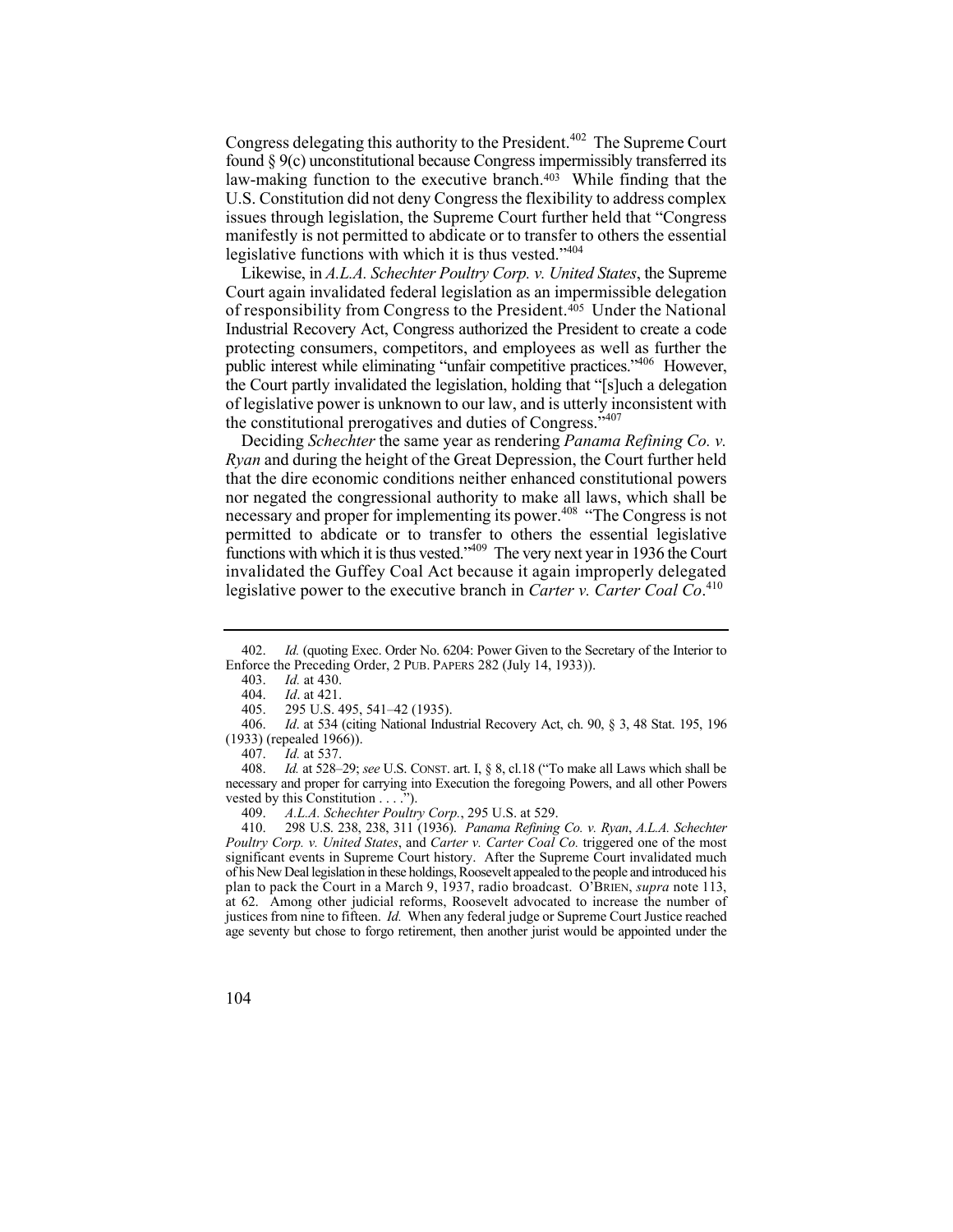Mail Affair is *United States v. Pan-American Petroleum Co*. 411 Decided by Perhaps the case from this time period most factually similar to the Air a federal district court in California in 1925, this case presented both comparable facts and a similar legal issue.<sup>412</sup> The court found that Secretary of the Interior Albert Fall initially solicited, and then utilized, a Presidential Executive order to fraudulently award leases and contracts to defendant Pan-America Petroleum Company in the U.S. Naval Petroleum Reserve without observing a competitive bidding process.<sup>413</sup> The court invalidated these leases and contracts because Fall negotiated these agreements for personal benefit and because Congress did not vest any specific power in the President to develop the naval reserve lands.<sup>414</sup>

Between April and December 1922, the parties entered a series of agreements where defendant constructed storage facilities at Pearl Harbor and exchanged the crude oil located in the naval reserves in California for oil stored at the Pearl Harbor location.415 In *Pacific Air*, the government alleged the airlines violated a federal statute by conspiring to prevent others from bidding on government contracts.416 Similarly, in *Pan-American Petroleum Co.*, the government accused the defendant of engaging in fraudulent conduct.<sup>417</sup> Ultimately, the court agreed with the fraud allegation, finding that Secretary Fall negotiated the agreements in bad faith after compelling evidence surfaced that defendant's executive director Edward Doheny gave Fall a  $$100,000$  payment.<sup>418</sup>

Id. at 56, 80–81.

 Roosevelt plan. *Id.* at 65. Later that same spring, the Senate defeated Roosevelt's court- packing legislation but only after one of the court's more centrist Justices changed course to this crucial change in vote as the "switch-in-time-that-saved-nine" as well as an event and began voting to validate New Deal legislation. *See id.* at 128. Legal analysts referred tipping the court in favor of Roosevelt's policies. *Id.* at 62. Between 1937 and 1943, Roosevelt enjoyed the opportunity to appoint eight justices, including the outspoken Brown critic, Senator Hugo Black. *Id.* at 1041.

<sup>411. 6</sup> F.2d 43 (S.D. Cal. 1925), *aff'd in part and rev'd in part*, 9 F.2d 761 (9th Cir. 1926), *aff'd*, 273 U.S. 456 (1927).

<sup>412.</sup> *See id.* at 43, 53, 80.

<sup>413.</sup> *Id.* at 53, 80–81, 88.

<sup>415.</sup> *Id.* at 48.

<sup>416.</sup> Pac. Air Transp. v. United States, 98 Ct. Cl. 649, 767 (1942) (quoting Rev. Stat. § 3950 (1872) (codified as amended at 39 U.S.C. § 6421 (repealed 1970))).

<sup>417.</sup> *Pan-Am. Petrol.*, 6 F.2d at 50.

<sup>418.</sup> *Id.* at 65, 80–81.

 <sup>105</sup>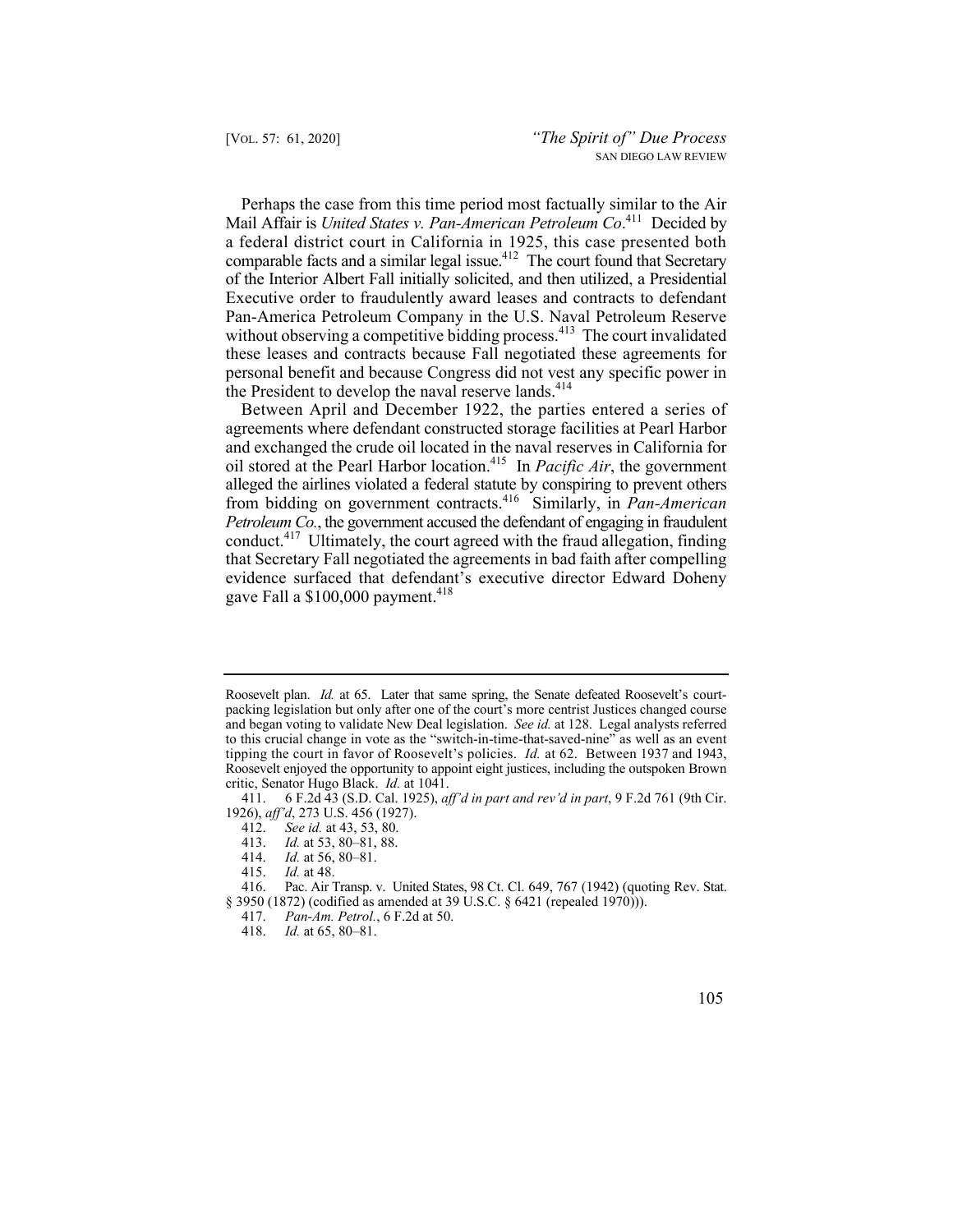as administrator to the naval reserve instead of the Secretary of the Navy. $422$ Evidence of fraud is not the only reason the court invalidated the Pan-American contracts and leases.419 Unlike *Pacific Air*, the court identified the separation of powers problem and concluded there was an improper transfer of power.420 More specifically, the court held that the President lacked the legal authority to transfer a power delegated by Congress from one cabinet member to another.<sup>421</sup> When facilitating his effort to steer the contract or leases to Pan-American Petroleum Co., Fall persuaded President Harding to sign an Executive order designating the Secretary of the Interior Fall used the Harding Executive order as authorization to negotiate with parties and to enter into contracts and leases involving the naval petroleum reserves.423 However, the Harding Executive order conflicted with legislation designating the Secretary of the Navy as administrator to the naval reserves.<sup>424</sup>

of the Navy by Congress.<sup>426</sup> In short, an Executive order cannot reverse The same section of the Constitution empowering Congress to exercise authority over the post office also empowers Congress "[t]o provide and maintain a Navy."<sup>425</sup> When Harding signed his Executive order designating another cabinet official as occupying administrative responsibility for the naval reserves, he illegally transferred a power delegated to the Secretary congressional action rooted in constitutional authority.427

 upon such officer exclusively. No branch of the government but Congress can divest [I]t must be held that Congress did not intend that some other branch of the government could transfer this power to some other officer, or divest the officer in whom Congress reposed the authority of the power which Congress has conferred or transfer the power so delegated.428

Decided nearly ten years earlier and potentially persuasive to the *Pacific Air* court, the *Pan-American Petroleum* holding is a harbinger that the latter court chose to ignore.<sup>429</sup> The factual circumstances closely resemble the events unfolding in the Air Mail Affair. The *Pan-American Petroleum*  court was confronted with the constitutionality of an Executive order that

<sup>419.</sup> *See id.* at 88.

*Id.* at 87.

<sup>421.</sup> *Id.*

 <sup>422.</sup> *Id.* at 50.

<sup>423.</sup> *See id.* at 52.

*Id.* at 87.

<sup>425.</sup> U.S. CONST. art. I, § 8, cl. 13.<br>426. *Pan-Am. Petrol.*, 6 F.2d at 87-

<sup>426.</sup> *Pan-Am. Petrol.*, 6 F.2d at 87–88.

*Id.* at 87.

<sup>428.</sup> *Id.* 

<sup>429</sup>*. See generally* Pac. Air Transp. v. United States, 98 Ct. Cl. 649 (1942).

<sup>106</sup>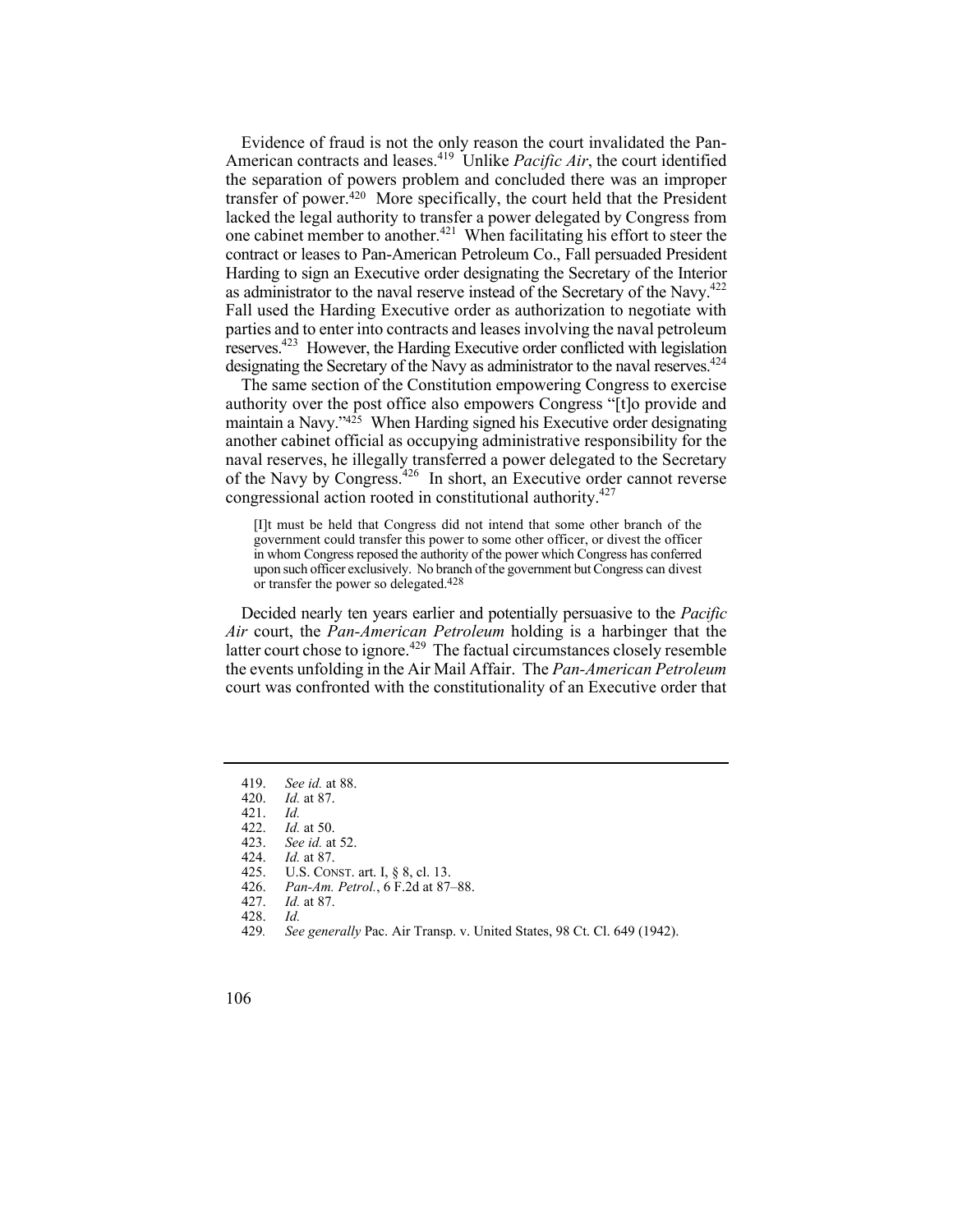transferred administrative responsibility between executive departments when it conflicted with the congressional delegation of power.<sup>430</sup>

Similarly, Roosevelt entered an Executive order directing both the departments of war and commerce to assist the Postmaster General with mail delivery on February 9, 1934.431 Roosevelt did so when the Constitution delegated the postal duty to Congress and without congressional legislation authorizing his Presidential interference.<sup>432</sup> Admittedly, Congress passed legislation authorizing the President to direct the U.S. Department of War to assist with mail delivery, but this was several weeks later and well after Roosevelt acted.<sup>433</sup> With such a similar factual scenario, plaintiff airlines enjoyed a powerful separation of powers argument after considering the *Pan-American Petroleum* holding.<sup>434</sup>

Applying both the Constitution and relevant case law,<sup>435</sup> the *Pacific Air* court could have reasonably found that Roosevelt violated separation of powers when he entered and signed Executive Order 6591.<sup>436</sup> Significantly, he instructed both the Secretary of Commerce and the Secretary of War to assist the Postmaster General with the airmail delivery.<sup>437</sup> Specifically, the President ordered the Secretary of War to provide airplanes, landing fields, additional equipment, and even pilots as well as additional employees "required for the transportation of mail, during the present emergency."<sup>438</sup>

to Congress by the Constitution.<sup>439</sup> Just as the Constitution assigned to First, Roosevelt was arguably assuming authority over powers delegated Congress the postal power, it likewise delegated to Congress the power to "declare War" as well as to "make Rules for the Government and Regulation of the land and naval Forces."440 Admittedly, Congress delegated some

<sup>430.</sup> *Pan-Am. Petrol.*, 6 F.2d at 87.

Exec. Order No. 6591: The Army Temporarily Flies the Mail, 3 PUB. PAPERS 93, 93 (Feb. 9, 1934).

<sup>432.</sup> U.S. CONST. art. I, § 8, cl. 7.

<sup>433.</sup> *See generally* Act of Mar. 27, 1934, ch. 100, § 1, 48 Stat. 508, 508.

<sup>434.</sup> *See Pan-Am. Petrol.*, 6 F.2d at 88.

<sup>435.</sup> *See generally, e.g.*, Carter v. Carter Coal Co., 298 U.S. 238, 291 (1936); A.L.A. Schechter Poultry Corp. v. United States, 295 U.S. 495, 537, 550 (1935); Pan. Ref. Co. v.

Ryan, 293 U.S. 388, 430 (1935); *Pan-Am. Petrol.*, 6 F.2d at 87. See Exec. Order No. 6591, 3 PUB. PAPERS at 93.

<sup>437.</sup> *Id.*

 <sup>438.</sup> *Id.*

 439. *See* U.S. CONST. art. I, § 8, cls. 7, 13.

 <sup>440.</sup> *Id.* at cls. 11, 14.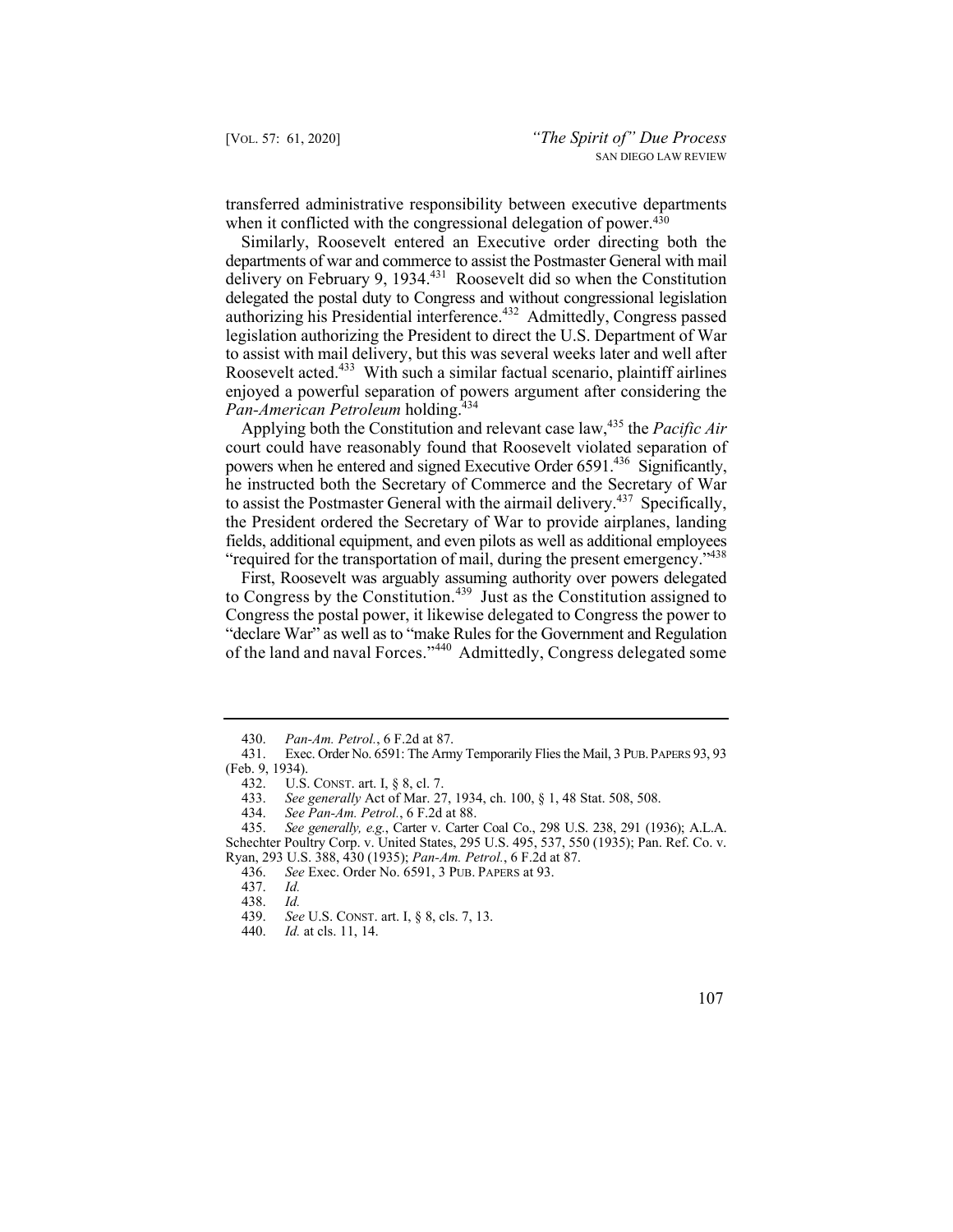authority to a Secretary of War, $441$  just as it vested certain responsibilities in the Postmaster General and a Secretary of the Navy.<sup>442</sup>

However, canceling the airmail contracts was Roosevelt's decision, not the Postmaster General's decision.<sup>443</sup> By doing so, he was usurping the postal power. The timing is critical. On February 9, 1934, Farley signed Post Office Department Order No. 4959, officially terminating the multiple airmail contracts and certificates effective February 19, 1934, further prohibiting the affected carriers from transporting the mail.<sup>444</sup> However, Farley signed his order on the same day that Roosevelt entered his Executive order and immediately after he participated in a conference at the White House.<sup>445</sup>

 for invalidating the airmail contracts. The Executive order language is Additional evidence points to Roosevelt taking exclusive responsibility revealing. In the very first sentence of his order, Roosevelt acknowledged that the airmail contracts are invalidated.<sup>446</sup> Later in the same order, he directed other departments to both assist and provide specific, multiple resources to aid Postmaster General Farley with mail delivery.447 Roosevelt's actions were even more telling. Significantly, Roosevelt selected February 19 as the air carrier's final day for transporting the mail.<sup>448</sup> He did so after consulting staff and even overruling the Postmaster General, who requested postponing this event until early June.<sup>449</sup>

It is almost universally recognized that Roosevelt canceled the airmail contracts. A plethora of sources identify Roosevelt, not the Postmaster General, as steering this action, with Roosevelt directing Farley to terminate the relationship with the airlines and further corroborating the reality that the President replaced the Postmaster General's decision-making with his own.450 Even at the time, this was the public perception. The day following the fateful decision, *The Washington Post* read: "Charging fraud and collusion, President Roosevelt yesterday directed the cancellation of all air mail

447. *Id.*

<sup>450.</sup> *See, e.g.*, BLACK, *supra* note 11, at 321; Ravich, *supra* note 20, at 7; Rubin, *supra* note 6, at 571; Shiner, *supra* note 122, at 83; Werrell, *supra* note 10, at 14; Mathieson, *supra* note 124, at 1020 n.18.



<sup>441.</sup> Act of Sept. 19, 1890, ch. 907, § 12, 26 Stat. 426, 455; Phila. Co. v. Stimson, 223 U.S. 605, 615 (1912).

<sup>442.</sup> *See* United States v. Pan-Am. Petrol. Co., 6 F.2d 43, 88 (S.D. Cal. 1925), *aff'd in part and rev'd in part*, 9 F.2d 761 (9th Cir. 1926), *aff'd*, 273 U.S. 456 (1927).

<sup>443.</sup> Exec. Order No. 6591: The Army Temporarily Flies the Mail, 3 PUB. PAPERS 93, 93 (Feb. 9, 1934).

<sup>444.</sup> Pac. Air Transp. v. United States, 98 Ct. Cl. 649, 743–45 (1942).

<sup>445.</sup> Berchtold, *supra* note 5, at 443.

<sup>446.</sup> Exec. Order No. 6591, 3 PUB. PAPERS at 93.<br>447. Id.

 <sup>448.</sup> *See* Werrell, *supra* note 10, at 16.

<sup>449.</sup> BLACK, *supra* note 11, at 321; Werrell, *supra* note 10, at 15.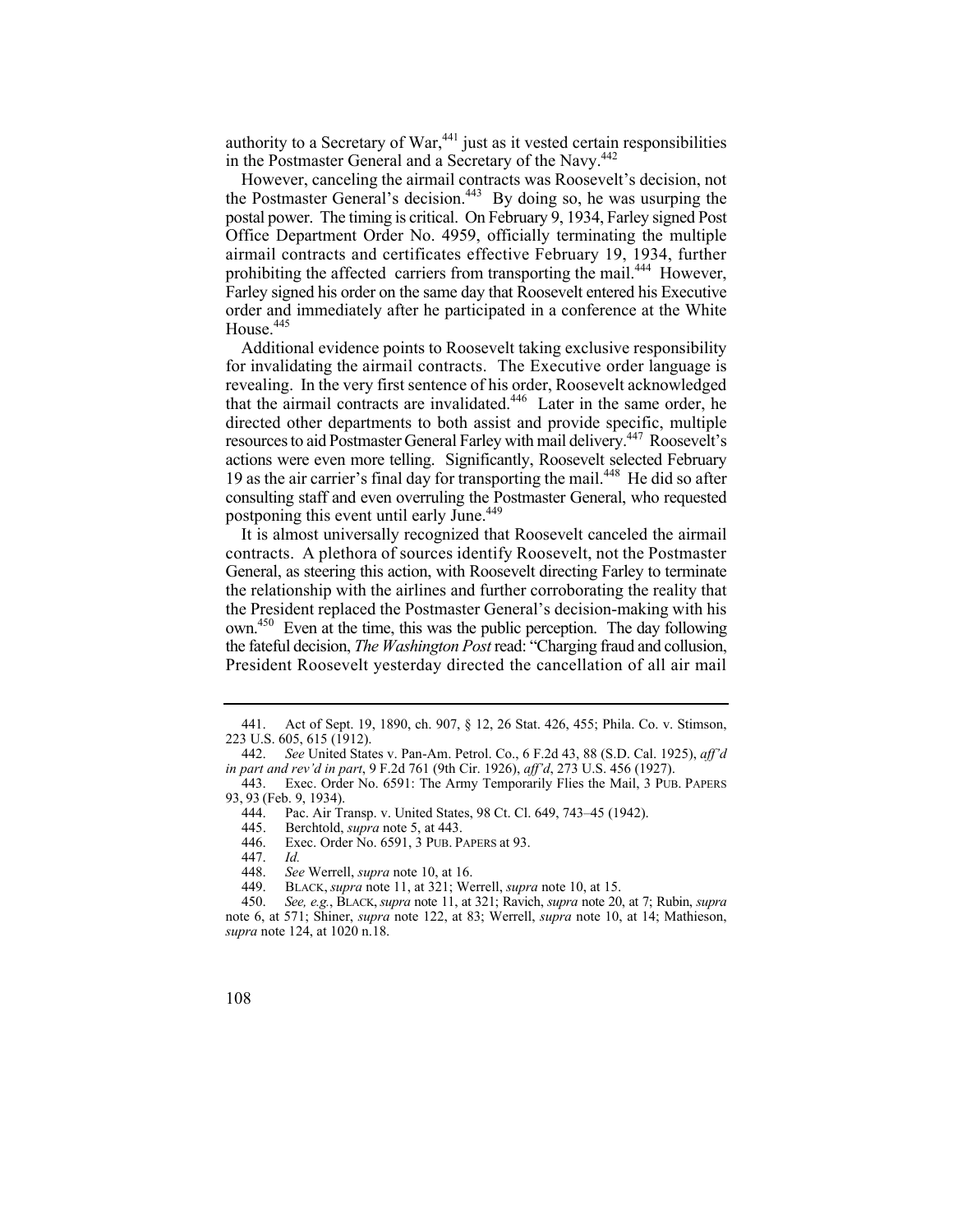contracts with domestic companies—thus reshaping, if not collapsing, the Nation's network of private transport concerns."<sup>451</sup> Although the agreements were negotiated and entered between the carriers and the Postmaster General, Roosevelt inserted himself and directed the contract termination.

Second, the court could understandably find that Roosevelt violated separation of powers when he transferred responsibility from one executive department to another.452 The President can transfer responsibilities among various cabinet departments.<sup>453</sup> However, even in "peace time" the President cannot transfer powers among cabinet members contrary to a specific congressional designation.<sup>454</sup> In other words, Congress delegated the Postmaster General, not the Secretary of War, as responsible for the postal duty.455

 the petroleum reserves from the Secretary of the Navy to the Secretary of the authorization.<sup>457</sup> Admittedly, Congress later approved this action involving In *Pan-American Petroleum*, the court invalidated the contractual agreement because the Harding Executive order transferred authority over Interior, which directly conflicted with congressional legislation making the Secretary of the Navy responsible for this task.<sup>456</sup> Similarly, Roosevelt transferred, or at the minimum assigned, some amount of mail responsibility to both the Secretary of War and Secretary of Commerce without congressional the Secretary of the War, but much after the fact.<sup>458</sup> Perhaps recognizing Roosevelt exceeded his constitutional mandate, the Democratic Congress moved to protect his overreach.<sup>459</sup> Using language virtually mirroring Roosevelt's previous Executive order, Congress authorized the Secretary of War to assist "the Postmaster General [with] such airplanes, landing fields, pilots, and other employees and equipment" when delivering the mail, but not until March 27 or a time well after the President canceled the contracts.460 Also, applying the reasoning of *Pan-American Petroleum*,

<sup>451.</sup> Dure, *supra* note 125, at A1.

<sup>452.</sup> *See* United States v. Pan-Am. Petrol. Co., 6 F.2d 43, 87 (S.D. Cal. 1925), *aff'd in part and rev'd in part*, 9 F.2d 761 (9th Cir. 1926), *aff'd*, 273 U.S. 456 (1927).

<sup>453.</sup> *Id.*

 <sup>454.</sup> *Id.*

 <sup>455.</sup> *See id.* 456. *Id*. at 87–88.

<sup>457.</sup> *See* Exec. Order No. 6591: The Army Temporarily Flies the Mail, 3 PUB. PAPERS 93, 93 (Feb. 9, 1934).<br>458. See Act of Mar. 27

<sup>458.</sup> *See* Act of Mar. 27, 1934, ch. 100, § 1, 48 Stat. 508, 508.

<sup>459.</sup> *See id.*

 <sup>460.</sup> *Id.*; Exec. Order No. 6591, 3 PUB. PAPERS at 93.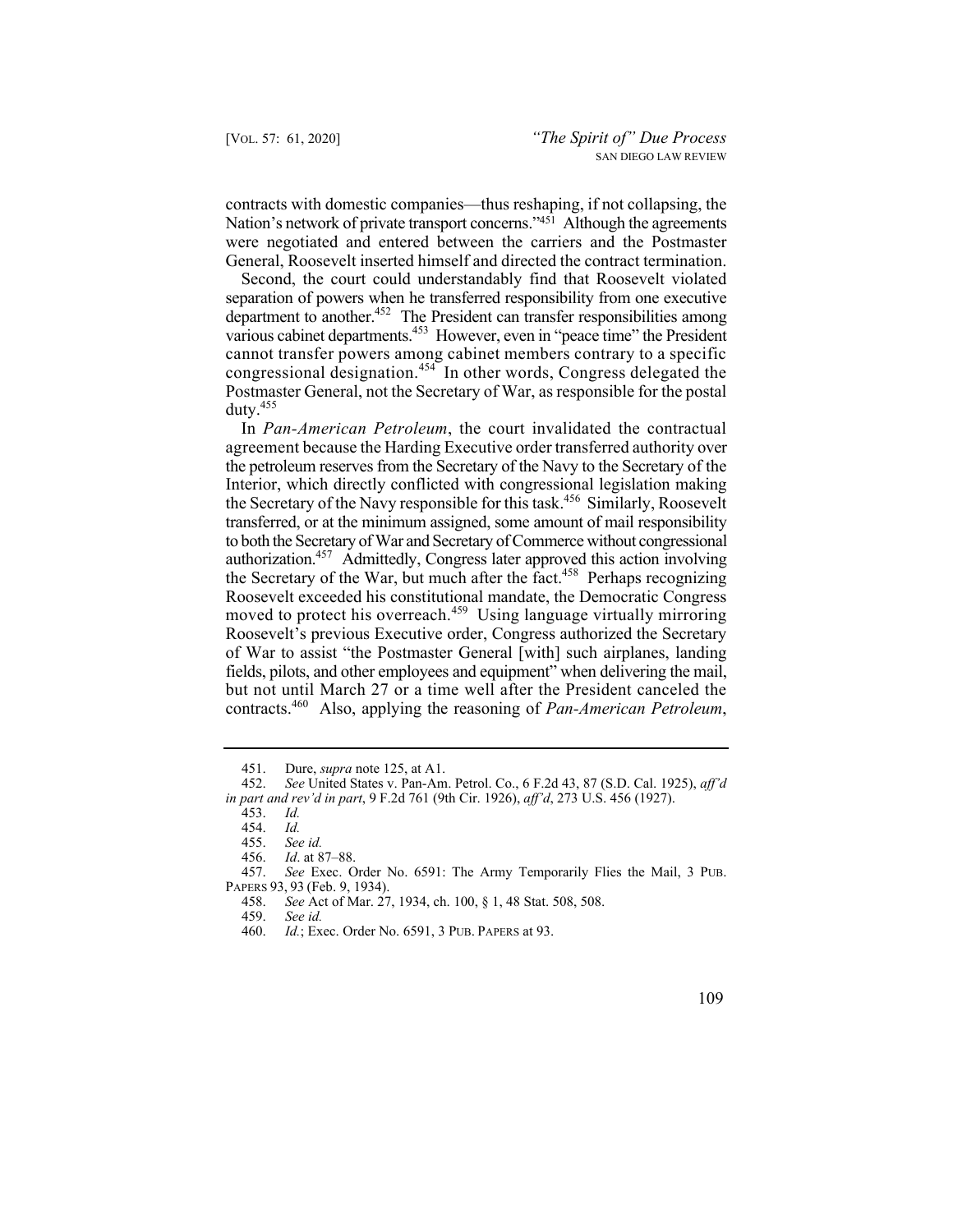Roosevelt's decision to transfer the constitutionally enshrined mail power to other departments—even with the benefit of congressional approval was unconstitutional.<sup>461</sup>

the termination procedure, if the Postmaster General chose to act.<sup>463</sup> The Third, Roosevelt acted contrary to congressional intent when considering the existing legislation. The McNary-Watres Act directed the Postmaster General to act when and if a carrier violated the contractual relationship**,**  excluding any need for Presidential involvement.<sup>462</sup> The statute clarified statutory language is telling and specific.<sup>464</sup> The statute outlined the cancellation procedures but, more importantly, emphasized that the Postmaster General must act to nullify the contract.<sup>465</sup> Instead, Roosevelt made the decision, acting contrary to the Constitution and congressional intent.<sup>466</sup>

Fourth, the *Pacific Air* court could also find that Roosevelt usurped congressional authority because he seized a constitutionally delegated power. According to the case law, courts are even more deferential to powers specifically enumerated in the Constitution and the branch entrusted with these specific duties.<sup>467</sup> Arguably, the Court elevated the importance of a power specified in the Constitution and emphasized the significance. Specifically, "[w]hen the power to establish post-offices and post-roads [is] surrendered to the Congress it [is] as a complete power, and the grant carrie(s) with it the right to exercise all powers." $468$ 

 the urban core to the family farm. Even at the risk of exceeding constitutional Undoubtedly, Roosevelt justified his aggressive action as a necessary response to the dire economic conditions. At this point in history, the country was mired in the Great Depression with many banks and businesses languishing in bankruptcy and astronomical unemployment stretching from guidelines, Roosevelt likely considered his strong executive leadership as the cure to rectifying what he viewed as the infectious greed of the private sector that was undoubtedly contributing to the ills of the country. Not so, said the Court in a 1935 decision.<sup>469</sup> Dire economic conditions do not expand constitutional powers.<sup>470</sup>

<sup>461.</sup> *See Pan-Am. Petrol.*, 6 F.2d at 88.

<sup>462.</sup> McNary-Watres Act, ch. 223, sec. 2, § 6, 46 Stat. 259, 259–60 (1930).

<sup>463.</sup> *See id.* at 260.

<sup>464.</sup> *See id.* at 259–60.

<sup>465.</sup> *Id.* at 260. 466. *See* Exec. Order No. 6591: The Army Temporarily Flies the Mail, 3 PUB. PAPERS 93, 93 (Feb. 9, 1934).

<sup>467.</sup> *See, e.g.*, *In re* Rapier, 143 U.S. 110, 134 (1892).

<sup>468.</sup> *Id.*

 <sup>469.</sup> *See* A.L.A. Schechter Poultry Corp. v. United States, 295 U.S. 495, 542 (1935).

<sup>470.</sup> *See id.* at 528.

<sup>110</sup>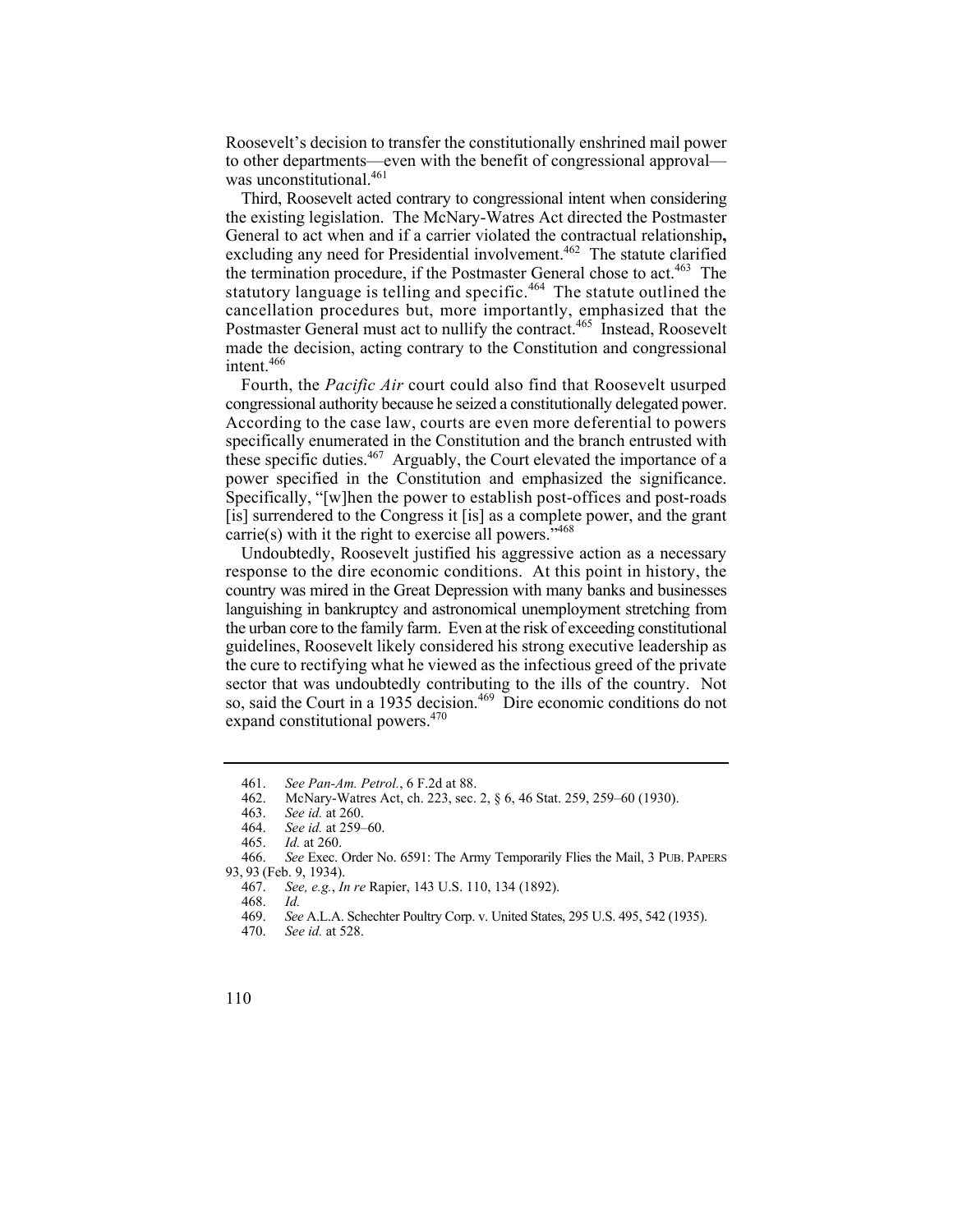*A.L.A. Schechter Poultry Corp. v. United States* was one of the critical cases striking down executive action from this time period,  $471$  providing compelling arguments about the dangers of executive overreach. The Court was unpersuaded by the government's position that "the statute authorizing the adoption of codes must be viewed in the light of the grave national crisis with which Congress was confronted" or the argument that the poor economic conditions invited increasing levels of Presidential power.472 The Court rejected this reasoning, holding:

 lies outside the sphere of constitutional authority. Extraordinary conditions do not create or enlarge constitutional power. The Constitution established a national government with powers deemed to be adequate, as they have proved to be both in war and peace, but these powers of the national government are limited by the constitutional grants. Those who act under these grants are not at liberty to transcend the imposed limits because they believe that more or different power is But the argument necessarily stops short of an attempt to justify action which necessary.473

 In short, the Constitution is uncompromising regardless of the economic government as first defined in *Marbury v. Madison*. 475 While universally conditions, and governmental authority remains constrained by constitutional guidelines. Additional legal authority from this time period consistently rejected executive overreach, as well as exposed examples of the executive branch encroaching on the terrain of the legislature.<sup>474</sup> In fact, *A.L.A. Schechter Poultry Corp.* reasserted the uncompromising principle of separation of powers, or the sanctity of a well-defined government, operating within the framework of the Constitution and under three separate branches of praised in legal circles and credited for developing the concept of judicial review by constitutional law scholars, *Marbury v. Madison* is the seminal case establishing the role of the judiciary as an equal branch of government.476

<sup>476.</sup> *Marbury*, 5 U.S. (1 Cranch) at 173, 176–77, 179.



<sup>471.</sup> *See id.* at 551.

<sup>472.</sup> *Id*. at 528.

Id. at 528–29 (footnote omitted).

<sup>474.</sup> *See, e.g.*, Carter v. Carter Coal Co., 298 U.S. 238, 317 (1936) (Hughes, J., concurring); Pan. Ref. Co. v. Ryan, 293 U.S. 388, 433 (1935).

<sup>475.</sup> A.L.A. Schechter Poultry Corp., 295 U.S. at 528–29; *see* Marbury v. Madison, 5 U.S. (1 Cranch) 137, 167 (1803).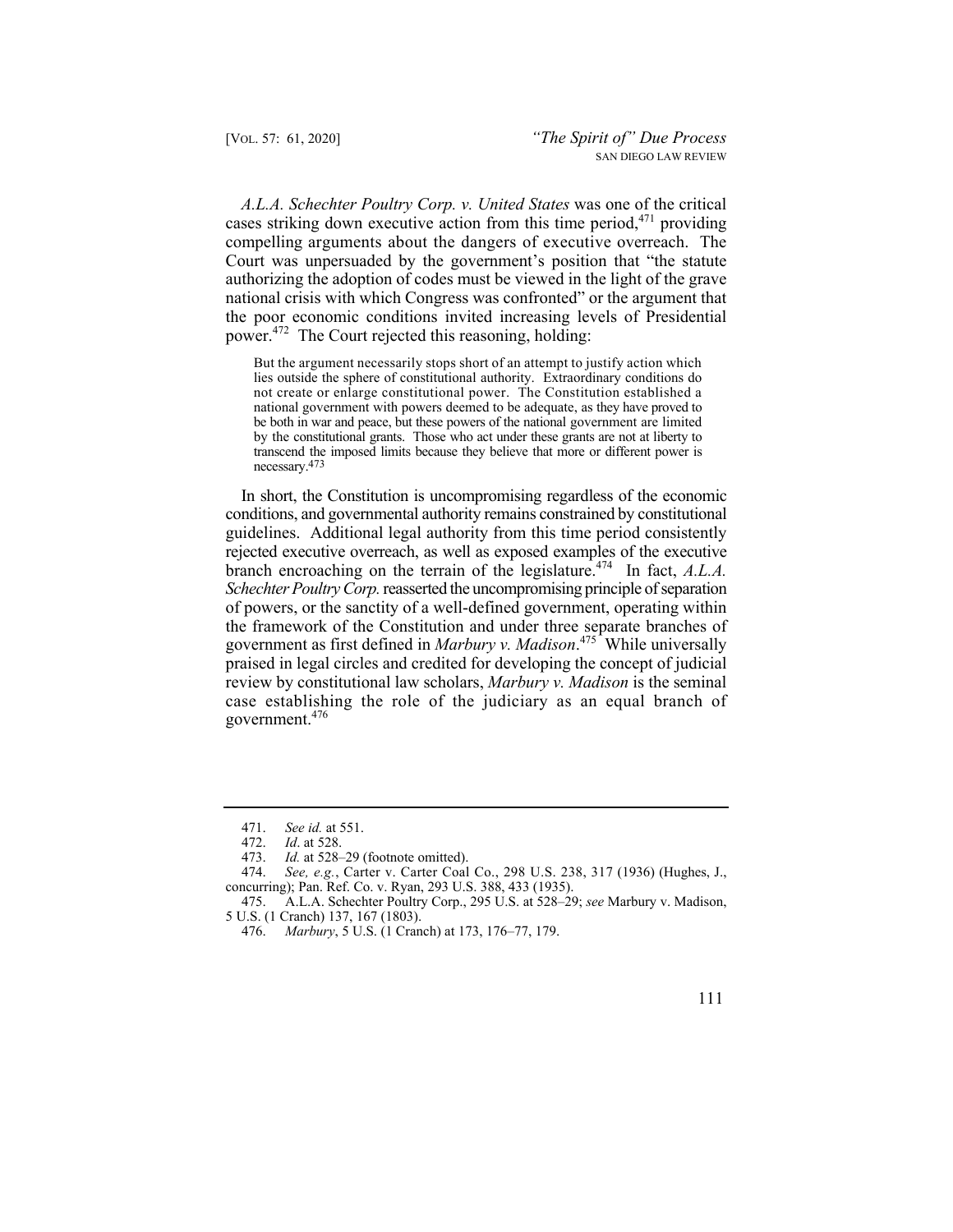Authored by Chief Justice John Marshall,<sup>477</sup> Marbury v. Madison defined the roles of the courts and asserted the judicial obligation to review governmental action.478 More specifically, Chief Justice Marshall wrote:

 not be mistaken, or forgotten, the [C]onstitution is written. To what purpose are The powers of the legislature are defined, and limited; and that those limits may powers limited, and to what purpose is that limitation committed to writing, if these limits may, at any time, be passed by those intended to be restrained?<sup>479</sup>

## VII. THE DUE PROCESS ARGUMENT

 and inequitable when moving to annul the contracts under § 3950 instead of acting under the contractual language requiring notice and hearing. While Arguably the Roosevelt administration was premature, shortsighted, a more pedantic legal analysis of the Roosevelt decision recognizes the conflict existing under separation of powers, Lindbergh's criticism was more compelling, straightforward, and direct: the President and the government violated due process of law, specifically "condemn[ed] . . . commercial aviation without just trial . . . [and without] the opportunity of a hearing."<sup>480</sup>

On that same day President Roosevelt entered his Executive order directing the Army to fly the mail, Postmaster General Farley entered Post Office Department Order No. 4959, terminating multiple airmail contracts effective February 19, 1934. $^{481}$  As justification, the administration cited  $\frac{8}{3}$  3950, which prevented the federal government from contracting with any entity conspiring to "prevent the making of any bid for carrying the mail," thus

 477. Besides writing this landmark opinion, Chief Justice John Marshall was uniquely involved in the factual circumstances surrounding this case. *See* GERALD GUNTHER, CONSTITUTIONAL LAW 10 (David L. Shapiro et al. eds., 12th ed. 1991). As President John Adams's Secretary of State, John Marshall signed and sealed the judicial commission belonging to William Marbury, the lead plaintiff in *Marbury v. Madison*. *Id.* On February 27, 1801, or less than a week before then-President John Adams concluded his presidency and President Thomas Jefferson began his term, Congress passed legislation authorizing the President to appoint justices of the peace in the District of Columbia. *Id.* Accordingly, Adams appointed Marbury on March 2 with his nomination subsequently approved by the Senate the following day. *Id.* However, the judicial commission was not delivered to Marbury before newly elected President Thomas Jefferson and his new secretary of state, James Madison, assumed office on March 4. *Id.* Considering their affiliation with the rival political party, Jefferson and Madison refused to honor the Marbury appointment along with others. *Id.* Interestingly enough, Marshall's brother, James Marshall, was responsible for delivering the commissions, but unsuccessfully dispatched all of them due to the volume of late appointments in the final hours of the Adams administration. *Id.* at 10–  $\frac{11.478}{.}$ 

<sup>478.</sup> *Marbury*, 5 U.S. (1 Cranch) at 177–78.

*Id.* at 176.

<sup>480.</sup> Libby, *supra* note 18, at 45.

<sup>481.</sup> Pac. Air Transp. v. United States, 98 Ct. Cl. 649, 744 (1942).

<sup>112</sup>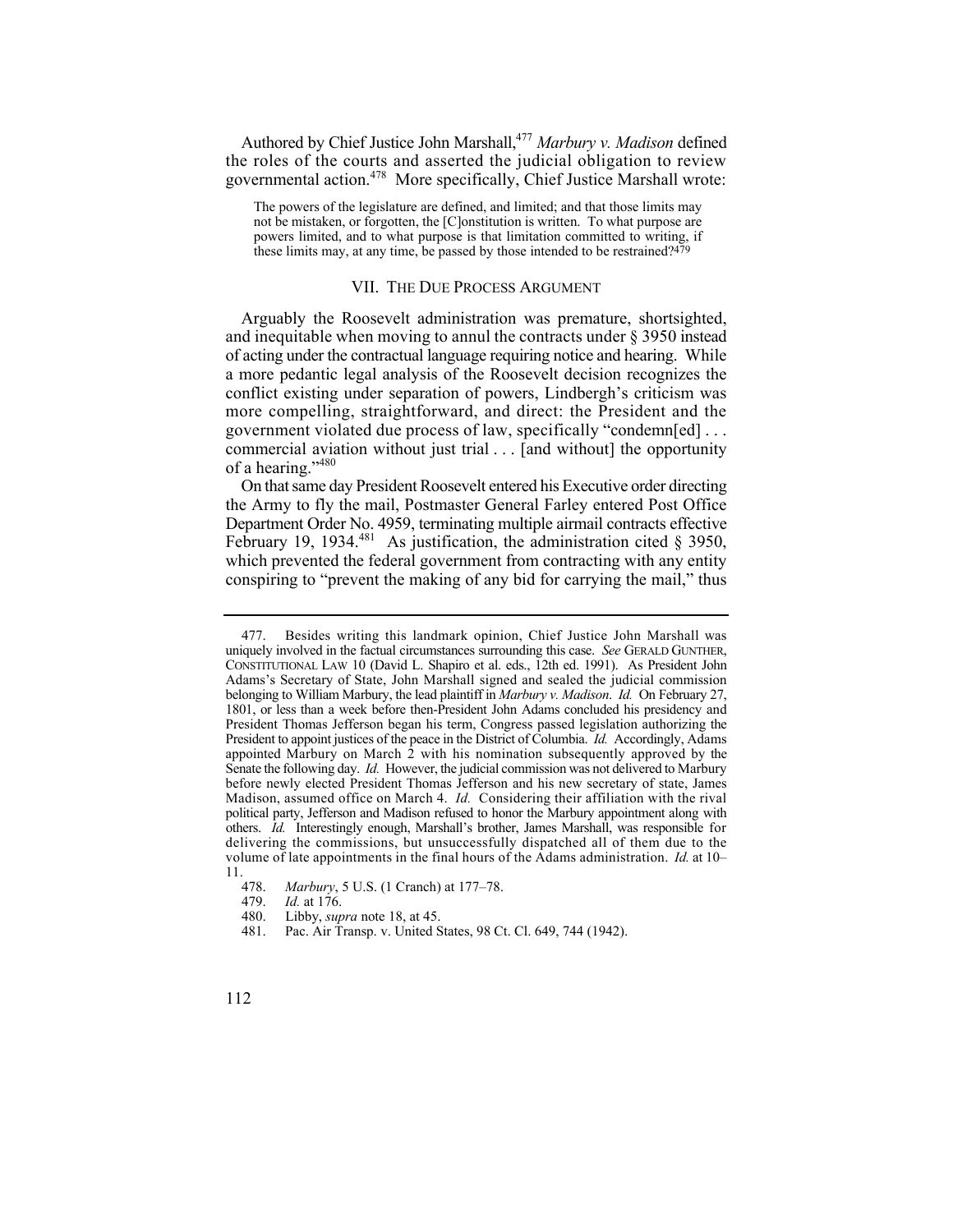negating the necessity of notice and hearing.<sup>482</sup> Although previous legislation and even the airmail contracts required notice and an opportunity to respond, the Roosevelt administration hoped to dodge due process guarantees when acting under § 3950.<sup>483</sup> Additionally, Farley sent a telegram directly to the affected airlines confirming the cancellation and again cited  $\S 3950$  as reason for terminating the airmail contracts.<sup>484</sup>

Many of the affected air carriers, including the plaintiffs in *Pacific Air*, responded vigorously. On February 16, Pacific Air Transport, Boeing Air Transport, and National Air Transport sent a letter to the Postmaster General protesting the cancellation, requesting the suspension of the order as well as requesting a hearing on the matter.<sup>485</sup> On that same day, United Air Lines also wrote the Postmaster General, alleging that the cancellation order was based on misinformation and requested a hearing.<sup>486</sup> After receiving no reply, United Air Lines again reasserted its right to a hearing on March 7, notifying the Postmaster General that the carriers were losing in excess of \$250,000 monthly.<sup>487</sup> Not until March 27,<sup>488</sup> the Postmaster General finally responded that the affected carriers could submit a written brief, which would be considered by the post office.<sup>489</sup> On April 14, the carriers jointly filed a brief, but the Postmaster General did not respond.<sup>490</sup>

#### *A. Contractual Language Included a Grievance Procedure*

 After siding with the Roosevelt administration to find a Revised Statutes the *Pacific Air* court overlooked a more obvious, fundamental concern. § 3950 violation that involved a complicated, convoluted factual scenario, The contracts and subsequent airmail certificates required a notice and

<sup>490.</sup> *Id.* 



<sup>482.</sup> *Id.* at 752 (quoting Rev. Stat. § 3950 (1872) (codified as amended at 39 U.S.C. § 6421 (repealed 1970))).

<sup>483.</sup> *Id.* at 656 (quoting McNary-Watres Act, ch. 223, sec. 2, § 6, 46 Stat. 259, 260 (1930)).

<sup>484.</sup> *See id.* at 744–45.

<sup>485.</sup> *Id.* at 745.

<sup>486.</sup> *Id.* at 746.

<sup>487.</sup> *Id.*  Interestingly, or ironically, this is the same day a new, heavily Democratic Congress enacted legislation mirroring the language of Roosevelt's Executive Order 6591 and specifically authorizing the U.S. Department of War to assist with the airmail. *See* Act of Mar. 27, 1934, ch. 100, § 1, 48 Stat. 508, 508.

<sup>489.</sup> *Pac. Air Transp.*, 98 Ct. Cl. at 746.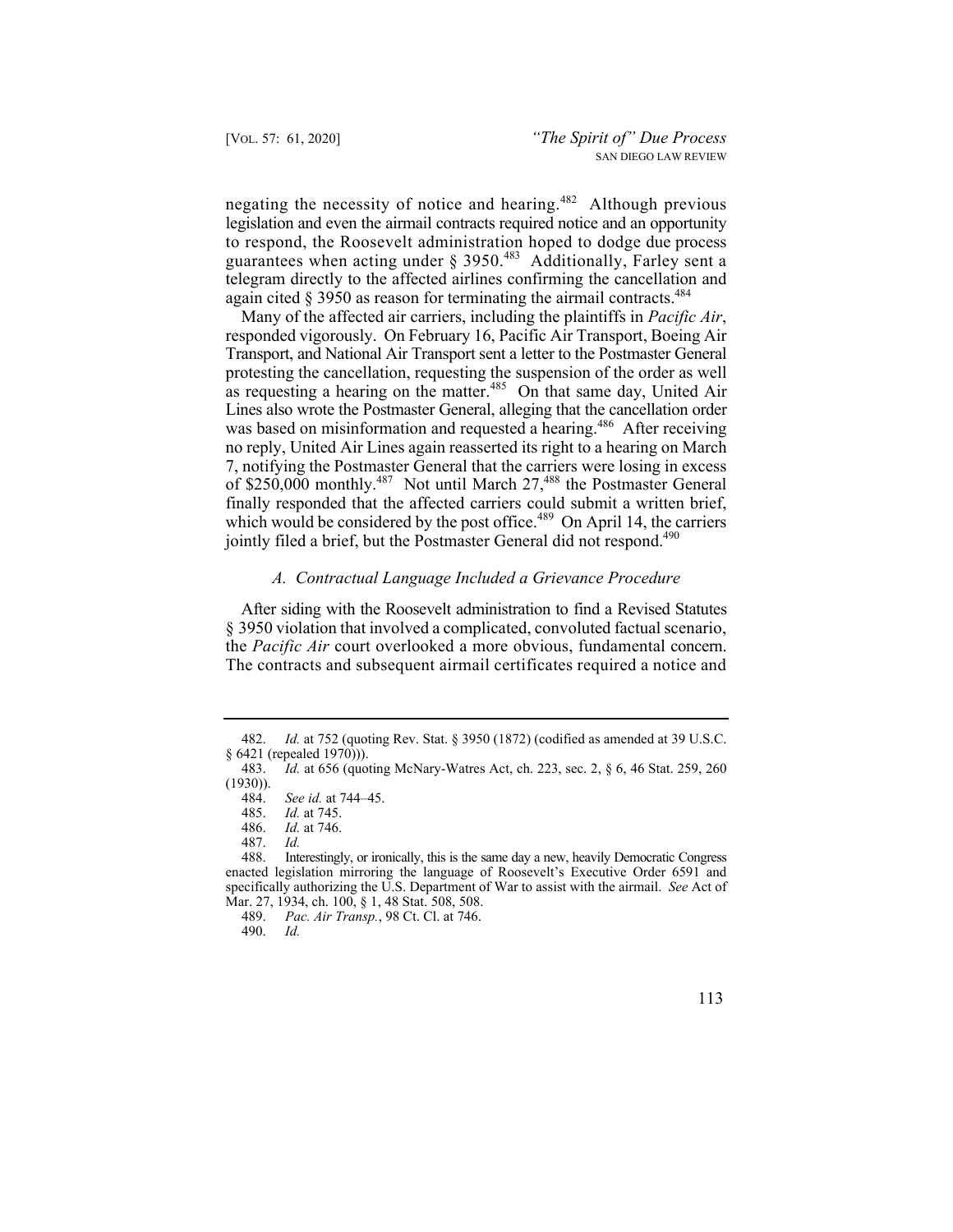response period in direct, specific language. $491$  When canceling the agreement, the Postmaster General should have provided written notice as well as provided the carrier with a forty-five-day period to show cause or an opportunity to respond.<sup>492</sup> Roosevelt and his administration violated this contractual requirement and effectively denied due process guarantees.

the contractual language required written notice.<sup>493</sup> However, his telegram from their property interest.<sup>496</sup> The Roosevelt administration ignored any Admittedly, Farley sent a telegram to the carriers on February 9 announcing that the airmail agreements would be terminated within ten days, although did not outline a grievance procedure and certainly did not offer the air carriers an opportunity to be heard about the annulment.<sup>494</sup> After receiving multiple inquiries and requests to be heard, Farley informed the affected parties on March 27 that they could submit a brief, which would be "carefully considered."495 However, this was well after the Air Corps assumed responsibility for transporting the mail and the air carriers were displaced and all requests to reconsider the decision and denied the airlines an opportunity to contest the decision prior to February 19.497

 contracts. A well-established legal principle, firmly entrenched in precedent, Besides their substantial investment in equipment, real estate, and infrastructure, the plaintiffs also possessed property rights in their airmail is that a valid contract is considered property.498 When abolishing the contracts without notice and hearing, the Roosevelt administration was confiscating this property interest. Due process prohibits taking private property without a grievance process, specifically notice of this intention and an opportunity to respond.499

By denying the air carriers' due process rights clearly specified within the four corners of the written agreement, the *Pacific Air* court also rejected the consistent, frequently reaffirmed congressional preference for a grievance procedure.<sup>500</sup> The notice and response period is consistently and persistently required, pursuant to statute.<sup>501</sup> Prior to McNary-Watres, Congress passed the Kelly Amendment, requiring the Postmaster General to provide the air

- 497. *Id*. at 745–46.
- 498. Lynch v. United States, 292 U.S. 571, 579 (1934).<br>499. See id.

- 500. *See Pac. Air Transp.*, 98 Ct. Cl. at 789; *Lynch*, 292 U.S. at 579.
- 501. *See, e.g.*, *Lynch*, 292 U.S. at 579.

<sup>491.</sup> *Id.* at 656 (quoting McNary-Watres Act, ch. 223, sec. 2, § 6, 46 Stat. 259, 260  $(1930)$ ).<br>492.

<sup>492.</sup> *Id.* (quoting McNary-Watres Act, sec. 2, § 6, 46 Stat. at 259–60).

<sup>493.</sup> *Id.* at 743–44.

<sup>494.</sup> *See id.*

 <sup>495.</sup> *Id.* at 746.

See id. at 743-46.

See *id.*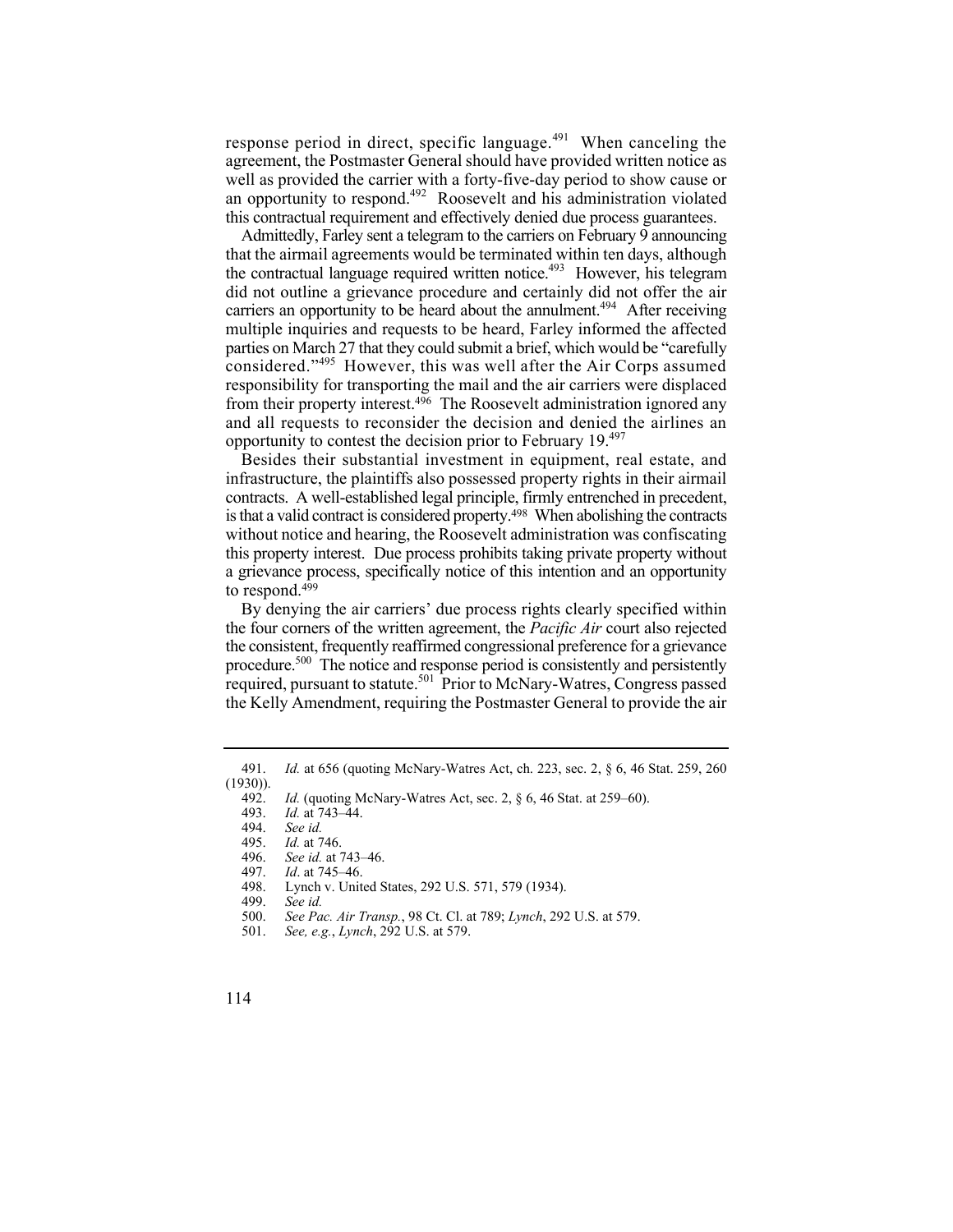notice.<sup>502</sup> While McNary-Watres changed certain elements of the preexisting carrier with a sixty-day period to respond to any written cancellation legislation, such as the length of the response period, the latter legislation equally embraced the grievance procedure, further reinforcing its importance.<sup>503</sup>

Even the Roosevelt administration seemed to recognize its error in denying due process to the certificate holders while clinging to the alleged § 3950 violation. After receiving numerous inquiries challenging the annulment decision, the administration relented on March 27 and announced that it would allow the airlines to submit a written brief.<sup>504</sup> At this point, the Roosevelt administration seemed to realize that their conduct resembled a taking without following a legitimate procedure. They had not complied with the contractual language, and for the first time, they seemed to realize their conduct resembled a due process violation.

viable option.<sup>506</sup> When assailing the air carriers, the Roosevelt administration If the Roosevelt administration remained intent on extricating the commercial airlines from airmail delivery, the more equitable cause of action would have been to utilize the escape clause existing in the contractual language. The Postmaster General could terminate any certificate due to any "willful neglect" by the holder to "carry out any rules, regulations, or orders made for his guidance."505 In fact, the Post Office Solicitor General identified the breach of contract course of action, along with others, as a alleged that plaintiffs went beyond violating § 3950 and additionally asserted that they were "guilty of other corrupt and unlawful conduct which justified defendant canceling the route certificates."507 Corrupt and unlawful activity arguably falls within the scope of conduct qualifying as a breach because it contradicts the government's rules and regulations. As a more equitable alternative, the Roosevelt administration could have pressed for termination by pursuing a breach of contract action, thus preserving plaintiffs' due process rights.

<sup>502.</sup> Kelly Amendment, ch. 603, sec. 2, § 6, 45 Stat. 594, 594 (1928).<br>503. See McNary-Watres Act, ch. 223, sec. 2, § 6, 46 Stat. 259, 260

See McNary-Watres Act, ch. 223, sec. 2, § 6, 46 Stat. 259, 260 (1930); Kelly Amendment, 45 Stat. at 594.

<sup>504.</sup> *Pac. Air Transp.*, 98 Ct. Cl. at 746.

<sup>505.</sup> McNary-Watres Act, sec. 2, § 6, 46 Stat. at 260; *Pac. Air Transp.*, 98 Ct. Cl. at 656.

<sup>506.</sup> *Pac. Air Transp.*, 98 Ct. Cl. at 747–48.

<sup>507.</sup> *Id.* at 767.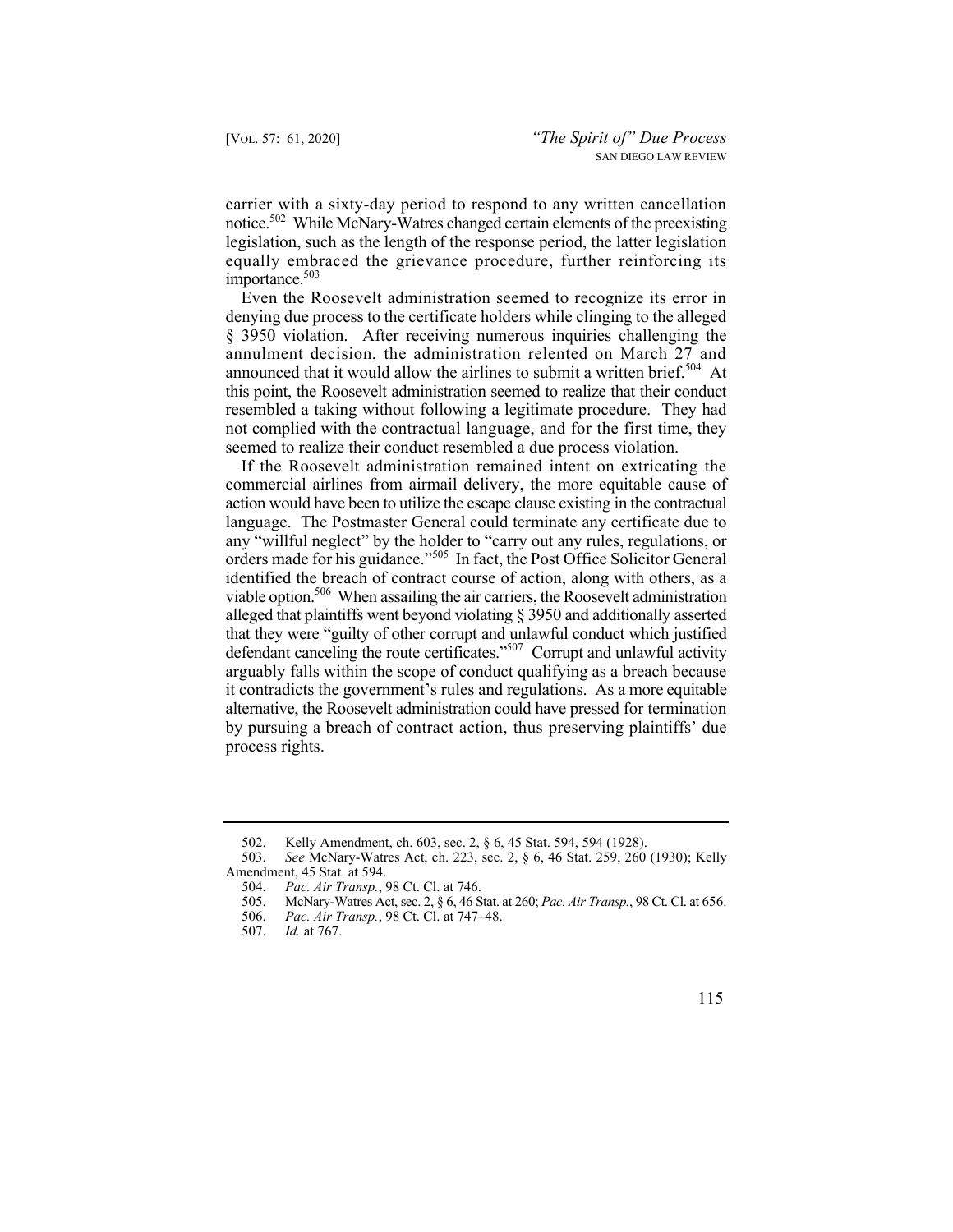## *B. Due Process Rights Exist Under the Fifth Amendment*

and hearing requirement.<sup>509</sup> In its petition, Boeing Air Transport requested Prior to the *Pacific Air* decision, the United States Court of Appeals for the District of Columbia held that the plaintiff airlines enjoyed a due process right under the Fifth Amendment in *Boeing Air Transport, Inc. v. Farley*. 508 Decided in 1935, immediately following the Air Mail Affair, the court opined that § 3950 would be unconstitutional without a notice the court prevent the Roosevelt administration from enforcing the February 9 Executive order.<sup>510</sup> Ultimately, the court granted the government's motion to dismiss only because the court found that jurisdiction on this issue properly rested with the U.S. Court of Claims.<sup>511</sup>

The Court of Appeals's analysis is illuminating. The court considered both the question of whether or not the Roosevelt administration could annul contracts without notice and hearing as well as the additional issue of whether the government could impose statutory penalties while preventing the plaintiff airlines from bidding on future contracts.<sup>512</sup> The Fifth Amendment of the Constitution specifies that "[n]o person shall be . . . deprived of life, liberty, or property, without due process of law."<sup>513</sup> Before concluding proper jurisdiction rests elsewhere, the court considered Roosevelt's argument that § 3950 "does not expressly provide for notice and hearing" when annulling government contracts.<sup>514</sup> The court disagreed, concluding that a notice and hearing provision was implied in the § 3950 statute, making the statute unconstitutional without providing a grievance process.<sup>515</sup>

Further, the court reasoned that denying plaintiffs their right to notice and hearing equated to a taking of property, thus violating the Fifth Amendment.<sup>516</sup> Contracts are property according to the court, and the government could not disregard its obligation to comply with the Fifth Amendment, even as a party to a case.<sup>517</sup> Signaling the significance of due process and its revered standing within the Constitution, the court further referenced the language in *Ochoa v. Hernandez Morales*:

<sup>508.</sup> Boeing Air Transp., Inc. v. Farley, 75 F.2d 765, 767 (D.C. Cir. 1935).

<sup>509.</sup> *Id.*

 <sup>510.</sup> *Id.* at 766.

<sup>511.</sup> *Id.* at 768.

<sup>512.</sup> *Id.* at 766.

<sup>513.</sup> U.S. CONST. amend. V.

 <sup>514.</sup> *Boeing Air Transp.*, 75 F.2d at 767. 515. *Id.* 

<sup>516</sup>*. Id.*

 <sup>517.</sup> *Id.* (citing Lynch v. United States, 292 U.S. 571, 579–80 (1934)).

<sup>116</sup>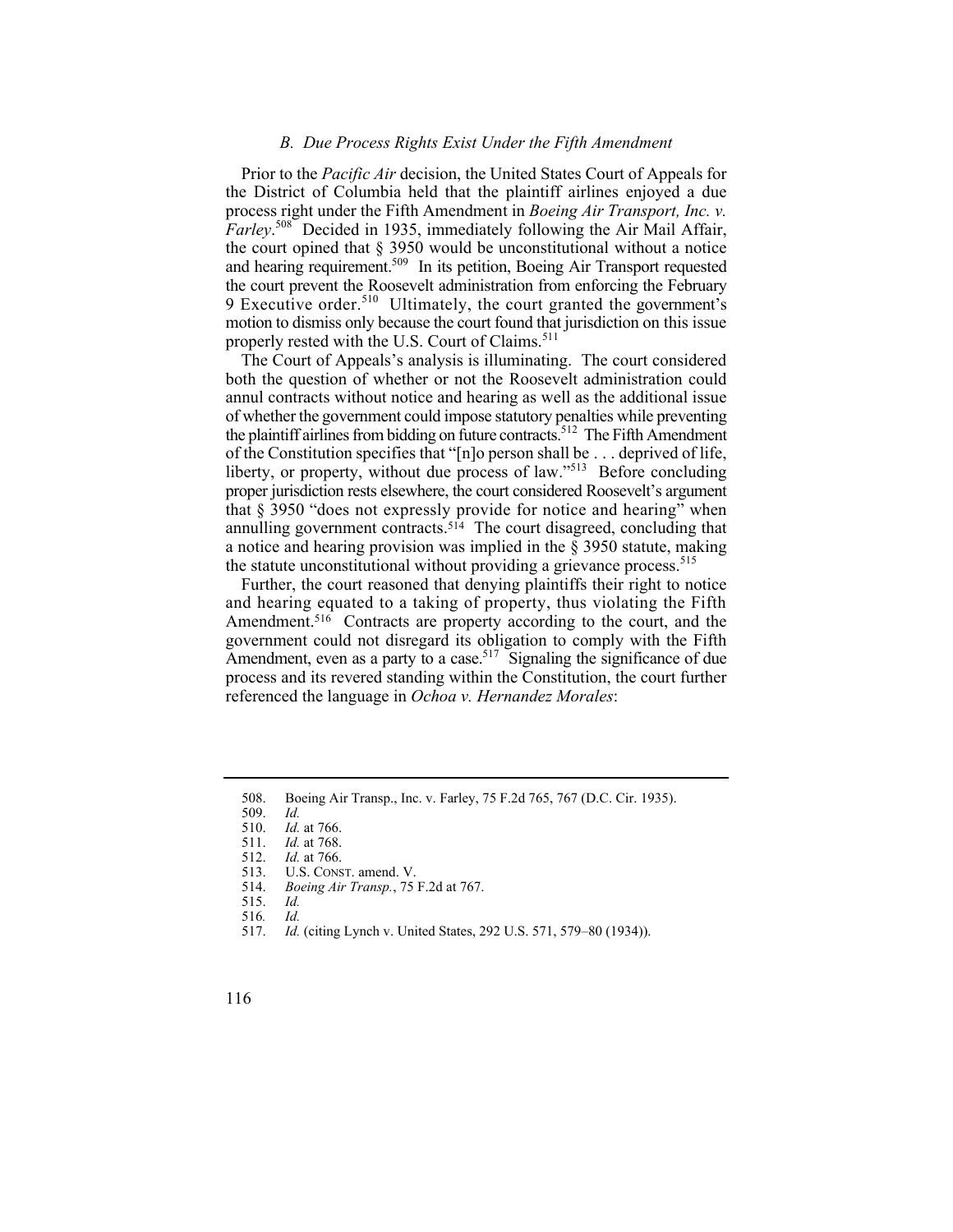said to exist, in the sense in which it is known to our laws. The principle, known Without the guaranty of "due process" the right of private property cannot be to the common law before Magna Charta, was embodied in that Charter . . . and has been recognized since the Revolution as among the safest foundations of our institutions. Whatever else may be uncertain about the definition of the term "due process of law," all authorities agree that it inhibits the taking of one man's property and giving it to another, contrary to settled usages and modes of procedure, and without notice or an opportunity for a hearing.518

respond regardless of the statutory language, according to the court.<sup>519</sup> these contracts without providing the air carriers with a grievance process.<sup>520</sup> When the court concluded that § 3950 implied a grievance provision, Roosevelt could not deny the air carriers notice and an opportunity to Admittedly, it did not address the question whether Roosevelt acted properly when breaching the contracts, but clarified that he could not terminate By doing so, he offended due process and denied the air carriers their rights under the Fifth Amendment.

that this grievance process cannot be ignored.<sup>521</sup> Without providing a Admittedly § 3950 called for the Postmaster General to annul the contracts following evidence undermining the integrity of the bidding process without any notice or hearing, but the *Boeing Air* court concluded notice and hearing opportunity, the statute was unconstitutional according to the court.<sup>522</sup> In sum, Roosevelt's actions deprived the air carriers of a recognizable property interest by ending the contracts. Interestingly, the court described the administration's action as resembling a "breach," not an "annulment" of the airmail contracts under  $\S 3950$ .<sup>523</sup> Conceding jurisdiction on this issue existed elsewhere, the *Boeing Air* court acknowledged another court must decide if the breach—or the Roosevelt decision to cancel the airmail certificates—was proper or improper.<sup>524</sup>

Precedent from this time supports the *Boeing Air* court's reasoning. In its opinions, the Supreme Court remained vigilant, frequently upholding due process as necessary to preserve individual rights, regulate government conduct, and guard against government abuse. In another opinion from

- 522*. Id.*
- 523*. Id.* at 768.
- 524. *Id*.

<sup>518.</sup> *Id.* (citations omitted) (quoting Ochoa v. Hernandez y Morales, 230 U.S. 139, 161  $(1913)$ ).<br>519.

See id. at 767–68.

<sup>520.</sup> *See id.* at 768.

<sup>521.</sup> *Id.* at 767.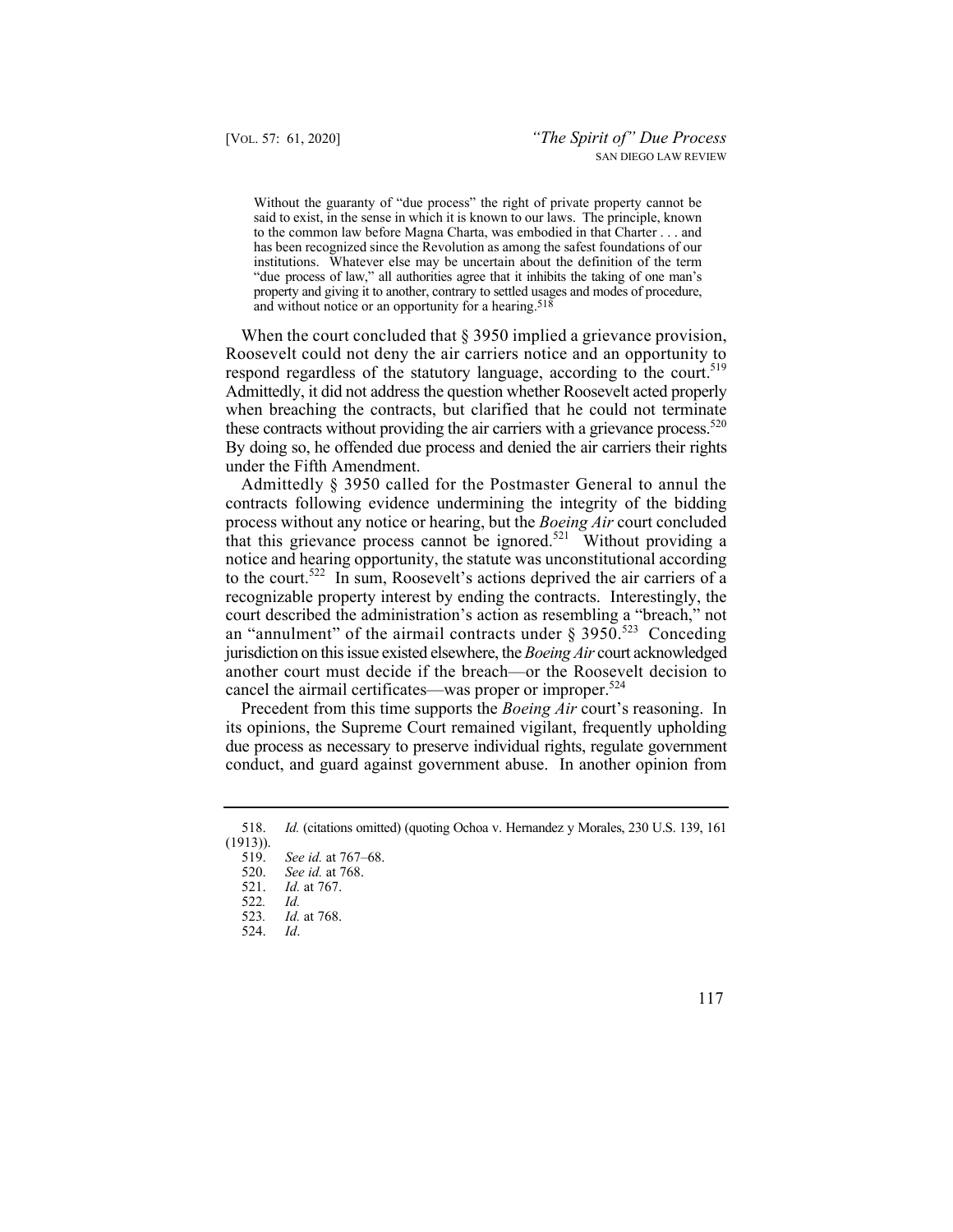this time period, *Blackmer v. United States*, the Court defined due process as "requir[ing] appropriate notice of the judicial action and an opportunity to be heard."525 In this case, a lower court found the petitioner in contempt of court, fined him, and ordered the judgment satisfied following the seizure of his property.<sup>526</sup> When upholding the lower court's judgment, the Supreme Court further opined "[t]he requirement of due process . . . is satisfied by suitable notice and adequate opportunity to appear and to be heard."527

[as] to the cause and object of the taking" when deciding due process issues.<sup>528</sup> Likewise, in *Ballard v. Hunter* the Supreme Court upheld an Arkansas statute allowing notice by publication prior to selling a nonresident's property due to unpaid taxes but cited additional case law requiring "respect . . . In the due process case from 1907, plaintiffs asserted that the Arkansas statute discriminated against them as nonresidents of the state because it allowed different forms of notice for resident versus nonresident landowners prior to selling a property for nonpayment of taxes.<sup>529</sup>

a hearing and defense, but no fixed procedure is demanded."<sup>531</sup> "The process When upholding the statute, the Supreme Court held that a state is restricted by boundaries and cannot always manage to personally serve an out-of-state resident, so constructive service, or service by publication, is appropriate.530 Decided before *Pacific Air* as relevant precedent, the Court found that the essential requirement for due process is an "opportunity for or proceedings may be adapted to the nature of the case."532 Further, the Court recognized that the government is entrusted with certain taxing powers or even the power to take property through eminent domain, but fairness requires a process for the individual to be heard in response to these actions.533 When applied fairly, proportionately, and appropriately, this is due process but, conversely, if this process becomes "arbitrary, oppressive and unjust," it is not due process of law.<sup>534</sup>

<sup>525.</sup> Blackmer v. United States, 284 U.S. 421, 438 (1932).

<sup>526.</sup> *Id.* at 433.

<sup>527.</sup> *Id.* at 440.

<sup>528.</sup> Ballard v. Hunter, 204 U.S. 241, 242–43, 255–56 (1907) (quoting Davidson v. New Orleans, 96 U.S. 97, 107 (1878) (Bradley, J., concurring)).<br>529. Id. at 254, 264.

<sup>529.</sup> *Id.* at 254, 264.

<sup>530.</sup> *Id.* at 254.

<sup>531.</sup> *Id.* at 255.

<sup>532.</sup> *Id.*

 <sup>533.</sup> *Id.* at 255–56 (citing *Davidson*, 96 U.S. at 104–05, 107).

<sup>534.</sup> *Id.* at 256 (citing *Davidson*, 96 U.S. at 107 (Bradley, J., concurring)).

<sup>118</sup>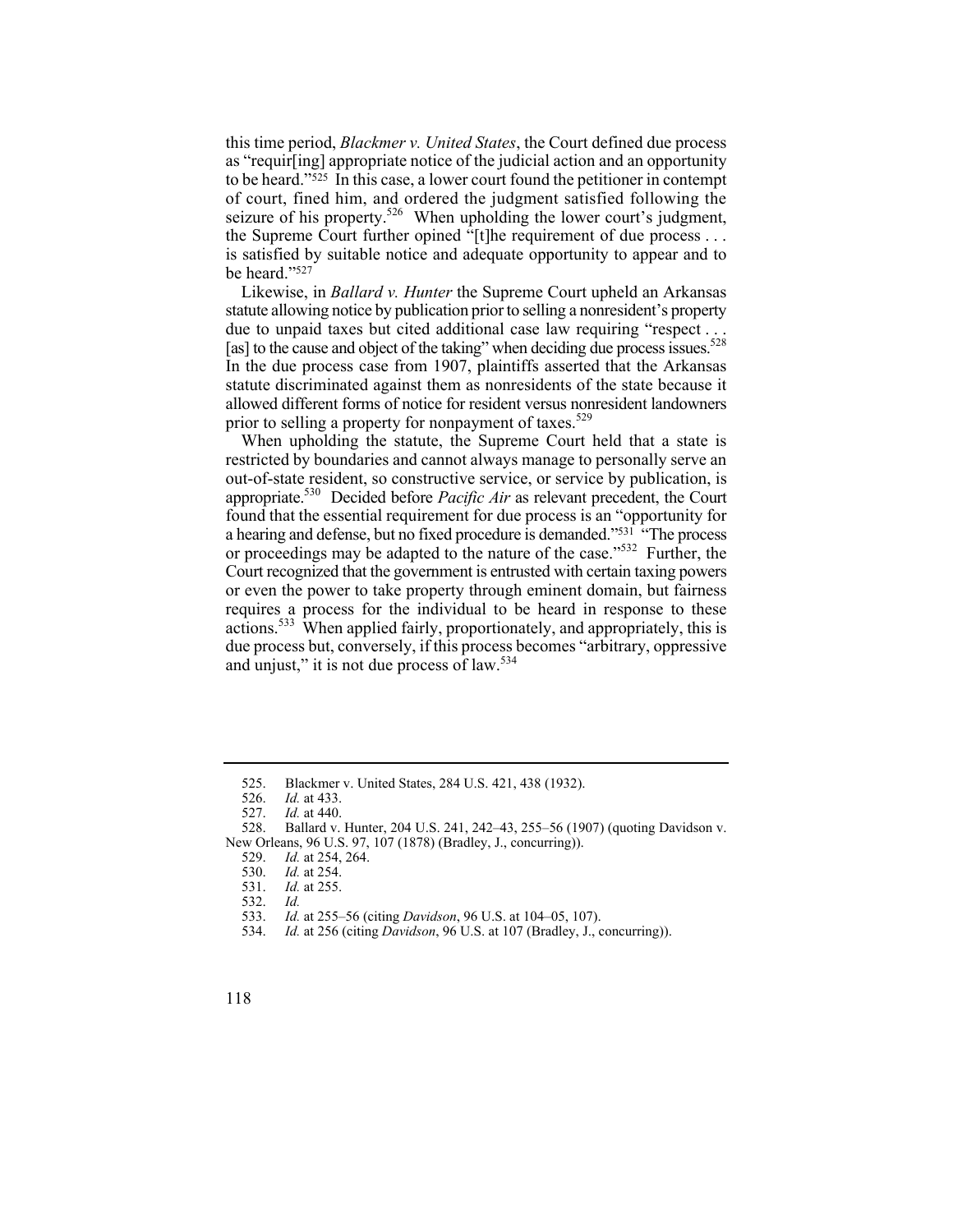notice and hearing opportunities prior to taking property.535 The *Boeing*  the *Boeing Air* court concluded that Roosevelt violated due process.<sup>538</sup> The Supreme Court repeatedly emphasized the importance of offering *Air* court's decision absorbed the Supreme Court's rationale and applied this concept when considering the due process issues in the Air Mail Affair,  $536$ unlike the *Pacific Air* court, which appeared to disregard this precedent when making a decision.<sup>537</sup> While recognizing its jurisdictional limitations, Besides investing in expensive equipment, property, and even infrastructure, the plaintiffs possessed a recognizable property interest in the airmail contracts or route certificates according to the courts.<sup>539</sup> Any taking of property required due process of law and Roosevelt violated this requirement when he annulled the certificates without notice or hearing.<sup>540</sup> He acted under the authority of § 3950 but at least one court found this statute unconstitutional without a grievance process.<sup>541</sup>

 years in multiple amounts. To sanction the Roosevelt action without allowing Additionally, the contract length elevated the value of the plaintiffs' property and enhanced their damages. After two years of proven, capable service, each plaintiff or their predecessor in interest received an airmail certificate for an extended number of years.<sup>542</sup> Arguably, this lengthy contractual term multiplied the revenue and increased the plaintiff's property interest. Under these circumstances, a taking of property without some form of notice and hearing seems completely contrary to court precedent.<sup>543</sup> Considering the plaintiffs enjoyed a property interest in a written agreement extending over as many as ten years, there was much to lose. This taking without a hearing amounts to a property loss compounded over multiple some form of a grievance process seems contrary to prevalent court precedent and fundamentally unfair.

 535. *E.g.*, Blackmer v. United States, 284 U.S. 421, 438 (1932); Ochoa v. Hernandez y Morales, 230 U.S. 139, 161 (1913); *Ballard*, 204 U.S. at 255–56 (citing *Davidson*, 96 U.S. at 104–05).

<sup>536.</sup> Boeing Air Transp., Inc. v. Farley, 75 F.2d 765, 767 (D.C. Cir. 1935).

<sup>537.</sup> *See* Pac. Air Transp. v. United States, 98 Ct. Cl. 649, 789 (1942).

<sup>538.</sup> *Boeing Air Transp.*, 75 F.2d at 767–68.

*Id.* at 767 (citing Lynch v. United States, 292 U.S. 571, 579 (1934)).

<sup>540.</sup> *See supra* Section VII.A.

<sup>541.</sup> *Boeing Air Transp.*, 75 F.2d at 767.

<sup>542.</sup> McNary-Watres Act, ch. 223, sec. 2, § 6, 46 Stat. 259, 259–60 (1930); *see Pac. Air Transp.*, 98 Ct. Cl. at 654.

<sup>543.</sup> *See Boeing Air Transp.*, 75 F.2d at 767 (citing *Lynch*, 292 U.S. at 579).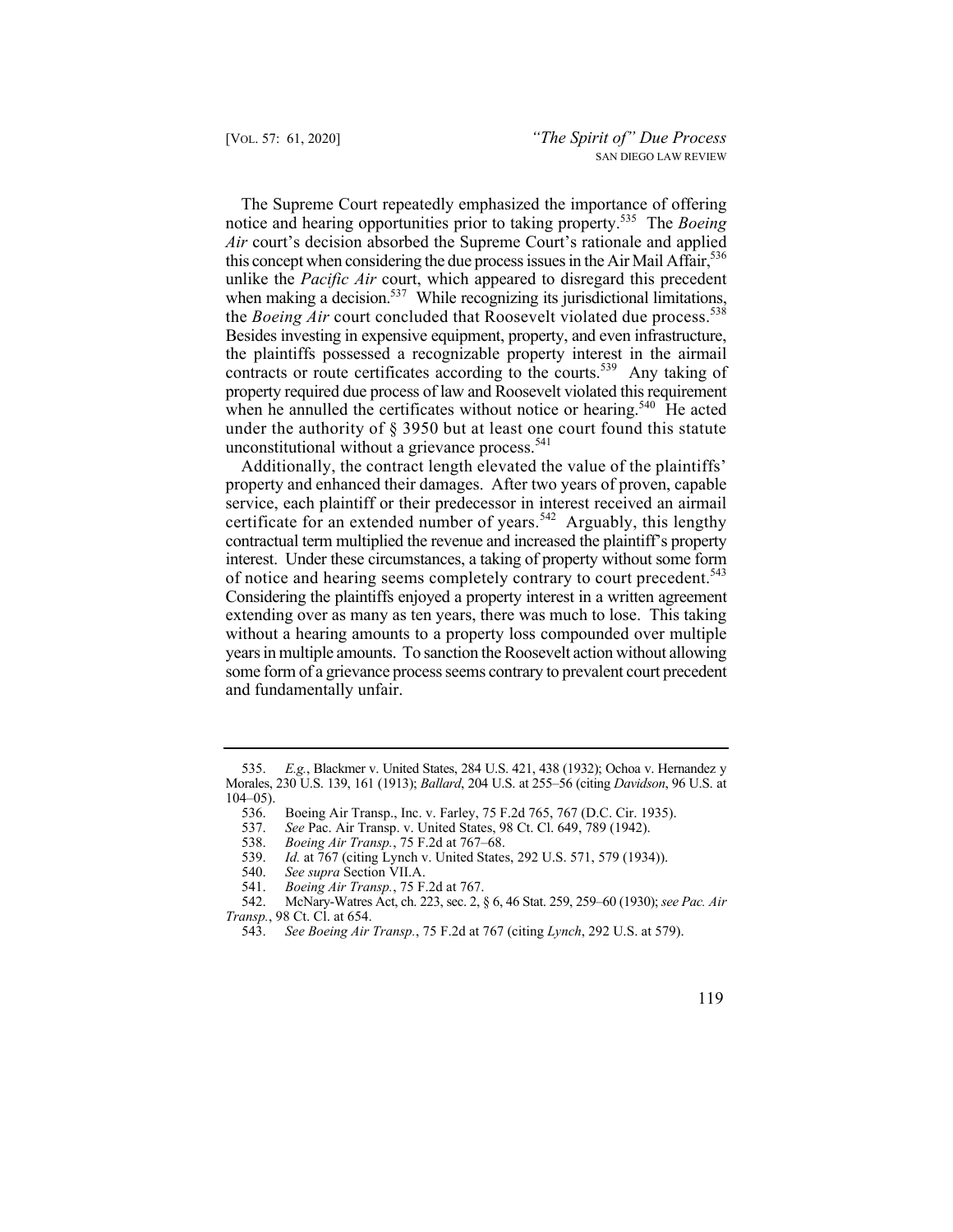Roosevelt administration abruptly canceled thirty-four total airmail contracts with more than thirty different companies on February 9.<sup>544</sup> Of that number, The remaining three were awarded in 1930 to the lowest responsible bidder.<sup>546</sup> The factual circumstances offer an equally compelling narrative. The thirty-one were awarded between 1925 and 1927 under competitive bidding procedures where there were three to nine competitors for each contract.545 Summarily, the *Pacific Air* decision involved only three carriers and their respective five collective airmail routes. All five airmail contracts were initially awarded following an open, competitive bidding process pursuant to statute.<sup>547</sup> Significantly, all five airmail contracts were initially awarded between 1926 and 1927,<sup>548</sup> well before the May 1930 spoils conferences and even prior to Walter Brown's appointment as Postmaster General on March 4,  $1929$ <sup>549</sup> Considering the five contracts were awarded following an open, competitive bidding process and increased in value to multiple year agreements, Roosevelt's move to terminate the succeeding air certificates within ten days and without a grievance procedure resembled an "arbitrary, oppressive, and unjust" process as described by earlier courts.<sup>550</sup>

## VIII. MORE RECENT USE OF THE EXECUTIVE ORDER

of the Executive order to reshape the nation through sweeping regulations.<sup>551</sup> made by representatives of the people with law made by bureaucrats. Among other recent Presidents who have been criticized for executive overreach, former President Barrack Obama embraced the unilateral power The Executive order replaced the legislative process and substituted law Arguably, this contradicted the democratic process.

 that resisted his agenda during a portion of his two terms, President Obama Complaining about a Congress controlled by a different political party entered 560 total Executive orders, involving significant financial and social regulations during the first seven years of his presidency, which is

<sup>544.</sup> *Pac. Air Transp.*, 98 Ct. Cl. at 744; BERG, *supra* note 3, at 291; Berchtold, *supra* note 5, at 438, 441.

 545. Berchtold, *supra* note 5, at 441*.*

 <sup>546.</sup> *Id.*

 <sup>547.</sup> *See Pac. Air Transp.*, 98 Ct. Cl. at 764.

<sup>548.</sup> Following two years of proven service by the airlines, Postmaster General Brown exchanged the airmail contracts for airmail certificates pursuant to the McNary-Watres statutory language. *See generally id.* at 654–76.

See id. at 682.

<sup>550.</sup> Ballard v. Hunter, 204 U.S. 241, 256 (1907) (quoting Davidson v. New Orleans, 96 U.S. 97, 107 (1878) (Bradley, J., concurring)).

<sup>551.</sup> Binyamin Appelbaum & Michael D. Shear, *Once Skeptical of Executive Power, Obama Has Come to Embrace It*, N.Y. TIMES (Aug. 13, 2016), [https://www.nytimes.com/](https://www.nytimes.com) 2016/08/14/us/politics/obama-era-legacy-regulation.html [\[https://perma.cc/QJT4-FHDH](https://perma.cc/QJT4-FHDH)].

<sup>120</sup>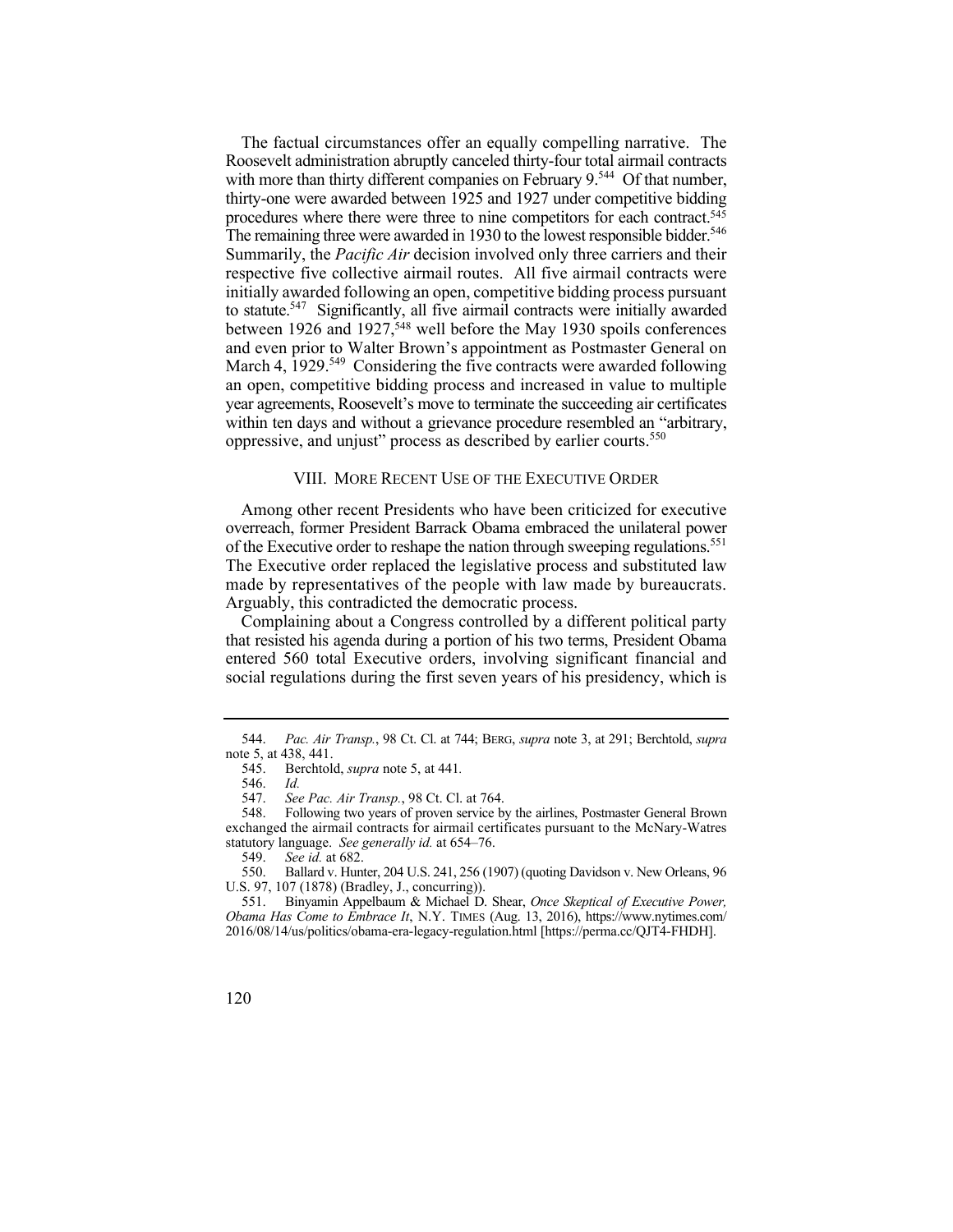50% higher in number than his immediate predecessor.<sup>552</sup> For example, an executive agency during the Obama presidency awarded "'lawful status' on at least 4.3 million illegal aliens," a move contrary to the congressional intent.<sup>553</sup>

spilled into the courts. Today, there is increasing evidence of the rising As reflected in more recent events, these intragovernmental battles tension between different branches of government as they battle over partisan economic priorities, the scope of the social service net, and, most notably, the budget. In January 2019, the longest government shutdown in the country's history ended with President Trump unable to secure significant congressional funding for a border wall necessary for national security reasons.<sup>554</sup> Undeterred, President Trump declared a national emergency and proposed transferring money from other federal budgetary sources, including the federal asset forfeiture fund, the military construction fund, and the military antidrug account to subsidize this endeavor.<sup>555</sup> Critics argued the Presidential action was contrary to congressional intent,<sup>556</sup> potentially triggered a dangerous precedent for future Presidents, and possibly disrupted the balance of power between two branches of government.<sup>557</sup>

Even Congress responded. Citing the constitutional significance of separation of powers, Congress passed a joint resolution<sup>558</sup> opposing the

555. Charlie Savage & Robert Pear, *16 States Sue to Stop Trump's Use of Emergency Powers to Build Border Wall*, N.Y. TIMES (Feb. 18, 2019), [https://www.nytimes.com/2019/02/](https://www.nytimes.com/2019/02) 18/us/politics/national-emergency-lawsuits-trump.html [[https://perma.cc/BUJ6-WXPD\]](https://perma.cc/BUJ6-WXPD).

556. *See, e.g.*, Alan Fram, *Democrats Prepare Resolution Against Trump's Declaration*, ASSOCIATED PRESS (Feb. 21, 2019), <https://www.apnews.com/f959b48ccf00424ead5097> ee01877456 [\[https://perma.cc/2U2Z-7GAV\]](https://perma.cc/2U2Z-7GAV).

557*. See* Peter Baker, Emily Cochrane & Maggie Haberman, *As Congress Passes Spending Bill, Trump Plans National Emergency to Build Border Wall*, N.Y. TIMES (Feb. 14, 2019), <https://www.nytimes.com/2019/02/14/us/politics/trump-national-emergency>-border.html [\[https://perma.cc/L7CD-QPK3\]](https://perma.cc/L7CD-QPK3).<br>558. Originally, the National Emergen

558. Originally, the National Emergencies Act of 1976 empowered Congress to terminate a national emergency following a resolution passed in both houses. *See generally* National Emergencies Act, Pub. L. No. 94-412, 90 Stat. 1255 (1976) (codified as amended in scattered sections of 50 U.S.C. (2012)). Interestingly, subsequent executive administrations

<sup>552.</sup> *Id.*

 553. Erin Ha wley, *Obama's Curtain Call: A Look Back on a Legacy of Executive*  - *Overreach*, HILL (Dec. 24, 2016, 8:00 AM), <https://thehill.com/blogs/pundits-blog/the> administration/311608-obamas-curtain-call-a-look-back-on-a-legacy-of [\[https://perma.cc/](https://perma.cc) 6W45-7VLX].

 554. Associated Press, *Trump Says 'Wall' Must Be Part of Lawmakers' Border Deal*, KPBS (Jan. 30, 2019), <https://www.kpbs.org/news/2019/jan/30/trump-says-wall-must-be>part-lawmakers-border-deal [[https://perma.cc/JVW4-PTTL\]](https://perma.cc/JVW4-PTTL).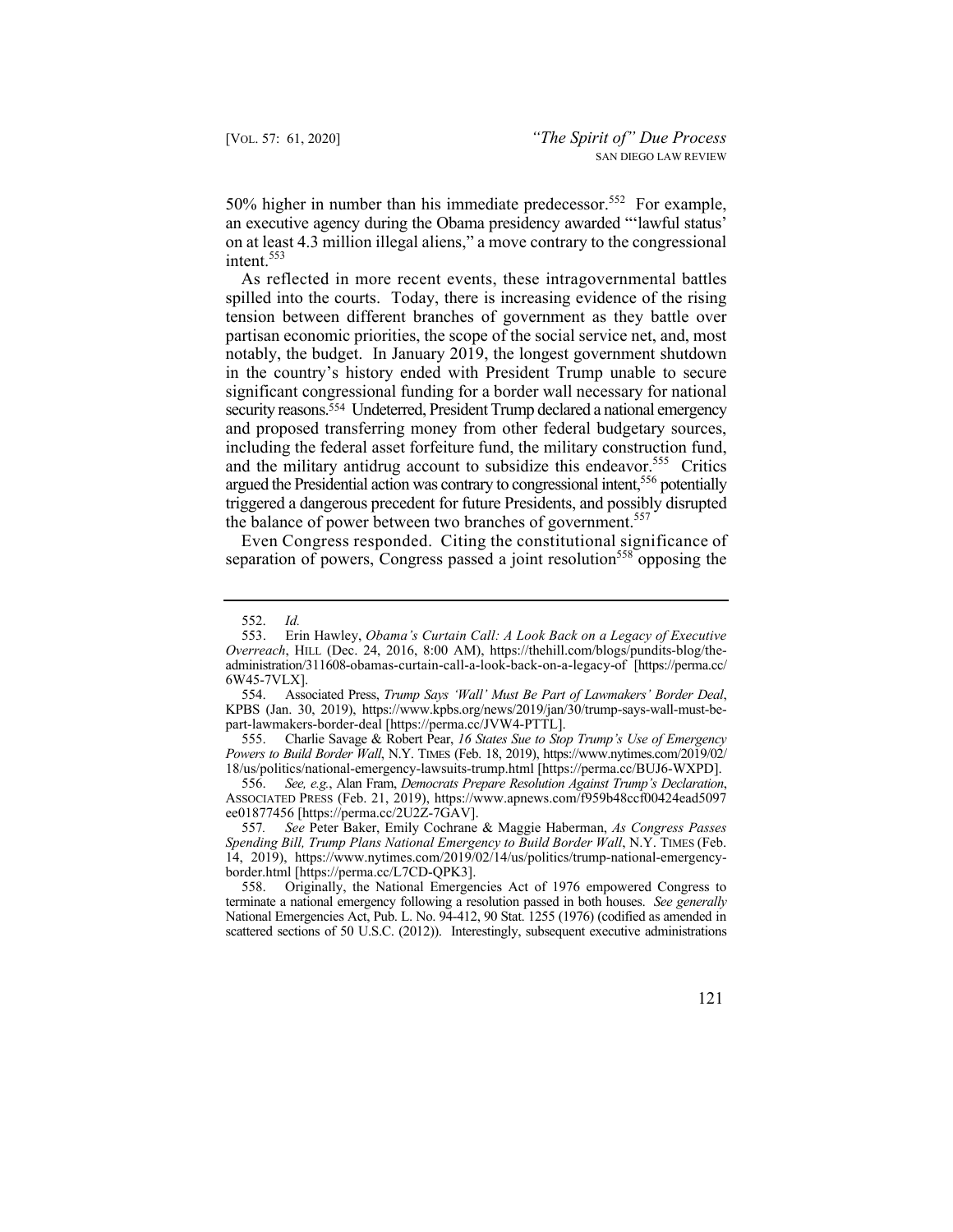use of a national emergency as a vehicle to shift funding for border security.<sup>559</sup> On March 15, 2019, President Trump vetoed this legislative initiative for attempting to block his funding maneuver as allowed by statute.<sup>560</sup> Considering Congress lacked the votes to overcome the Presidential veto, the President could successfully steer funding to border security contrary to the congressional budget allocation.<sup>561</sup> Now, Congress is considering future legislation that limits the use of the national emergency, hoping to curb executive power.<sup>562</sup>

Similarly, some Presidential critics challenged this recent executive action through the courts, asserting that the Presidential initiative violated separation of powers.<sup>563</sup> On May 30, 2019, a federal district court judge in Oakland, California, issued an injunction preventing the Trump administration from transferring the Department of Defense funding dedicated for combatting illegal drugs to building a border wall.<sup>564</sup> A coalition of groups filed the action, asserting Congress did not authorize this particular \$2.5 billion Pentagon earmark for constructing a border wall and the administration's effort to redirect the funding violated separation of powers.<sup>565</sup> On July 26, 2019, however, the U.S. Supreme Court nullified the lower court injunction and—at least momentarily—allowed the Trump administration to fund

- 560. Hulse, *supra* note 559.
- 561. *Id.*
- 562. *Id.*; *see* National Emergencies Act, 90 Stat. 1255.
- 563. Savage & Pear, *supra* note 555.

 564. Lawrence Hurley, *U.S. Supreme Court Lets Trump Use Disputed Funds for Border Wall*, REUTERS (July 26, 2019, 3:36 PM), <https://www.reuters.com/article/us-usa>court-wall-idUSKCN1UL2S7 [\[https://perma.cc/6TH5-KYE3\]](https://perma.cc/6TH5-KYE3).

 complained that this legislative power resembled a "legislative veto," which violated separation of powers. *See* Louis Fisher, *The Legislative Veto: Invalidated, It Survives*, 56 L. & CONTEMP. PROBS. 273, 273 (1993). The Supreme Court agreed, holding that the legislative veto was unconstitutional in *INS v. Chadha*. 462 U.S. 919, 959 (1983). The Court's holding prompted the law to change, allowing Congress to terminate a national emergency declaration only after passing a joint resolution, which required Presidential signature. *See* Savage & Pear, *supra* note 555.

<sup>559.</sup> Fram, *supra* note 556; Carl Hulse, *After Veto, Some Lawmakers See a New Emergency: Fixing the Act Trump Invoked*, N.Y. TIMES (Mar. 16, 2019), [https://www.](https://www) [nytimes.com/2019/03/16/us/politics/trump-veto-emergency-act.html](https://nytimes.com/2019/03/16/us/politics/trump-veto-emergency-act.html) [[https://perma.cc/](https://perma.cc) BWK7-DBJ8]; Paul Owen, *Senate Set to Reject Trump's National Emergency Declaration*, GUARDIAN (Mar. 5, 2019, 5:45 AM), [https://www.theguardian.com/us-news/2019/mar/05/](https://www.theguardian.com/us-news/2019/mar/05) senate-to-reject-trump-national-emergency-declaration [<https://perma.cc/KTS8-9RPX>].

<sup>565.</sup> Sierra Club v. Trump, 929 F.3d 670, 676 (9th Cir. 2019). The coalition filing the suit is the Southern Border Communities Coalition group, which includes a variety of groups claiming to advocate on behalf of individuals residing near the border and the Sierra Club. *Id.* The longtime environmental organization fears the proposed wall jeopardizes the habitat for a variety of species living in the southern United States and northern Mexico area. Hurley, *supra* note 564.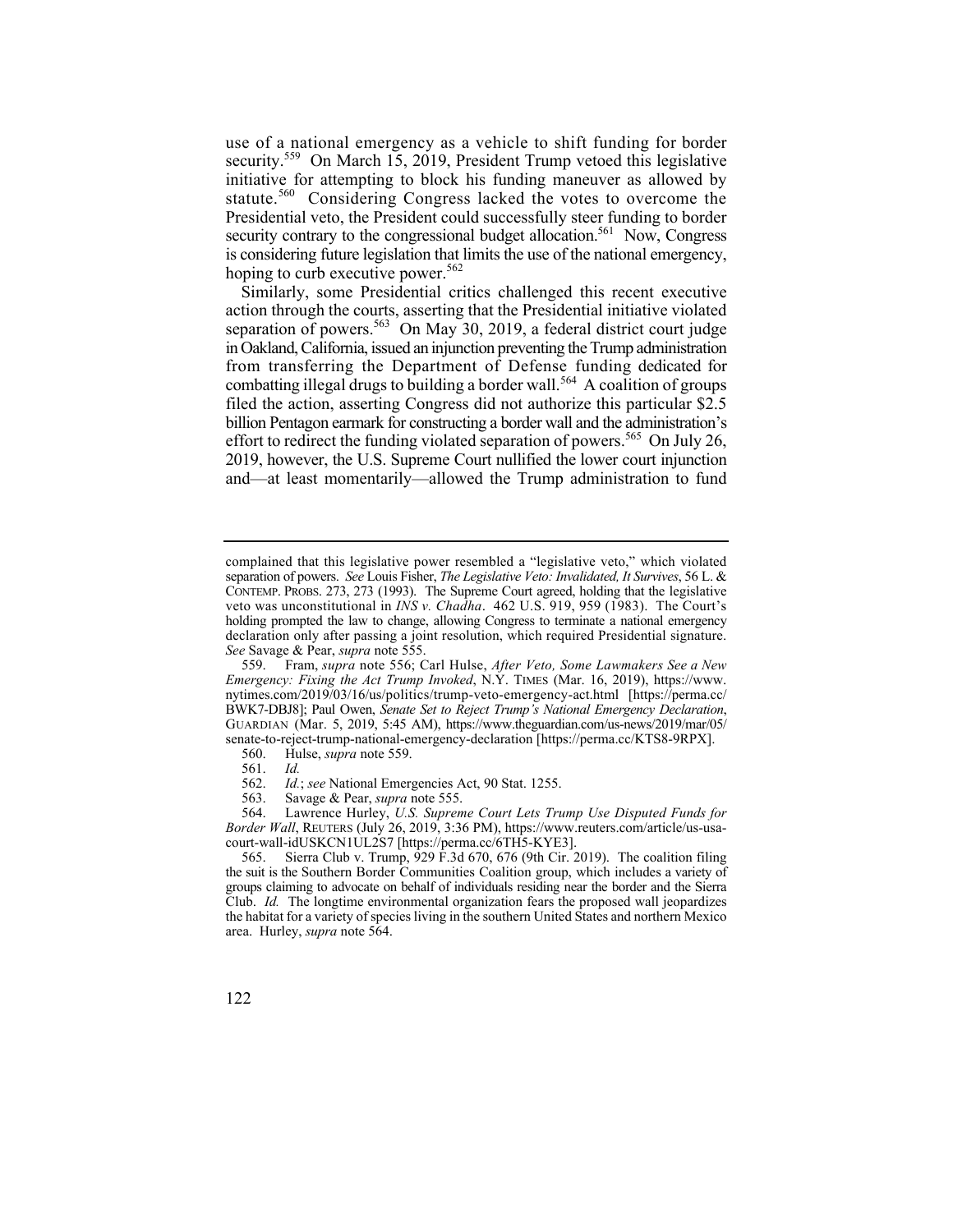the wall as proposed after finding that the plaintiffs lacked standing to file the lawsuit.566

Additionally, sixteen states, including California, New York, Hawaii, and Oregon, pursued legal action against the President in the same federal district court, claiming he lacked the authority to divert funding when spending is a congressional responsibility.<sup>567</sup> Despite the chorus of multiple, heated accusations condemning the funding maneuver, existing congressional legislation allowed this executive action.568 Equally significant, the statutory language only broadly defined the scope of a national emergency and did not specify any prerequisites prior to an Executive declaration.<sup>569</sup>

requirement.<sup>571</sup> Roosevelt provided neither. Future Executives must resist Trump's decision to act pursuant to congressional statute is distinguishable from Roosevelt's conduct involving the Air Mail Affair. While Roosevelt and his administration purported to act under statutory authority, the New Deal era President flagrantly ignored the written notice and forty-five-day hearing requirements both specified in the airline contracts as well as contained in the congressionally enacted McNary-Watres Act.<sup>570</sup> While the former President clung to § 3950 as justifying his conduct, at least one federal court concluded that even this statute implied a notice and hearing exceeding their authority and resist usurping the authority of another branch of government, all conduct that threatens constitutional democracy.

<sup>571.</sup> Boeing Air Transp., Inc. v. Farley, 75 F.2d 765, 767 (D.C. Cir. 1935).



<sup>566.</sup> Hurley, *supra* note 564.

<sup>567.</sup> California v. Trump, 379 F. Supp. 3d 928, 935–36, 941 (N.D. Cal. 2019). On June 19, the court allowed the U.S. House of Representatives leave to file an amicus curiae brief, ostensibly supporting the multiple state initiated legal action. Order Granting Consent Motion for Leave to File Memorandum of the United States House of Representatives as *Amicus Curiae*, *Trump*, 379 F. Supp. 3d 928 (No. 19-cv-00872-HSG). Also filing lawsuits in opposition to the executive action, the watchdog group Public Citizen as well as the Center for Biological Diversity, Defenders of Wildlife, and the Animal Legal Defense Fund were all pursuing relief in the courts. Savage & Pear, *supra* note 555.

<sup>568.</sup> National Emergencies Act, Pub. L. No. 94-412, §§ 201, 301, 90 Stat. 1255, 1255, 1257 (1976) (codified as amended at 50 U.S.C. §§ 1621, 1631 (2012)).

<sup>569.</sup> *See* Savage & Pear, *supra* note 555; *see also* National Emergencies Act §§ 201, 301, 90 Stat. at 1255, 1257. The Act simply required the President to specify the legal provision authorizing executive action and notify Congress of the declaration. National Emergencies Act  $\S$  301, 90 Stat. at 1257.

<sup>570.</sup> Pac. Air Transp. v. United States, 98 Ct. Cl. 649, 656 (1942) (quoting McNary-Watres Act, ch. 223, sec. 2, § 6, 46 Stat. 259, 260 (1930)).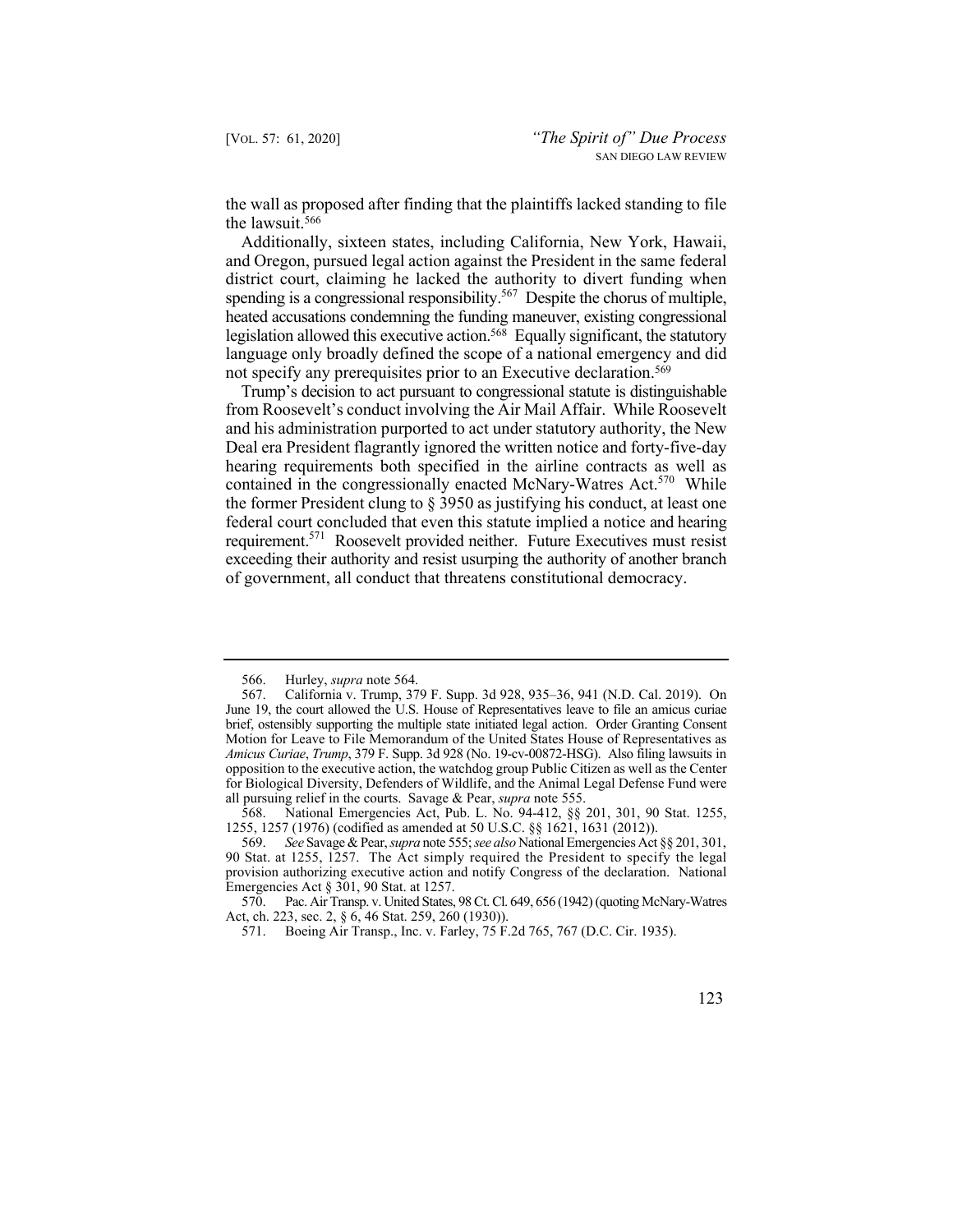## IX. JUDICIAL PERSPECTIVES

 when taking the air carrier's five route certificates. Roosevelt was President Roosevelt violated both separation of powers and due process bolstered by several factors. Specifically, the Black committee concluded that the airmail contracts were fraudulently obtained, $572$  the Postal Solicitor recommended cancellation,<sup>573</sup> and public opinion was inflamed. Regardless, he exceeded his Presidential authority.

original contract and following two years of satisfactory service.<sup>576</sup> Under endorsing Brown's space-weight method over the previous method.<sup>577</sup> The Constitution empowers Congress to "establish Post Offices and post Roads"<sup>574</sup> and oversee mail handling.<sup>575</sup> Here, Congress fulfilled its role as entrusted by the Constitution. Pursuant to McNary-Watres legislation signed April 29, 1930, the Postmaster General could exchange a mail carrier's contract for an air certificate for up to ten years from the date of the this legislation, Congress further restructured the payment schedule when Instead of compensating carriers for the weight amount of mail transported, the carriers were compensated for the amount of transportation space available, allowing them to carry passengers.578 Further, this legislation authorized the Postmaster General to award extensions or consolidate routes when in the public interest.<sup>579</sup>

While Congress conferred some responsibility for mail service to the Postmaster General, it never transferred this constitutionally prescribed function to the executive branch.<sup>580</sup> But arguing executive action was necessary, President Roosevelt directed the contract annulment anyway, asserting authority over the responsibilities prescribed to a separate branch of government.581

After participating in a conference at the White House<sup>582</sup> Postmaster General Farley technically announced the annulment under Order No. 4959 issued February 9,  $1934$ ;<sup>583</sup> however, this was undeniably President Roosevelt's decision. On the same day, the President issued Executive Order

- 582. Berchtold, *supra* note 5, at 443.
- 583. *Pac. Air Transp.*, 98 Ct. Cl. at 744.
- 124

<sup>572.</sup> BLACK, *supra* note 11, at 321.<br>573. Pac. Air Transp., 98 Ct. Cl. at

<sup>573.</sup> *Pac. Air Transp.*, 98 Ct. Cl. at 747–48.

<sup>574.</sup> U.S. CONST. art. I, § 8, cl. 7.

<sup>575.</sup> *Boeing Air Transp.*, 75 F.2d at 768.

<sup>576.</sup> McNary-Watres Act, ch. 223, sec. 2, § 6, 46 Stat. 259, 259–60 (1930).

<sup>577.</sup> *Pac. Air Transp.*, 98 Ct. Cl. at 690, 769–71 (quoting McNary-Watres Act, 46

Stat. at 259).<br>578. Id. 578. *Id.* at 769.

<sup>579.</sup> McNary-Watres Act, sec. 2, § 6, 46 Stat. at 259–60.

<sup>580.</sup> *See id.* at 259.

<sup>581.</sup> *Pac. Air Transp.*, 98 Ct. Cl. at 748.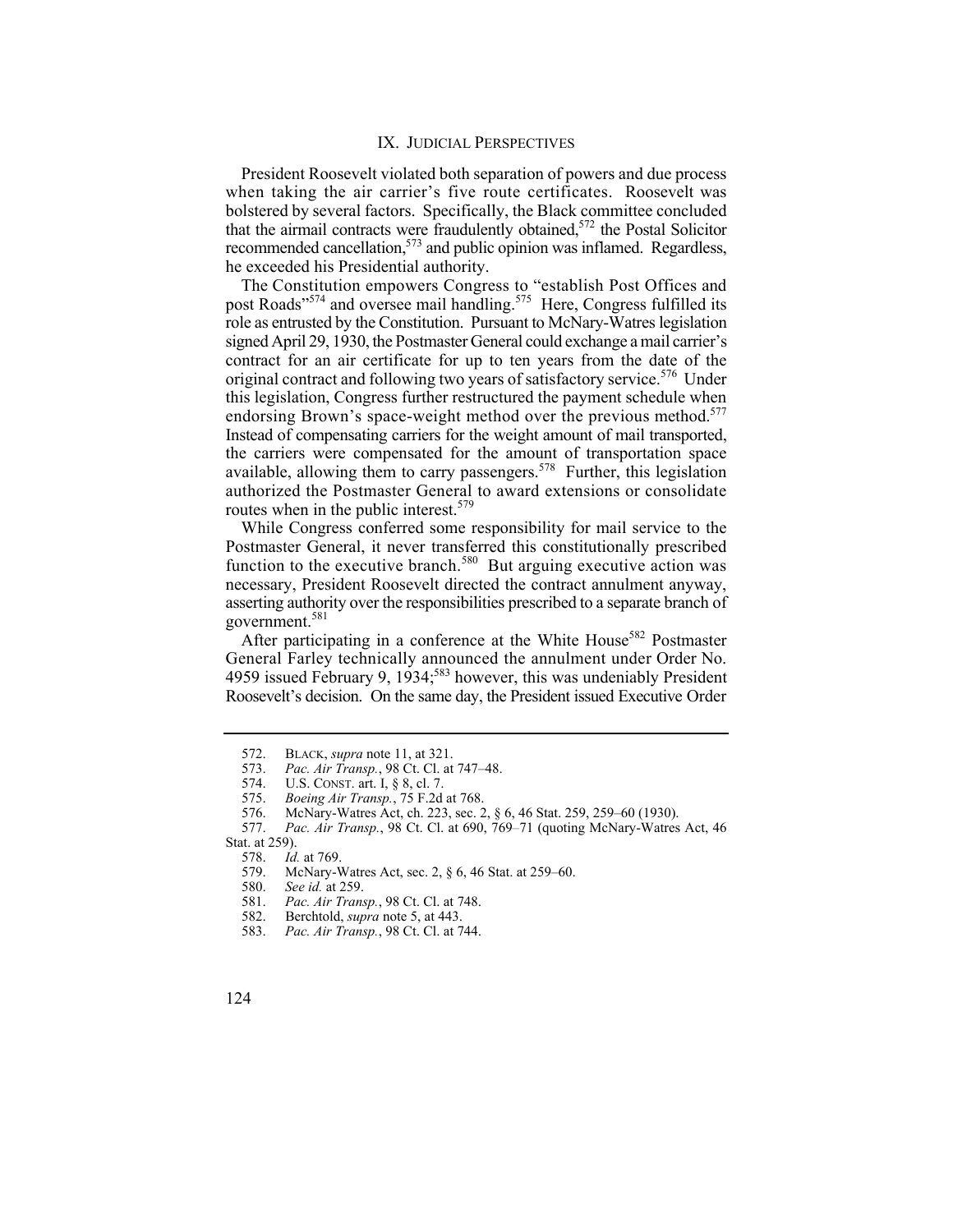both the commerce and war departments to assist with this effort by providing equipment, land, and even employees.<sup>584</sup> Further, Roosevelt 6591, directing the Air Corps to transport the mail as well as instructing chose the air carrier's final day transporting the mail as February 19 after overruling the Postmaster General who requested postponing this event until early June.<sup>585</sup> Even the media described this as Roosevelt's decision with *The Washington Post* reporting that "President Roosevelt yesterday directed the cancellation of all air mail contracts."<sup>586</sup>

 Arguments concerning one branch of government intruding on the duties of another branch of government are closely scrutinized by the Supreme Court. At this time in history, the Supreme Court repeatedly struck down both legislative and executive attempts to transfer legislative powers to the executive branch, finding these attempts unconstitutional.<sup>587</sup>

 The postal duty is a responsibility delegated to Congress by the Constitution<sup>588</sup> and when Roosevelt acted, he lacked congressional authorization.589 Likewise, when proceeding against the air carriers under § 3950 Roosevelt denied the *Pacific Air* plaintiffs an opportunity to be heard, which at least one court described as unconstitutional.<sup>590</sup> For these reasons, the *Pacific Air* court was justified in deciding differently.

 the outcome, and assuming a responsibility delegated to Congress. The Applying the relevant case law, and the applicable statutes, and after considering the commentary following the Air Mail Affair, both President Roosevelt and Postmaster Farley should have reacted differently, even if intent on responding to the concerns voiced in the Black commission proceedings. First, Roosevelt should have resisted inserting himself into the Air Mail Affair, thus preventing any criticisms about intruding, tainting air certificates were agreements between the carriers and the Postmaster General, not the President. By overreaching, he exceeded his authority and affected the outcome. His conduct prompted drastic consequences. He

<sup>584.</sup> Exec. Order No. 6591: The Army Temporarily Flies the Mail, 3 PUB. PAPERS 93, 93 (Feb. 9, 1934).

<sup>585.</sup> BLACK, *supra* note 11, at 321; Werrell, *supra* note 10, at 15.

<sup>586.</sup> Dure, *supra* note 125, at A1.

<sup>587.</sup> *See, e.g.*, Carter v. Carter Coal Co., 298 U.S. 238, 296–97 (1936); A.L.A. Schechter Poultry Corp. v. United States, 295 U.S. 495, 537 (1935); Pan. Ref. Co. v. Ryan, 293 U.S. 388, 430 (1935).<br>588. U.S. CONST. art.

U.S. CONST. art. I, § 8, cl. 7.

 589. *See* Exec. Order No. 6591, 3 PUB. PAPERS at 93.

<sup>590.</sup> *E.g.*, Boeing Air Transp., Inc. v. Farley, 75 F.2d 765, 767 (D.C. Cir. 1935).

 <sup>125</sup>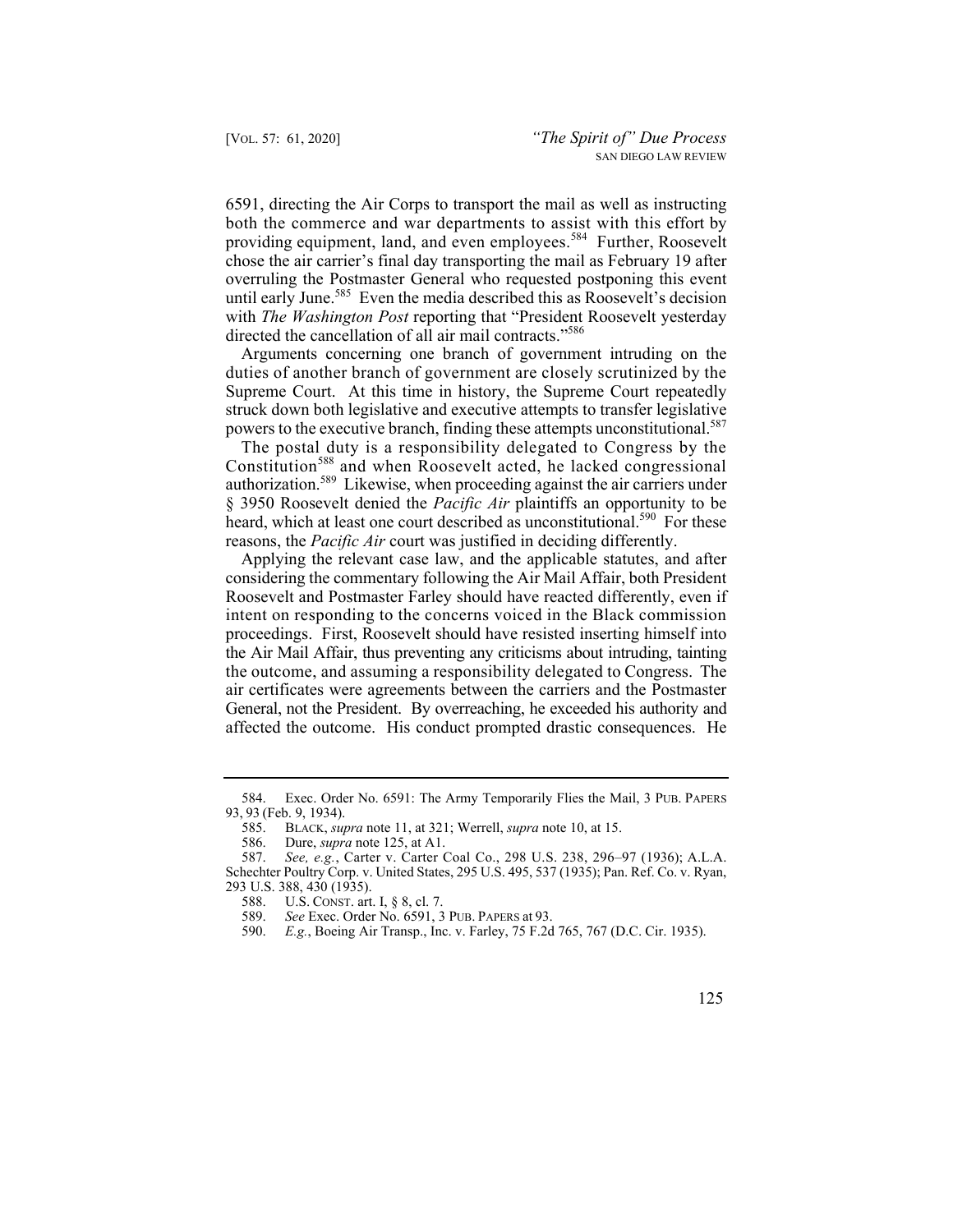replaced commercial aviation with the public sector, which was unprepared for this responsibility.

Second, Postmaster Farley should have demonstrated a proper, measured, and proportionate response to the issue. Following an objective review of the credible evidence, he should have moved to identify the carriers actually deserving of contract cancellation, sanction, or less drastic action instead of revoking all the contracts affecting more than thirty carriers and condemning the entire industry, as Lindbergh asserted.<sup>591</sup> By moving against all the carriers, not just those implicated of wrongdoing, the Postmaster General threatened the viability of the emerging aviation industry. Failing to recognize that his action prompted consequences, the Postmaster General must appreciate his decision invited ripple effects within the industry, quite possibly even extending into the broader economy.

Third, the Postmaster General should have proceeded under an appropriate legal cause of action, not § 3950, which denied Fifth Amendment due process rights.592 Instead, he should have acted under a breach of contract claim, thus providing the affected carriers with the written notice and opportunity to be heard pursuant to their agreement.<sup>593</sup> This is a more fair and equitable course of action than proceeding against the implicated air carriers under a statute that does not afford them an opportunity to respond to a unilateral decision affecting a significant property interest.

## X. CONCLUSION

companies which would . . . become self-supporting."<sup>595</sup> Emboldened by The airmail certificates were negotiated between the Postmaster General and the separate air carriers, yet Roosevelt directed the outcome. He abolished the agreements, thrusted airmail delivery on an ill-equipped and unprepared Air Corps., and then reversed himself following tragic consequences. Among other criticisms, the Black commission and the Roosevelt administration philosophically disliked the fee structure and the subsidies enacted in McNary-Watres.<sup>594</sup> However, this legislation was "deliberately designed to build up an air transport system of financially sound and experienced the new 1930 legislation, Brown embraced the challenge to improve the air transportation system and grow the economy, aiming to both eliminate irresponsible carriers while consolidating the numerous smaller air carriers

<sup>591.</sup> Libby, *supra* note 18, at 45.

<sup>592.</sup> *See Boeing Air Transp.*, 75 F.2d at 767.

<sup>593.</sup> *See* Pac. Air Transp. v. United States, 98 Ct. Cl. 649, 656 (1942) (quoting McNary-Watres Act, ch. 223, sec. 2, § 6, 46 Stat. 259, 260 (1930)).<br>594. Special Committee to Investigate Air Mail and Ocean N

<sup>594.</sup> *Special Committee to Investigate Air Mail and Ocean Mail Contracts*, *supra* note 276.

 595. Berchtold, *supra* note 5, at 445*.* 

<sup>126</sup>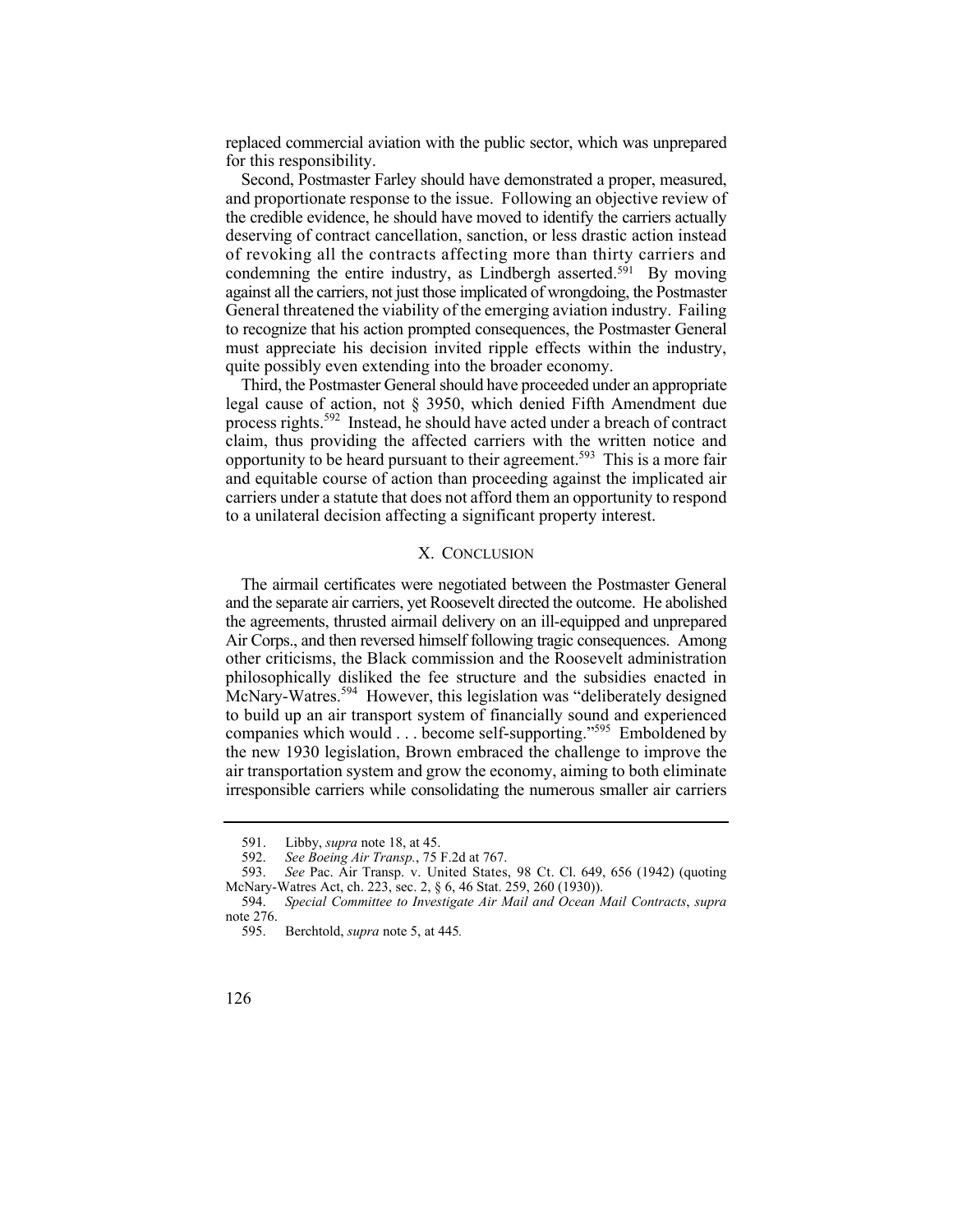into larger, more efficient, financially secure carriers capable of providing a quality product.<sup>596</sup>

for daring as well as vision."<sup>598</sup> Although Roosevelt, the Black committee, Unsurprisingly, Brown's detractors criticized his decision-making when he encouraged different carriers to merge, but this is exactly the same kind of strategic move that occurred in a different transportation industry. About this time, the Interstate Commerce Commission forced "the consolidation of railroads into a few major systems."<sup>597</sup> Even when deciding against the airlines in his concurring opinion, Judge John Marvin Jones recognized the challenging circumstances facing the individuals involved in the Air Mail Affair: "This was a great new industry in which the country was vitally interested. Its development was fraught with risks and losses and called and others impugned Brown and the air carriers, Commissioner Akers at least was very clear when finding the former Postmaster General acted within the law.<sup>599</sup>

Of course, any conduct violating the public trust is indefensible. Steering contracts, committing fraud, and conspiring against a competitive bidding process are as misguided as the government disregarding due process of law. When acting arbitrarily and unjustly,<sup>600</sup> the government undermines people's faith in the judicial system and shakes their confidence in the foundation of government.

Lindbergh's concerns about a government exceeding its authority and failing to follow our established laws remain relevant today. As we move forward, a government functioning outside the constitutional framework will create future challenges, present potential pitfalls, and test our resolve to ensure the different branches operate within the scope of their respective responsibilities. Among other observations, the courts must remain attentive to these issues surfacing on the horizon. Further, future Executives and government agencies need to resist exceeding their constitutional authority influenced by ideological leanings and defer to the experience of the

<sup>600.</sup> Ballard v. Hunter, 204 U.S. 241, 256 (1907) (citing Davidson v. New Orleans, 96 U.S. 97, 107 (1878) (Bradley, J., concurring)).



<sup>596.</sup> Rubin, *supra* note 6, at 570–71.

 597. Berchtold, *supra* note 5, at 440.

<sup>598.</sup> *Pac. Air Transp.*, 98 Ct. Cl. at 793 (Jones, J., concurring).

 271. In fact, Commissioner Akers found that these contracts were awarded following 599. After hearing over sixty-three days of evidence on this matter, the Commissioner did not find that Brown acted improperly. Godehn & Quindry, *supra* note 15, at 259–60, proper competitive bidding procedures, and the evidence failed to corroborate the government's assertion that plaintiff airlines received contracts through fraud or collusion. *Id.* at 271.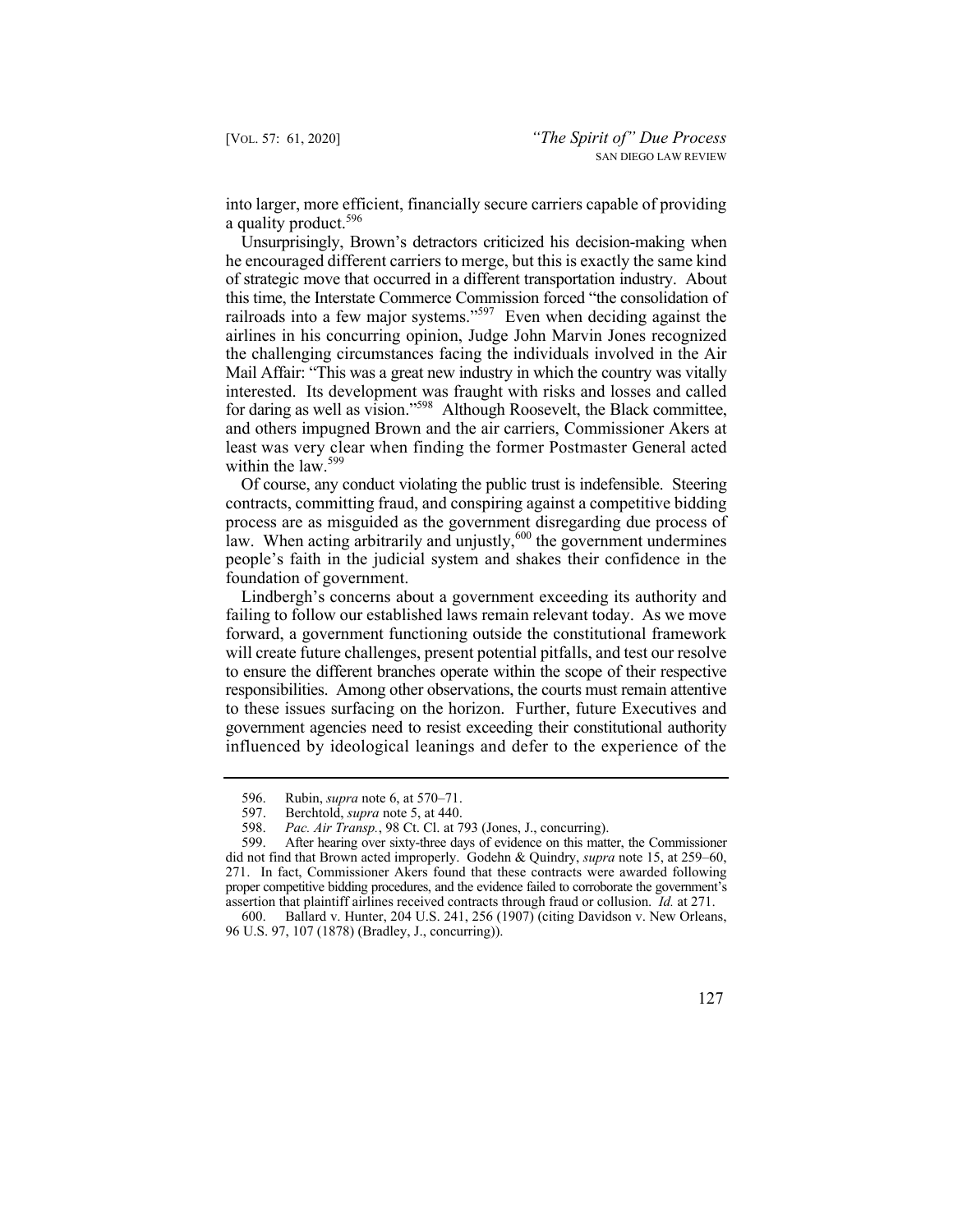legislature when applicable. Conversely, the legislature needs to resist transferring too much authority and responsibility to executive agencies and disallow ideological opinions to shape this decision-making.

Among other lessons, the Air Mail Affair encourages deference to legislative expertise, somewhat similar to the court deferring to legal precedent. When Roosevelt abruptly entered his Executive order, Congress had a lengthy history studying the aviation industry. Roosevelt substituted his limited exposure to the airmail issue with the experience of numerous individuals, serving multiple terms, while studying this evolving industry and benefiting from a broad range of information including congressional testimony.601 Acting on this knowledge, Congress passed multiple pieces of legislation as early as 1916 through McNary-Watres in  $1930$ .<sup>602</sup>

 onto the terrain of another branch of government. The Constitution entrusts This challenge will not disappear as future officeholders interpret their duties more broadly than others, pushing the boundaries of their constitutional roles. The courts must remain vigilant. Undoubtedly, judicial interpretation is necessary to decide if future Executives and legislative bodies are migrating the judiciary with performing their duty independently, considering the plain and ordinary meaning of the statutory language and following the law consistently. To do less is a disservice to constitutional democracy.

The Air Mail Affair signaled one of the first disputes over the scope of government during the Roosevelt administration, as those favoring a free market economy battled those advancing the President's New Deal legislation. It also signaled the first confrontation between Lindbergh and Roosevelt with Lindbergh advocating for an economy shaped by independent, free market forces and the President insisting government had an obligation to impose limits on the free market to advance the general welfare of all citizens.<sup>603</sup> As a harbinger of things to come, this epic encounter between two iconic figures set the stage for an ongoing debate about the evolving New Deal legislation, the reach of an expanding government, and the impact on future generations.

Much like his steady, resolute Spirit of St. Louis single-engine airplane traveling the width of the Atlantic,<sup>604</sup> Lindbergh did not stray from his mission. He openly defied Roosevelt because the former aviator was troubled by a government disregarding fundamental elements of the law, exceeding

<sup>601.</sup> *See* Berchtold, *supra* note 5, at 446.

See id. at 438–39, 445–47. The post office initially requested funding for the airmail service in 1912, but Congress did not approve it until 1916. *Pac. Air Transp.*, 98 Ct. Cl. at 677. On May 15, 1918, Congress approved funding for the first experimental airmail route between New York and Washington, D.C. *Id.*

 <sup>603.</sup> *See* BERG, *supra* note 3, at 291–92, 295–96.

<sup>604.</sup> *The Flight*, *supra* note 1.

<sup>128</sup>